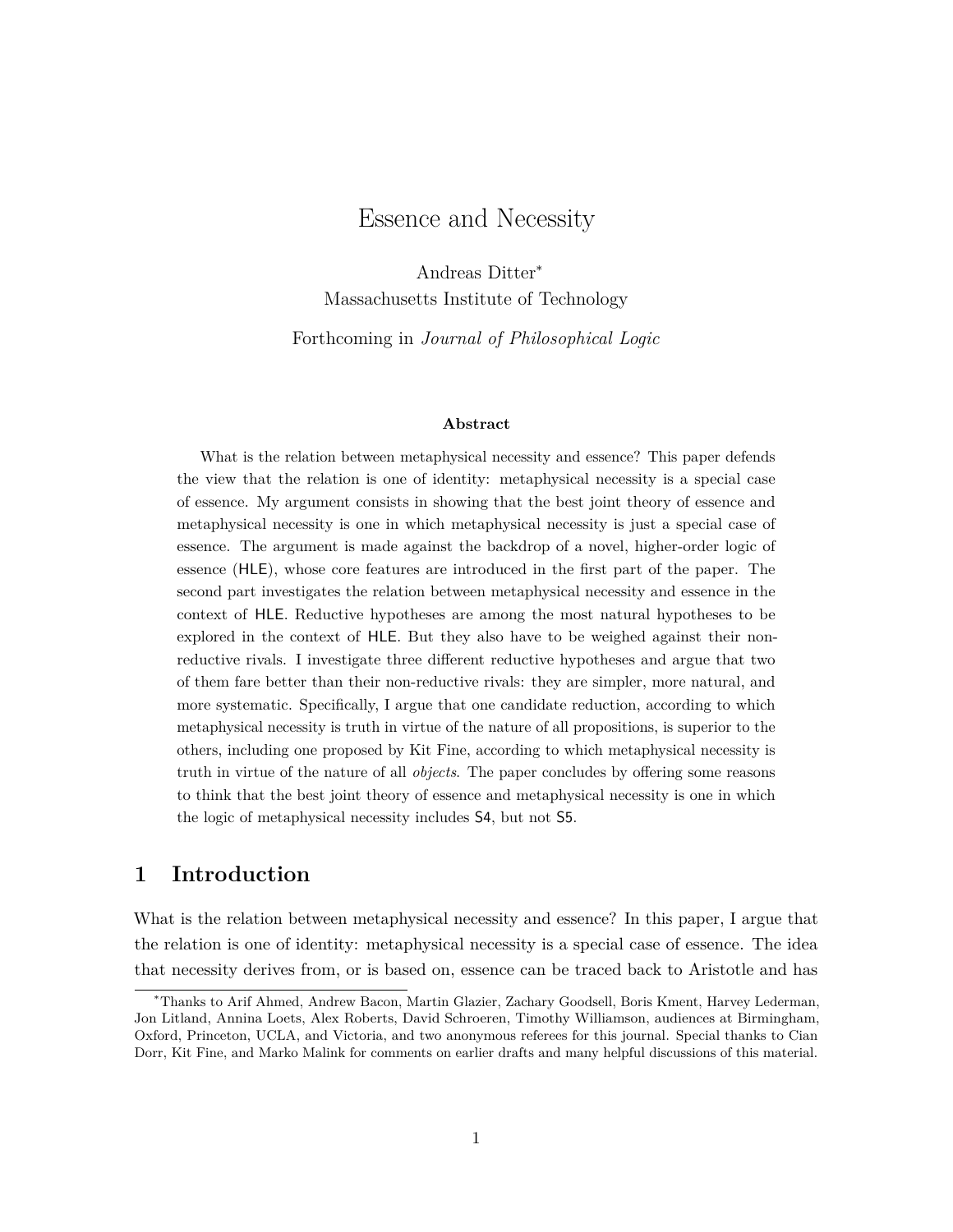recently been revived by Kit Fine  $(1994)^{1}$  $(1994)^{1}$  $(1994)^{1}$  $(1994)^{1}$ . The intuitive motivation for this view can be brought out by examples. For instance, it seems natural to suppose that the necessity of all triangles having three sides flows from the nature of triangularity and that the necessity of all red things being colored flows from the nature of redness.<sup>[2](#page-1-1)</sup> But while examples like these may lend some plausibility to the view that all necessity derives from essence, they obviously do not suffice to justify the view in full generality. In order to justify the view in full generality, a more general and systematic argument is needed.

The aim of this paper is to provide such an argument. My argument consists in showing that the best joint theory of essence and metaphysical necessity is one in which metaphysical necessity is just a special case of essence. The argument is made against the background of a novel logic of essence (HLE). This logic differs in a number of important respects from Fine's logic of essence (LE) [\(Fine,](#page-39-1) [1995,](#page-39-1) [2000\)](#page-39-2), the only fully developed logic of essence previously available in the literature. One central difference concerns their subject matter. The subject matter of LE is not the conceptually *basic* notion of essence characterized in [Fine](#page-39-0) [\(1994\)](#page-39-0), but what Fine calls the 'constrained consequential notion' of essence—an idealized notion of essence that, roughly speaking, results from the basic notion of essence by closure under (a restricted form of) logical consequence. In contrast, HLE is concerned with the conceptually basic notion of essence. Another central difference is that unlike LE, which is formulated in a first-order language, HLE is formulated in a higher-order language. The higher-order framework has the advantage of allowing us not only to regiment talk about the essences of *objects* in a straightforward way; it also provides a convenient and straightforward way of regimenting talk about the essences of properties, propositions and logical operations, such talk being central to our theorizing about essence.<sup>[3](#page-1-2)</sup>

The framework of HLE suggests various different ways in which metaphysical necessity might be reducible to essence. As we will see, reductive hypotheses are among the most natural hypotheses to be explored in the context of HLE. But they also have to be weighed against their non-reductive rivals. I argue that some of the reductive hypotheses fare better than their non-reductive rivals: they are simpler, more natural, and more systematic. Specifically,

<span id="page-1-0"></span><sup>&</sup>lt;sup>1</sup>For Aristotle's view about the relation between essence and necessity, see e.g., [Barnes](#page-38-0) [\(1994,](#page-38-0) p. 120), [Malink](#page-40-0) [\(2013,](#page-40-0) p. 126) and [Bronstein](#page-38-1) [\(2016,](#page-38-1) ch. 3). Some version of the view that necessity is based on essence was also held by Spinoza, Descartes and Leibniz; see [Newlands](#page-40-1) [\(2013\)](#page-40-1). For discussions of Fine's thesis of the reducibility of necessity to essence, see e.g., [Hale](#page-39-3) [\(1996,](#page-39-3) [2002\)](#page-39-4), [Correia](#page-38-2) [\(2006,](#page-38-2) [2012\)](#page-38-3), [Cameron](#page-38-4) [\(2010\)](#page-38-4), [Vetter](#page-41-0) [\(2011,](#page-41-0) [2020\)](#page-41-1), [Wildman](#page-41-2) [\(2018\)](#page-41-2), [Teitel](#page-41-3) [\(2019\)](#page-41-3) and [Ditter](#page-38-5) [\(2020\)](#page-38-5). A non-reductive essentialist account of modality is defended in [Hale](#page-39-5) [\(2013\)](#page-39-5).

<span id="page-1-2"></span><span id="page-1-1"></span><sup>2</sup> I will use 'essence' and 'nature' interchangeably throughout.

<sup>&</sup>lt;sup>3</sup>The higher-order approach also allows us to sidestep the property-theoretic paradoxes that arise in the context of a first-order theory of properties. Any first-order theory of essence that is supplemented with a theory of properties would have to come up with a solution to these paradoxes. An analogous problem does not obviously arise in the higher-order framework. Even someone who ultimately rejects the higher-order approach, or thinks that the higher-order approach is less fundamental than the first-order approach [\(Fine,](#page-39-6) [1980\)](#page-39-6), may want to take the theory presented here as a starting point and attempt to translate it into their preferred first-order framework.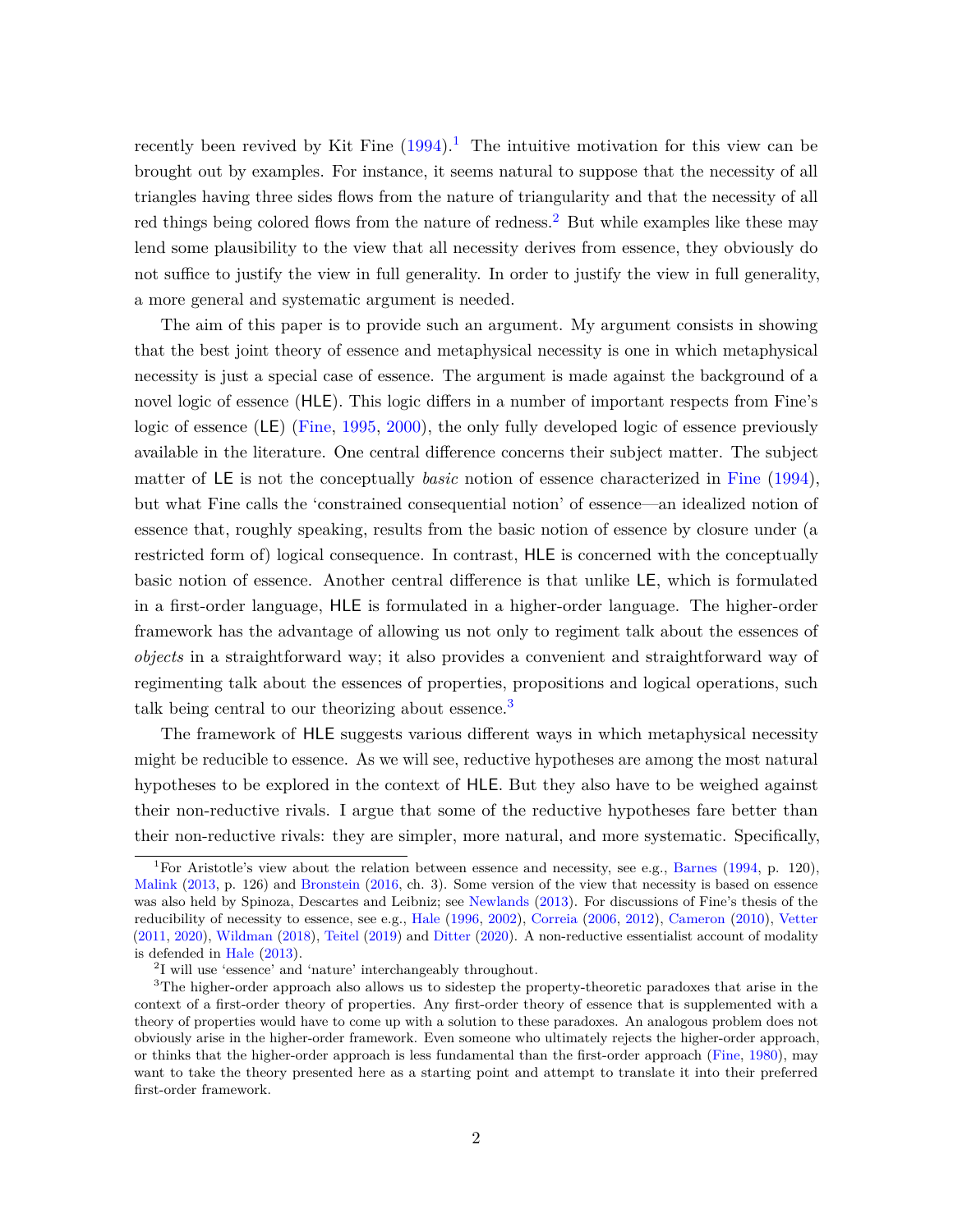I argue that one candidate reduction, according to which metaphysical necessity is truth in virtue of the nature of all propositions, is superior to the others, including the one proposed by [Fine](#page-39-0) [\(1994\)](#page-39-0), according to which metaphysical necessity is truth in virtue of the nature of all *objects*. [4](#page-2-0) My abductive argument for this reductive hypothesis is centrally based on the standard characterization of metaphysical necessity as the broadest objective necessity. However, even if metaphysical necessity is not the broadest objective necessity, I argue that truth in virtue of the nature of all propositions is the broadest objective necessity, at least up to necessary coextensiveness.

The theory proposed here also sheds new light on the question of the correct logic of metaphysical necessity. I contend that, regardless of whether we adopt any of the reductive accounts, there is good reason to believe that metaphysical necessity obeys all the principles of S4, but not those of S5. I have recently suggested the same conclusion in [Ditter](#page-38-5) [\(2020\)](#page-38-5), though my argument there rests on the acceptance of Fine's reduction thesis in the context of LE. The considerations put forward here show that the case for this revisionary conclusion does not essentially depend on the acceptance of Fine's reduction thesis or LE; in fact, it would seem to carry over to any joint theory of essence and metaphysical necessity based on HLE provided that metaphysical necessity is the broadest objective necessity.

The paper is in two parts. The first part ([§2\)](#page-2-1) outlines some of the core features of the theory HLE, which will serve as our background essentialist theory. In the second part ([§3\)](#page-15-0), I turn to the question of the relation between essence and metaphysical necessity. In Sections [3.1](#page-17-0)[-3.3,](#page-22-0) I explore three different reductive hypotheses and assess their respective strenghts and weaknesses. Section [3.4](#page-25-0) provides an argument for the reducibility of metaphysical necessity to essence based on the results of the foregoing sections and the premise that metaphysical necessity is the broadest objective necessity. In Section [3.5,](#page-29-0) I present some difficulties for maintaining S5 for metaphysical necessity in the context of a joint theory of essence and metaphysical necessity and argue that there is good reason to reject the standard view that the correct logic of metaphysical necessity is S5. Section [4](#page-33-0) concludes. A technical appendix provides some further formal details and establishes some of the formal results appealed to in the main text.

## <span id="page-2-1"></span>**2 The Theory HLE**

In this section, I will introduce some of the core features of the theory HLE that will serve as the base theory for our discussion.<sup>[5](#page-2-2)</sup> Since the prospects for an essentialist reduction of

<span id="page-2-0"></span><sup>&</sup>lt;sup>4</sup>[Fine](#page-39-1) has offered his most detailed defense of his reduction thesis in the context of LE. See Fine [\(1995\)](#page-39-1), and see [Ditter](#page-38-5) [\(2020\)](#page-38-5) for discussion.

<span id="page-2-2"></span><sup>5</sup>A more detailed development of HLE, including a model-theoretic semantics, is provided in [Ditter](#page-38-6) [\(MS\)](#page-38-6). All consistency claims made in the present paper can be proved by using the model-theory developed there.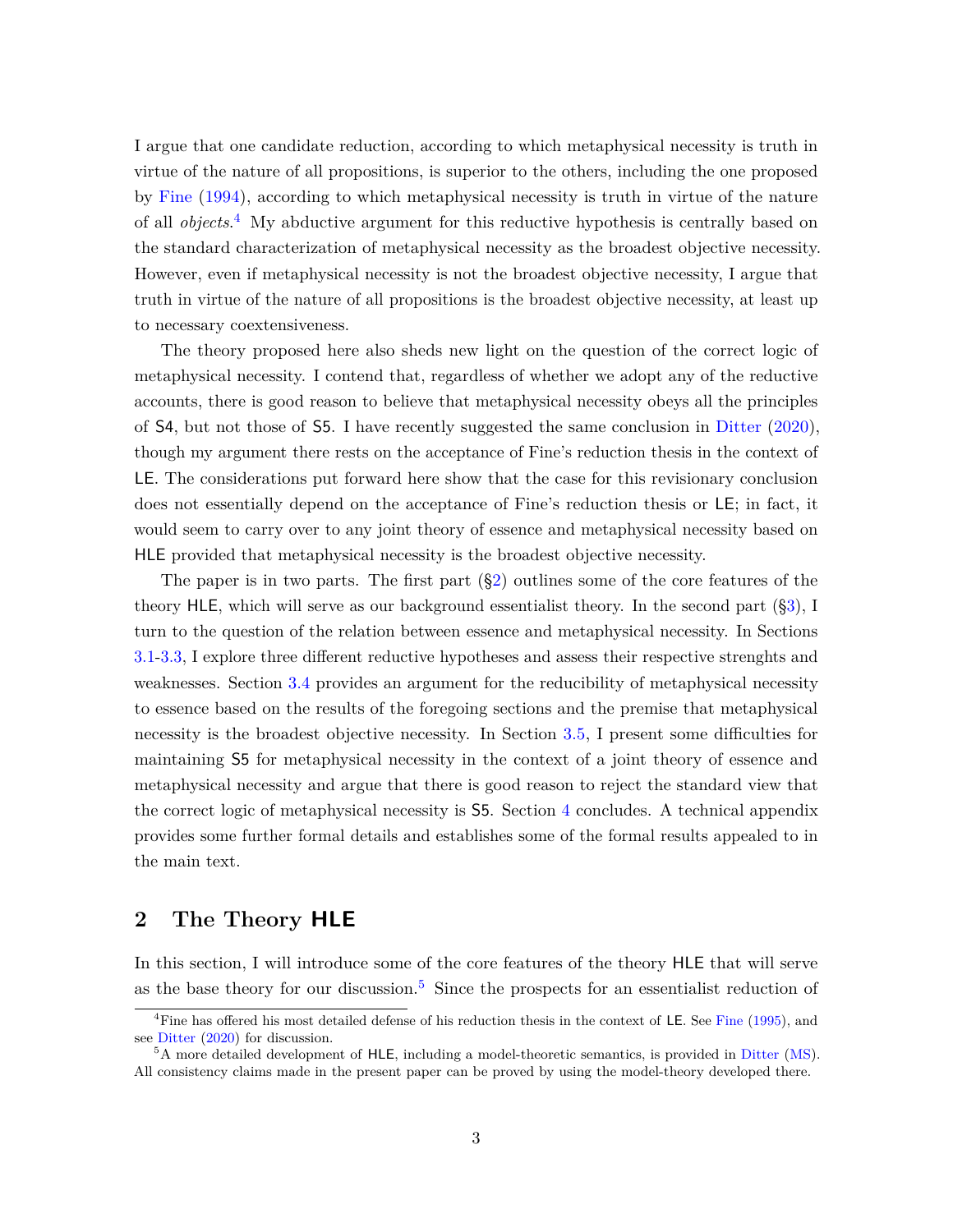metaphysical necessity crucially depend on what logical principles the notion of essence obeys, it is worth stating explicitly those principles that will be central to all of the reduction theses to be investigated later. The theory HLE contains some additional principles as well, but the reduction theses I will investigate here only depend on the principles explicitly stated in this section. The theory HLE as a whole should be judged by its overall systematicity, simplicity and explanatory power. The motivations and justifications I provide for the individual principles to be listed should therefore not be viewed as exhaustive; every principle of the system is at least partially justified, in addition, by its contribution to the systematicity and elegance of the overall theory.

#### **2.1 Regimentation**

The language I will be using to regiment essentialist statements is a generalization of Fine's regimentation in LE [\(Fine,](#page-39-1) [1995\)](#page-39-1). In LE, essentialist statements are expressed by means of operators subscripted with a one-place predicate, written  $\Box_F$ , where F picks out the subjects of the essentialist attribution. For example, the intended meaning of a sentence of the form  $\Box_F \phi$  is that it lies in the nature of the things which *F* that  $\phi$ .<sup>[6](#page-3-0)</sup> This form of expression allows us to state essentialist statements in which the subject of the essentialist attribution is a collection of objects without having to reify "collections" as objects in their own right. For example, we can formally render the sentence 'It lies in the nature of all objects (taken together) that everything is self-identical' by subscripting the essentialist operator with a predicate that applies to all objects.[7](#page-3-1)

However, Fine's formalism only allows us to pick out *objects* as the subjects of essentialist attributions: LE is stated in a first-order language in which predicates only combine with terms in name position. In order to straightforwardly express essentialist statements in which properties, propositions, and logical operations can be the subjects of essentialist attributions, it will be convenient to use a higher-order language. In such a language, predicates can also combine with other predicates, sentences or operators to make a sentence. This allows us to pick out the entities expressed by terms of these grammatical categories as subjects of essentialist attributions in the same way in which Fine's approach allows us to pick out objects for this purpose, though we may need to use *lists* of subscripts in order to talk about the collective nature of entities of different types. So, for example, if *F* is used to pick out Socrates and *G* is used to pick out negation (i.e. what is expressed by 'not'), we can use  $\Box_{F,G}$ to express 'it is true in virtue of the collective nature of Socrates and negation that'.

<span id="page-3-0"></span>Let me make this a bit more precise. The language we will be working with is a relationally

<sup>&</sup>lt;sup>6</sup>Equivalently: It is essential to the things which *F* that  $\phi$ . Or: It is true in virtue of the nature of the things which  $F$  that  $\phi$ .

<span id="page-3-1"></span><sup>&</sup>lt;sup>7</sup>Note that I will be using all of the following expressions interchangeably: (i) 'the collective nature of  $\ldots$ '; (ii) 'the nature of the collection of *. . .*'; (iii) 'the nature of *. . .* taken together'.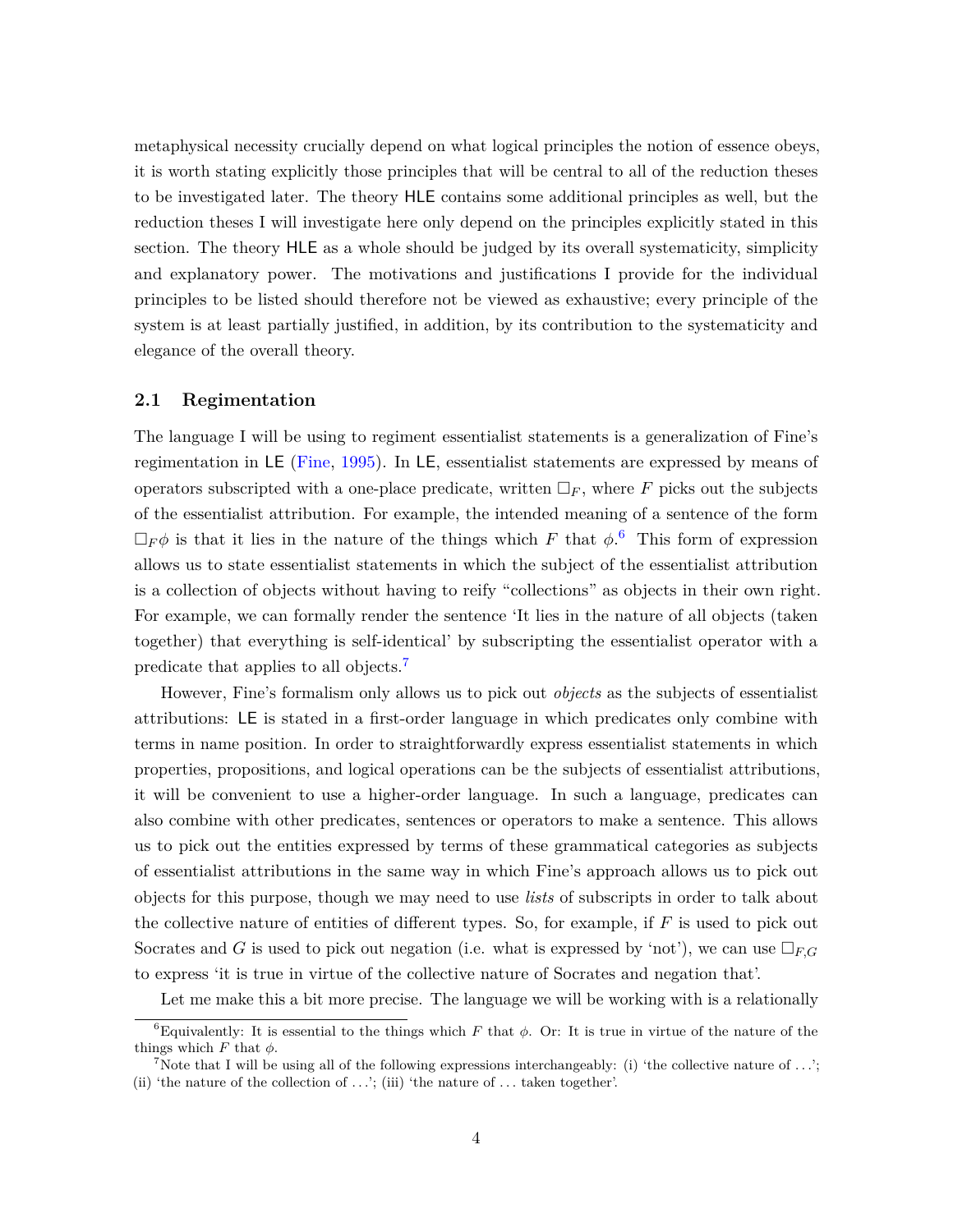typed language with lambda abstraction.[8](#page-4-0) The set of *types* is generated by the following rules:

- (i) *e* is a type;
- (ii) if  $\tau_1, ..., \tau_n$  are types,  $n \geq 0$ , then  $\langle \tau_1, ..., \tau_n \rangle$  is a type;
- (iii) if  $\tau$  is a type, then  $[\tau]$  is a type.

Informally speaking, *e* is the type of objects,  $\langle \tau_1, ..., \tau_n \rangle$  is the type of ordinary relations between entities of type  $\tau_1, ..., \tau_n$  with the special case  $\langle \rangle$  being the type of propositions, and [*τ* ] is the type of *rigid properties* of entities of type *τ* . Intuitively, a rigid property is a property of being one of  $x_1, x_2, \ldots$ , for certain specific entities  $x_1, x_2, \ldots$ . We can thus think of rigid properties as predicative analogs of pluralities. Rigid properties are, like pluralities and sets, "extensional" in that their identity is completely determined by the entities they apply to.

Every syntactic item of our language is assigned a unique type from the above hierarchy of types representing its syntactic category. The syntactic items of our language are called *terms*. We call terms of type  $\langle \rangle$  *formulas* (or *sentences* if they don't contain free variables), terms of type  $\langle \tau_1, \ldots, \tau_n \rangle$  (ordinary) *predicates*, and terms of type  $[\tau]$  *rigid predicates*.<sup>[10](#page-4-2)</sup> We assume that our language contains infinitely many variables of every type as well as a fixed stock of typed constants. The set of *terms* of the language is recursively defined as follows:

- (i) Every constant or variable of type  $\tau$  is a term of type  $\tau$ ;
- (ii) if  $n \geq 1$ , *A* is a term of type  $\langle \tau_1, \ldots, \tau_n \rangle$  and  $B_1, \ldots, B_n$  are terms of type  $\tau_1, \ldots, \tau_n$ , respectively, then  $A(B_1, \ldots, B_n)$  is a term of type  $\langle \rangle$ ;
- (iii) if *A* is a term of type  $\lceil \tau \rceil$  and *B* is a term of type  $\tau$ , then  $A(B)$  is a term of type  $\langle \rangle$ ;
- (iv) if  $n \geq 1$ ,  $\phi$  is a term of type  $\langle \rangle$  and  $v_1, \ldots, v_n$  are pairwise distinct variables of type  $\tau_1, \ldots, \tau_n$ , respectively, all of which are free in  $\phi$ , then  $(\lambda v_1 \ldots v_n \phi)$  is a term of type  $\langle \tau_1, \ldots, \tau_n \rangle$ .<sup>[11](#page-4-3)</sup>

<span id="page-4-0"></span> ${}^{8}$ The use of relationally typed languages goes back to [Orey](#page-40-2) [\(1959\)](#page-40-2). See [Gallin](#page-39-7) [\(1975\)](#page-39-7) for applications to formal semantics and [Fine](#page-39-8) [\(1977\)](#page-39-8), [Dorr](#page-38-7) [\(2016\)](#page-38-7) and [Williamson](#page-41-4) [\(2013\)](#page-41-4) for applications in metaphysics. The particular type system including rigid types (clause (iii) below) that is used here is closely related to the systems in [Myhill](#page-40-3) [\(1958\)](#page-40-3) and [Fine](#page-39-8) [\(1977\)](#page-39-8), which distinguish between extensional and intensional types. The rigid types employed here correspond to their extensional types, while the non-rigid types generated by clause (ii) below correspond to their intensional types. [Fritz et al.](#page-39-9) [\(2021\)](#page-39-9) use an intensional relational type theory with a single extensional type for pluralities of propositions.

<span id="page-4-2"></span><span id="page-4-1"></span><sup>9</sup>See the axioms for rigidity at the end of Section [2.2](#page-7-0) and the appendix for further details.

<sup>&</sup>lt;sup>10</sup>Our use of rigid predicates is a higher-order generalization of the category of rigid predicates in LE; see [Fine](#page-39-1) [\(1995,](#page-39-1) [2000\)](#page-39-2).

<span id="page-4-3"></span><sup>&</sup>lt;sup>11</sup> The last clause indicates that we are working with a so-called  $\lambda I$ -*language* in which vacuous variable binding is not well-formed. This is mainly a matter of convenience. We could instead allow for vacuous variable binding and restrict the principle of *β*-conversion introduced below to its non-vacuous instances.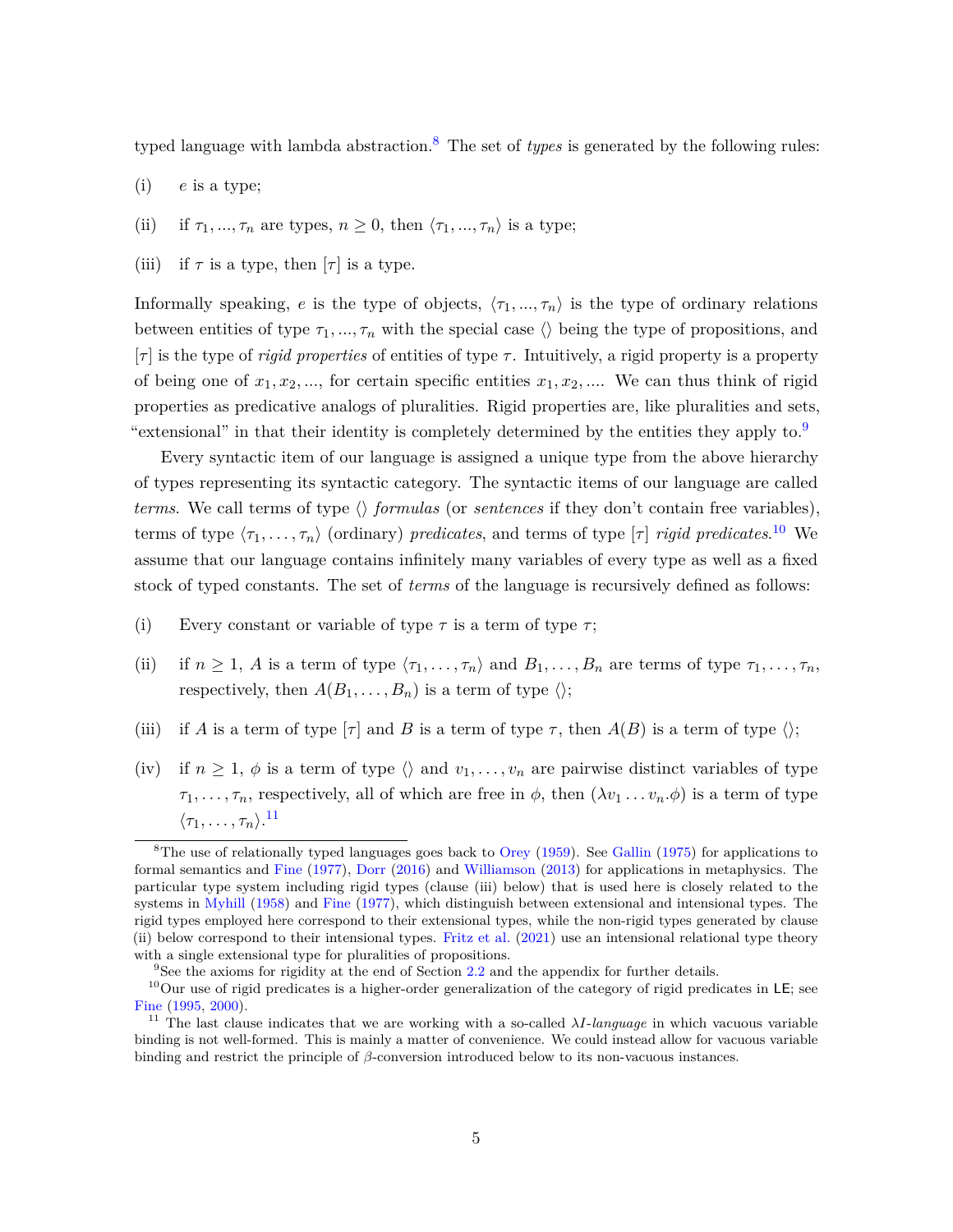We call types of the form  $\langle \sigma \rangle$  or  $\sigma$  *one-place predicate types* and terms of this type *one-place predicates*. Our language contains the logical constants  $\neg$  (of type  $\langle \langle \rangle \rangle$ ),  $\land$ ,  $\lor$ ,  $\rightarrow$  and  $\leftrightarrow$ (of type  $\langle \langle \rangle, \langle \rangle \rangle$ ); for every type  $\sigma, \forall_{\sigma}$  and  $\exists_{\sigma}$  (of type  $\langle \langle \sigma \rangle \rangle$ , and identity predicates  $\equiv_{\sigma}$ (of type  $\langle \sigma, \sigma \rangle$ ); for any  $n \geq 0$  and any one-place predicate types  $\tau_1, \ldots, \tau_n$ ,  $\Box_{\tau_1, \tau_2, \ldots, \tau_n}$  (of type  $\langle \tau_1, ..., \tau_n, \langle \rangle$ ). Constants of this latter kind are *essentialist operators*. The case where  $n = 0$  is written  $\Box_{\emptyset}$ .<sup>[12](#page-5-0)</sup> The operation of lambda-abstraction (clause (iv)) allows us to form complex predicates from formulas with free variables. For example, we can form the predicate  $\lambda x^e \cdot x \equiv_e x$  ('is self-identical') from the formula  $x \equiv_e x$  by applying clause (iv) above.

When  $F_1, F_2, \ldots, F_n$  are one-place predicates and  $\phi$  is a formula, we write  $\Box_{F_1, F_2, \ldots, F_n} \phi$ for  $\Box_{\tau_1,\ldots,\tau_n}(F_1,\ldots,F_n,\phi)$ . We also write  $\forall x^{\tau}(\phi)$  for  $\forall_{\tau}((\lambda x^{\tau}.\phi))$ , and  $\phi \wedge \psi$  for  $\wedge(\phi,\psi)$ , and similarly for other logical constants. Note that in this setting, quantifiers don't bind variables, and they combine with predicates—and not formulas—to make sentences. For instance, if *F* is a predicate of type  $\langle \sigma \rangle$ , then  $\forall_{\sigma}(F)$  states that *F* applies to every entity of type  $\sigma$  (or, equivalently, that  $F$  is universal). Thus, to express that everything of type  $e$  is self-identical, we can write  $\forall_e((\lambda x \cdot x \equiv_e x))$ , which can be abbreviated to the more usual  $\forall x^e(x \equiv_e x)$ given our convention above. I will generally omit parentheses and type annotations whenever no confusion can arise and follow other standard conventions. For example, we may write  $\forall x(x \equiv x)$  instead of  $\forall x^e(x \equiv_e x)$  whenever it is clear from the context what the appropriate types are.

Here is how essentialist statements can be represented in this language. Let *H*(*s*) stand for 'Socrates is human'. We can form the predicate  $\lambda x.x \equiv s$ , which invariably applies to Socrates, to form the sentence  $\Box_{\lambda x.x=s}H(s)$  expressing that it is essential to Socrates that Socrates is human. Analogously, we can talk about the nature of negation by using a predicate of type  $\langle\langle\langle\rangle\rangle\rangle$ . One such predicate is  $\lambda O.\neg \equiv O$ . We can then express that it lies in the nature of negation that Socrates is human by the sentence  $\Box_{\lambda O,\neg\equiv O}H(s)$ .<sup>[13](#page-5-1)</sup> As mentioned above, in order to express essentialist statements whose subjects are collections of entities of different types we need to use lists of subscripts, since our predicates can only combine with terms of a fixed type. So, for example, we can formalize the claim that it lies in the nature of the collection of Socrates and negation that Socrates is human by subscripting the essentialist operator with the predicates  $λx.x ≡ s$  and  $λO.¬ ≡ O$  from above:  $\square_{λx.x≡s,λO.¬≡O}H(s)$ .

In order to succinctly express claims about the nature of particular entities, such as Socrates, negation, or redness, we use expressions of the form [*A*] to abbreviate expressions of the form  $\lambda x^{\sigma}$ .  $x \equiv A$ , where *A* is a term distinct from *x* in which *x* does not occur free. Thus, truth in virtue of the nature of Socrates can be expressed by  $\Box_{[s]}$ , and truth in virtue of the

<span id="page-5-0"></span><sup>&</sup>lt;sup>12</sup>We will later use the symbol ' $\Box$ ' to express metaphysical necessity, hence the special notation for the essentialist operator where  $n = 0$ .

<span id="page-5-1"></span><sup>&</sup>lt;sup>13</sup>Note that this claim is no more about the *expression*  $\rightarrow$  than claims about Socrates' nature are about the *name* 'Socrates', and *mutatis mutandis* for other claims like this.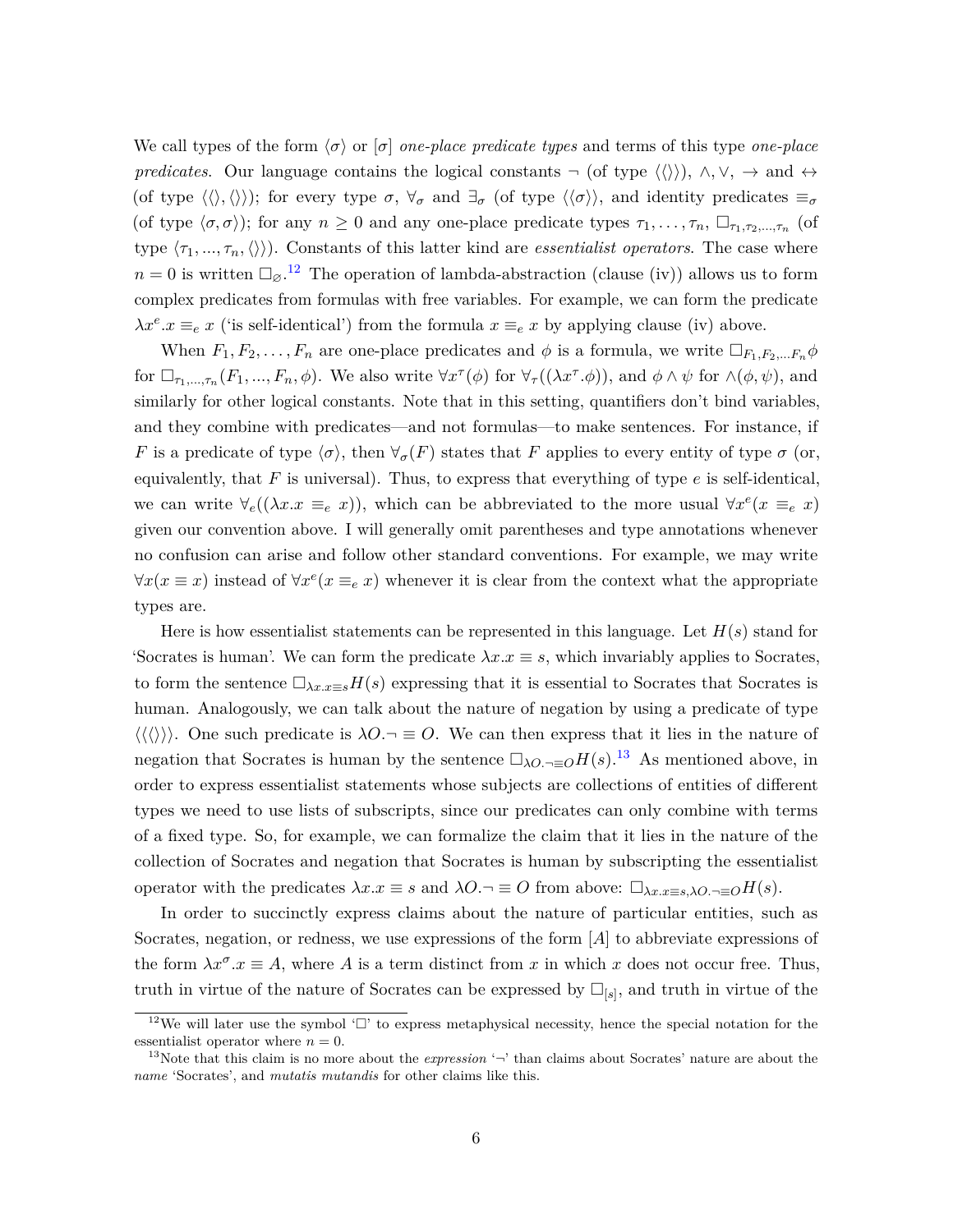nature of negation by  $\Box_{\Box}$ <sup>[14](#page-6-0)</sup> The claim that it lies in the collective nature of Socrates and negation that Socrates is human can then be simply written  $\Box_{[s], [\neg]} H(s)$ .

The formalism also allows us to express truth in virtue of the nature of all objects (entities of type  $e$ ) and truth in virtue of the nature of all propositions (entities of type  $\langle \rangle$ ) by subscripting the relevant essentialist operators with the predicates  $\lambda x^e \cdot x \equiv x$  and  $\lambda p^{\langle \rangle} \cdot p \equiv p$ , which apply to all objects and all propositions, respectively. The essentialist operators  $\Box_{\lambda x^e.x\equiv x}$  and  $\Box_{\lambda p}$ , whose respective subjects are the collection of all objects and propositions, will be of special interest in our discussion of the reducibility of necessity to essence later.

Here are some more examples of formalized sentences:

1. (a)  $\Box_{s}H(s)$ 

(It is essential to Socrates to be human)

(b)  $\Box_{[E]}\forall x(E(x) \rightarrow C(x))$ 

(It lies in the nature of *being an electron* that all electrons are negatively charged)

 $(c)$   $\neg \Box_N H(s)$ 

(It is not in the collective nature of the natural numbers that Socrates is human)

(d)  $\Box_{\forall}$ *,*[¬*]*,[∨*]*,[*R*] $\forall x(R(x) \vee \neg R(x))$ 

(It lies in the collective nature of *being red*, universality, negation and disjunction that everything is either red or not red)

(e)  $\Box_{\lambda p} \otimes_{p \equiv p} \exists p \ p$ 

(It is true in virtue of the collective nature of all propositions that there is a true proposition)

I will often pronounce sentences of our higher-order language by using terms such as 'entities', 'properties' and 'propositions'. Since it is often the case that sentences in a higher-order language cannot be synonymously translated into natural language, this talk of 'entities', 'properties' and 'propositions' should only be taken to be a rough ordinary language approximation of what is more perspicuously expressed in our higher-order language. However, according to the view embraced here, this does not cast any doubt on whether the sentences are meaningful and capable of expressing truths.[15](#page-6-1)

<span id="page-6-0"></span><sup>&</sup>lt;sup>14</sup>Note that there are two distinct uses of the square brackets '[]': one for rigid types, and one for abbreviating predicates of the form  $\lambda x^{\sigma}$ .*x* = *y*. The uses are systematically related in that the latter predicates 'rigidly' pick out the entities to which they apply; although they are not rigid in the syntactic sense of having rigid type, their logic is in many ways analogous to the logic of predicates of rigid type.

<span id="page-6-1"></span><sup>&</sup>lt;sup>15</sup>For a defense of this attitude toward higher-order languages, see [Prior](#page-40-4)  $(1971)$  and [Williamson](#page-41-4) [\(2013\)](#page-41-4). See also [Rayo and Yablo](#page-40-5) [\(2001\)](#page-40-5), [Dorr](#page-38-7) [\(2016\)](#page-38-7) and [Goodman](#page-39-10) [\(2017\)](#page-39-10).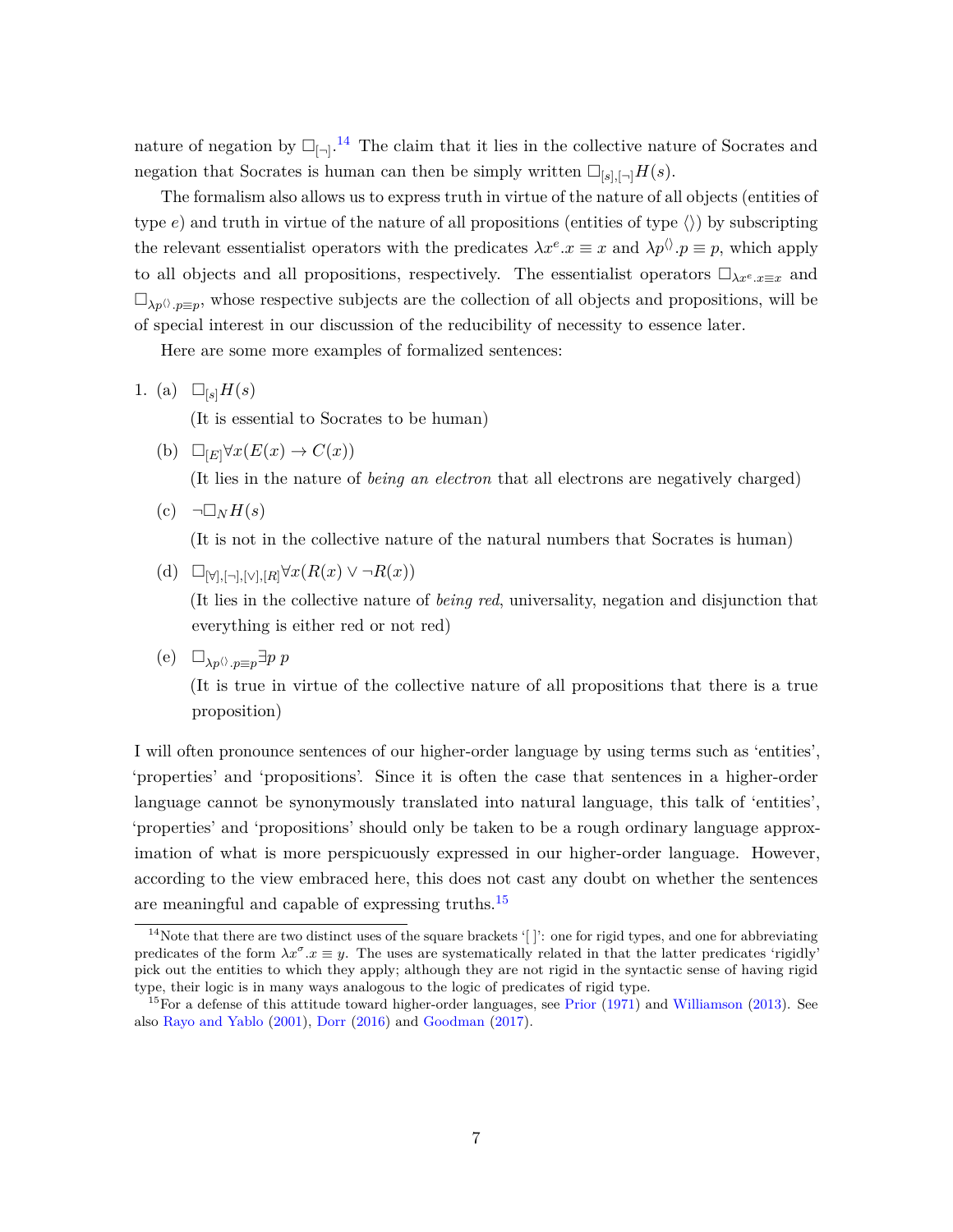#### <span id="page-7-0"></span>**2.2 Some logical principles**

I will now introduce the logical principles of HLE that will be presupposed in our discussion of the reduction of necessity to essence in Section [3.](#page-15-0) A full list of principles is given in Appendix [A.1.](#page-33-1)

Our background logic will be classical higher-order logic with identity. The only principles explicitly about identity that will be assumed here are reflexivity and the substitutivity of identicals. We further assume that essence is factive and monotonic, in the following sense:

 $(T) \Box_{F_1,...,F_n} \phi \rightarrow \phi$ 

(Monotonicity) If *X* is a subcollection of *Y*, then if it lies in the nature of *X* that  $\phi$ then it lies in the nature of *Y* that  $\phi^{16}$  $\phi^{16}$  $\phi^{16}$ 

Monotonicity entails that the essence of a collection contains all the truths that are true in virtue of the nature of the members of the collection. For example, if it lies in the nature of Plato to be human, then it lies in the nature of all humans, and indeed all objects, that Plato is human, because Plato is one of the humans. We can think of the addition of new entities to the subject of an essentialist attribution as roughly analogous to the addition of new truths to some true theory, where the theorems of the old theory correspond to the propositions that are true in virtue of the collective nature of the entities in the original essentialist attribution.

Our use of lambda-abstraction is guided by the following standard principle: $17$ 

### (*β*-conversion)  $\phi \leftrightarrow \phi^*$ , provided  $\phi$  and  $\phi^*$  are *β*-equivalent<sup>[18](#page-7-3)</sup>

For example, *β*-conversion and the reflexivity of identity imply that the propositions expressed by the sentences  $H(s)$  ('Socrates is human') and  $(\lambda X. X(s))(H)$  ('Being human applies to Socrates') are identical.<sup>[19](#page-7-4)</sup> The main role  $\beta$ -conversion plays in our theory is in enabling us to introduce a natural and well-behaved notion of *essential involvement*. Intuitions about what is or isn't involved in the nature of some entity often guide verdicts about what is essential to what. For example, one reason for denying that it is essential to Socrates that he be a

<span id="page-7-4"></span><sup>19</sup>Because  $(H(s) \equiv H(s)) \leftrightarrow (H(s) \equiv (\lambda X.X(s))(H))$  is an instance of *β*-conversion.

<span id="page-7-1"></span><sup>&</sup>lt;sup>16</sup>In order to capture Monotonicity in our formal language we have to make sure that if the predicates *F*1*, . . . , F<sup>n</sup>* pick out some entities that form a (proper or improper) subcollection of the entities picked out by  $G_1, \ldots, G_m$ , then  $\Box_{F_1, \ldots, F_n} \phi$  materially implies  $\Box_{G_1, \ldots, G_m} \phi$ . This is jointly captured by the principles MON1, MON2, Permutation, Idempotence, Separation, and Subtraction, listed in Appendix [A.1.](#page-33-1) Whenever I appeal to Monotonicity in the text in a formal argument, the appeal should be understood as referring to one or more of these formal principles. Both (T) and Monotonicity are higher-order generalizations of the analogous first-order principles in Fine's LE. The first-order analog of Monotonicity can be expressed by a single axiom; see [Fine](#page-39-1) [\(1995,](#page-39-1) p. 247).

<span id="page-7-3"></span><span id="page-7-2"></span><sup>&</sup>lt;sup>17</sup>See [Dorr](#page-38-7) [\(2016\)](#page-38-7) for a detailed discussion of  $\beta$ -conversion.

<sup>&</sup>lt;sup>18</sup> $\phi$  and  $\phi^*$  are *β*-equivalent if  $\phi^*$  is derived from  $\phi$  by replacing some constituent of the form  $(\lambda v_1 \dots v_n \psi)(t_1, ..., t_n)$  with  $\psi[t_i/v_i]$ , where  $\psi[t_i/v_i]$  is the sentence that results from replacing each free occurrence of  $v_1$  in  $\psi$  with  $t_1$ , and each free occurrence of  $v_2$  with  $t_2$ , and so on, replacing bound variables in such a way that no free variables in any *t<sup>i</sup>* become bound.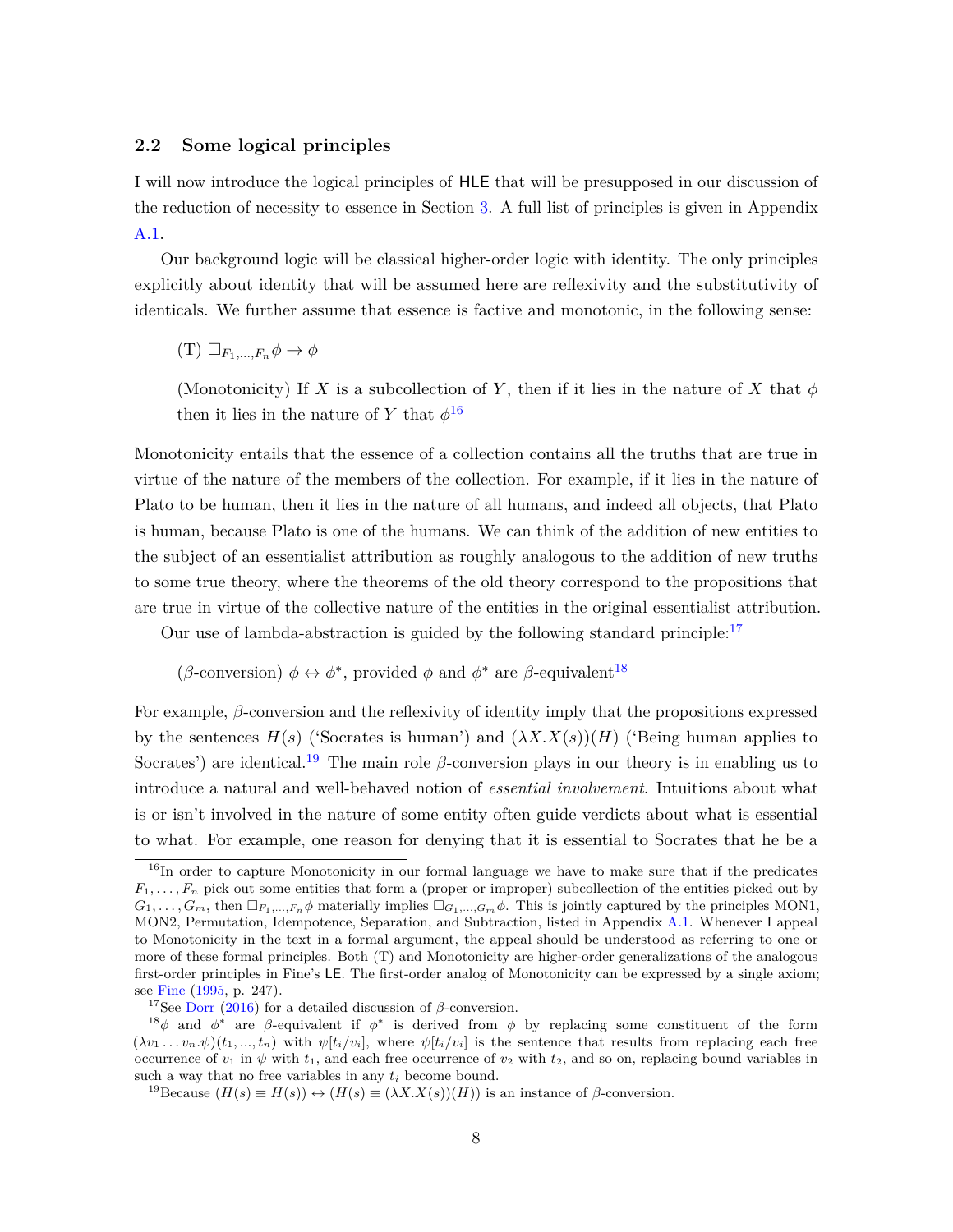member of his singleton set is that, intuitively, his singleton set is not *involved* in his nature. Similarly, it is natural to suppose that it's not in the nature of being an electron that all red things are colored, on the grounds that redness or *being colored* are plausibly not involved in (or don't "figure in") the nature of being an electron. Unlike Fine's LE, which construes the relation of essential involvement (which he calls 'dependence') as one that can only obtain between *objects*, the framework of HLE allows us to construe the relation as one that can obtain between entities expressed by any grammatical category, as illustrated by the last example. As we will see below, the ability to capture this unrestricted notion of essential involvement turns out to be of central systematic importance.

Formally, we define, for any  $n \geq 0$ , type  $\tau$  and one-place predicate types  $\sigma_1, \ldots, \sigma_n$ , a predicate  $\succeq_{\sigma_1,\ldots,\sigma_n,\tau}$  of type  $\langle \sigma_1,\ldots,\sigma_n,\tau \rangle$ :

$$
(F_1, \ldots, F_n) \succeq_{\sigma_1, \ldots, \sigma_n, \tau} x =_{df} \exists P^{\langle \tau \rangle} \Box_{F_1, \ldots, F_n} P(x)
$$

In words: for the nature of the collection of entities picked out by  $F_1, \ldots, F_n$  to involve  $x^{\tau}$  is for there to be some property  $P^{\langle \tau \rangle}$  such that it lies in the nature of the collection that *x* has *P*. In what follows, we will normally suppress the types of the predicates on the left-hand side and simply write  $\succeq_{\tau}$  for  $\succeq_{\tau_1,\ldots,\tau_n,\tau}$ . We further define:

$$
c_{\tau}(F_1,\ldots,F_n)=_{df} \lambda x^{\tau}.(F_1,\ldots,F_n)\succeq_{\tau} x.
$$

The predicate  $c_{\tau}(F_1,\ldots,F_n)$  is satisfied by all and only those entities of type  $\tau$  that are involved in the nature of the collection of entities picked out by  $F_1, \ldots, F_n$ . For example,  $c_e([s])$  is satisfied by all and only the *objects* involved in Socrates' nature and  $c_0([\wedge])$  is satisfied by all and only the *propositions* involved in the nature of conjunction. It will be useful to introduce a special notation for the case in which an entity is involved in the nature of a *particular* entity. To this end, we define, for any types  $\sigma$  and  $\tau$ , a predicate  $\geq_{\sigma,\tau}$  of type  $\langle \sigma, \tau \rangle$ :

$$
x \geq_{\sigma,\tau} y =_{df} \exists P^{\langle \tau \rangle} \Box_{[x]} P(y)
$$

For example, for  $y^{\tau}$  to be involved in Socrates' nature is for there to be some property  $P^{\langle \tau \rangle}$ such that it lies in the nature of Socrates that *y* has *P*. [20](#page-8-0) In what follows, I will often omit type subscripts and write  $\geq$  instead of  $\geq_{\sigma,\tau}$ .

To illustrate, suppose that Socrates is essentially human  $(\Box_{\lceil s \rceil} H(s))$ . Then since  $H(s)$ and  $(\lambda X. X(s))(H)$  are *β*-equivalent, it follows that the nature of Socrates involves the property of being human (because by existential generalization,  $\Box_{[s]}(\lambda X. X(s))(H)$  implies  $\exists Y^{\langle\langle e\rangle\rangle} \Box_{[s]} Y(H)$ , which is just  $s \geq H$ ). Suppose now that the nature of Socrates does not involve sethood  $(\neg (s \geq \text{set}))$ . It then follows that it is not in the nature of Socrates that he be

<span id="page-8-0"></span><sup>&</sup>lt;sup>20</sup>Notice that  $x \geq_{\sigma,\tau} y$  is the same as  $([x]) \succeq_{(\sigma),\tau} y$ .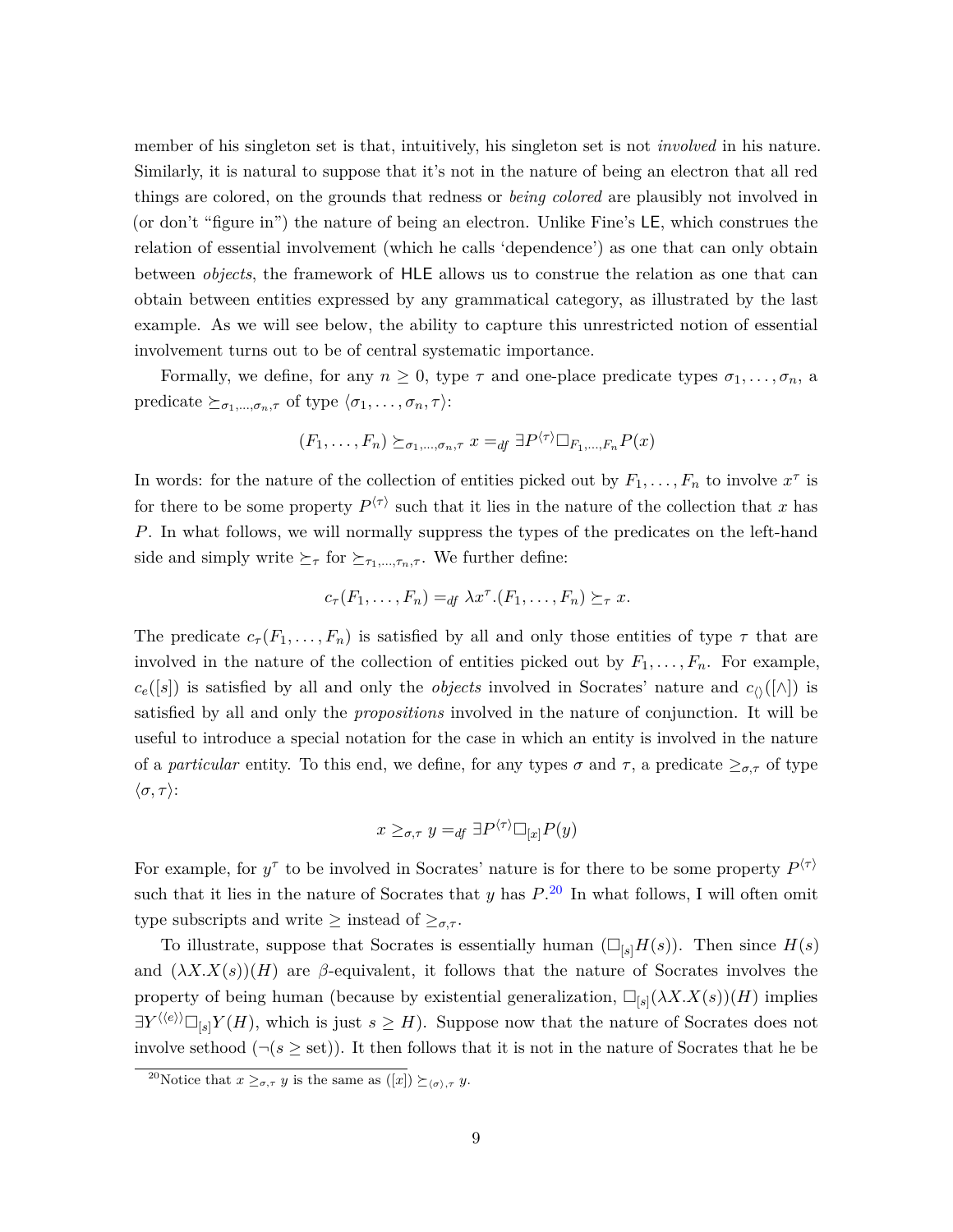a member of some set, since otherwise Socrates' nature would involve sethood.<sup>[21](#page-9-0)</sup> We can also capture the perhaps less familiar idea that a *logical* operation may or may not be involved in the nature of a collection of entities. For example, if Socrates is essentially human and wise  $(\Box_{[s]}(H(s) \land W(s)))$ , then his nature involves conjunction  $(s \ge \wedge).^{22}$  $(s \ge \wedge).^{22}$  $(s \ge \wedge).^{22}$  As we will see in Section [2.3,](#page-10-0) the idea that a logical operation may or may not be involved in the nature of some entities plays an important part in explaining under what conditions the essence of a collection of entities manifests any type of logical closure.

Two formal features of essential involvement are worth mentioning before we move on. First, essential involvement is transitive:

 $\left(\geq$ -Transitivity)  $t \geq_{\tau,\sigma} s \wedge s \geq_{\sigma,\rho} r \to t \geq_{\tau,\rho} r$ 

If the nature of *x* involves *y* and the nature of *y* involves *z*, then the nature of *x* involves *z* as well. >-Transitivity follows from the principle of Inheritance introduced in the next section. Essential involvement is also reflexive:

 $(\geq -\text{Reflexivity})$   $s \geq_{\sigma,\sigma} s$ 

This should be relatively uncontroversial given our understanding of essential involvement. Among the propositions that are true in virtue of the nature of *x* there should be at least one that predicates something of x. In HLE,  $\geq$ -Reflexivity follows from the following two principles guiding the logic of rigid predicates:

 $(R\text{-Comp}) \forall X^{\langle \sigma \rangle} \exists Y^{[\sigma]} \forall x^{\sigma} (X(x) \leftrightarrow Y(x))$  $(F^{[\sigma]}(x) \to \Box_F F(x))$ 

R-Comp says that for any property of any type there is a rigid property coextensive with it.<sup>[23](#page-9-2)</sup> Rigidity says that if *x* is one of some entities, then it lies in the nature of those entities that *x* is one of them. Let us call the rigid property that applies to *x* and only *x* the *haecceity* of *x*. [24](#page-9-3) When *F* is the haecceity of *x*, we say that  $F(x)$  is the *haecceity proposition* of *x*. Rigidity and the fact that every entity is in the extension of its haecceity entail that it is essential to *x* that

<span id="page-9-0"></span><sup>&</sup>lt;sup>21</sup>*Proof.*  $\Box_{[s]} \exists x (\text{set}(x) \land s \in x)$  implies  $\Box_{[s]}(\lambda X. \exists x (X(x) \land s \in x))$ (set) by *β*-conversion, whence  $\exists Y \Box_{[s]} Y$ (set) follows by existential generalization.

<span id="page-9-1"></span><sup>&</sup>lt;sup>22</sup>*Proof.* Recall that  $\phi \land \psi$  is shorthand for  $\land$ ( $\phi$ *,*  $\psi$ ). By *β*-conversion, we infer (b)  $\Box_{[s]}(\lambda X. X(H(s), W(s)))(\land)$ from (a)  $\Box_{[s]}\wedge (H(s), W(s))$ . By existentially generalizing on  $(\lambda X. X(H(s), W(s)))$  in (b) we obtain  $\exists X\Box_{[s]}X(\wedge)$ , which is just  $s \geq \wedge$ .

<span id="page-9-2"></span> $23R$ -Comp is analogous to a comprehension principle for pluralities, according to which for every property, there is a plurality coextensive with it. The relevant principle for pluralities is often restricted to properties with a non-empty extension, a restriction we don't impose for rigid properties. Compare [Linnebo](#page-40-6) [\(2017\)](#page-40-6) and [Burgess](#page-38-8) [\(2004\)](#page-38-8).

<span id="page-9-3"></span> $^{24}$ The uniqueness presupposition is justified by the aforementioned extensionality principle for rigid properties. Although this principle is officially included in HLE, it will not be presupposed in our discussion of the reduction theses in the next section, and is therefore not listed here.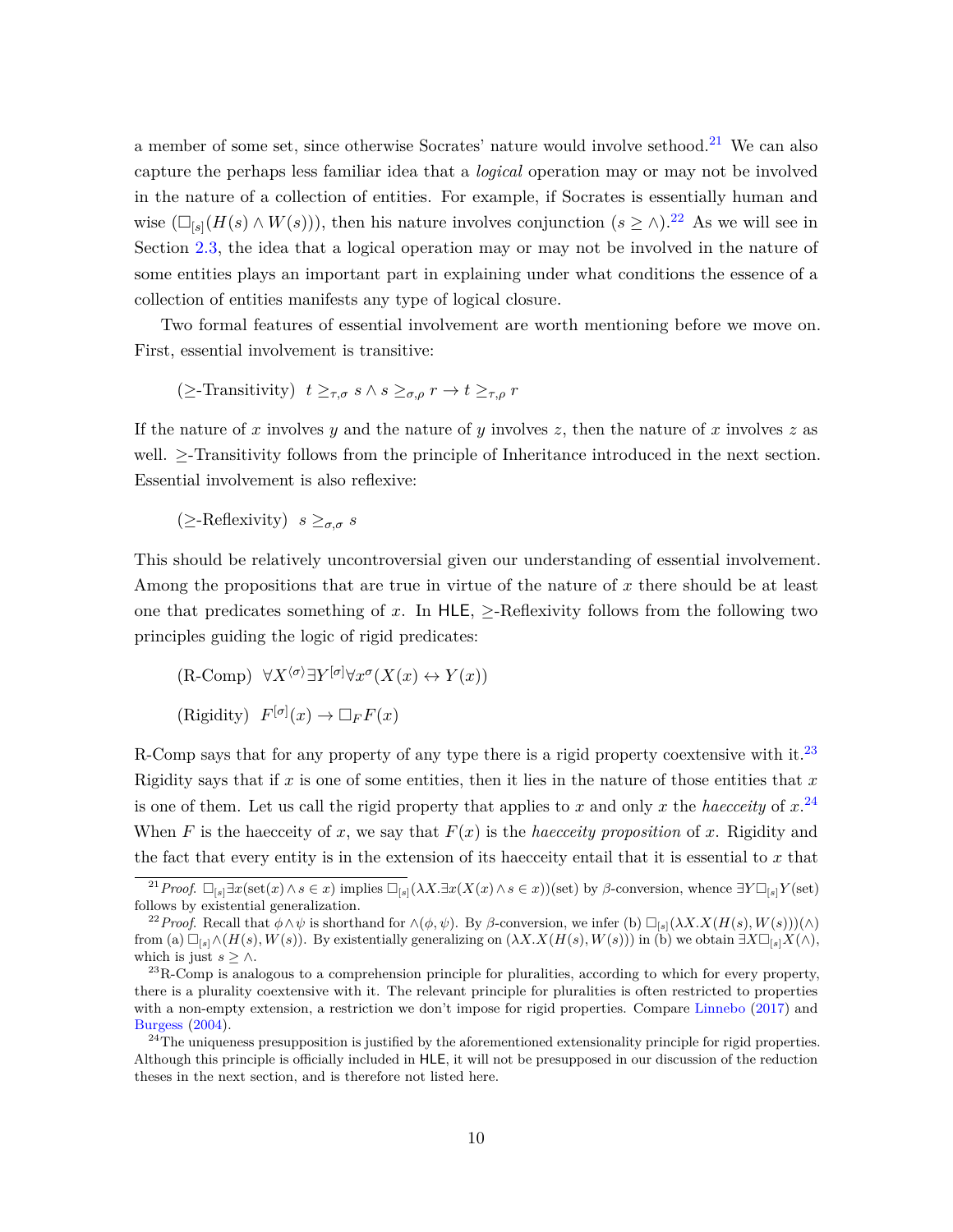its haecceity proposition be true. So for every *x*, the essentiality of its haecceity proposition witnesses the reflexivity of essential involvement.<sup>[25](#page-10-1)</sup>

#### <span id="page-10-0"></span>**2.3 Logical closure**

One of the key differences between metaphysical necessity and essence is that unlike metaphysical necessity, the notion of essence is not in general closed under logical consequence. For example, we may plausibly deny that the number two's being essentially even entails that it is essentially even or human, on the grounds that the nature of the number two presumably doesn't involve the property of being human. The Problem of Logical Closure is the problem of specifying under what conditions the nature of a collection manifests any type of logical closure. HLE provides a general and systematic solution to this problem. In HLE, any type of logical closure in the essence of a collection derives from the logical operations that are involved in the essence of the collection. Thus, for example, the essence of a collection will be closed under modus ponens or conjunction introduction if and only if the essence of the collection involves the conditional or conjunction, respectively.[26](#page-10-2)

The way in which essences are closed under logical consequence is roughly analogous to the way in which a deductively closed theory in a given language is closed under logical consequence. Think of the entities that are involved in the nature of a given collection as a kind of metaphysical analog of the language of a deductively closed theory; these entities can be thought of as the "language" in which the essence is stated. A deductively closed theory is closed under precisely those logical consequences that are expressible in the language of the theory. If its language does not include the conjunction symbol, say, then no sentence in which that symbol occurs will be part of the theory; if it does contain the conjunction symbol and we assume that the symbol is guided by the usual classical laws for conjunction, then the theory will be closed under conjunction elimination and introduction, and similarly for other logical constants. Assuming that we have names for every entity involved in the nature of a given collection  $C$ , let  $\mathcal{L}_C$ , the *language of*  $C$ , be the collection of terms designating entities involved in the nature of *C*. The essence of *C* is then closed under precisely those logical consequences that can be expressed in  $\mathcal{L}_C$ . For example, if  $\mathcal{L}_C$  contains  $\forall_e$  and it is true in virtue of the nature of *C* that  $\forall x F(x)$ , then it is also true in virtue of the nature of *C* that  $F(a)$ , provided a is in  $\mathcal{L}_C$ , and similarly for other logical constants. Moreover, just as a

<span id="page-10-1"></span><sup>&</sup>lt;sup>25</sup>A formal proof >-Reflexivity, which also invokes R-Comp, can be found in Appendix [A.2](#page-35-0) under Proposition [2.](#page-35-1)

<span id="page-10-2"></span><sup>&</sup>lt;sup>26</sup>The way HLE handles the Problem of Logical Closure marks a crucial difference to LE. Since LE deals with the idealized constrained consequential notion of essence, it licenses a very permissive type of logical closure. Roughly speaking, in LE the essence of every entity is closed under qualitative consequence, where a sentence *φ* is a *qualitative consequence* of a class of sentences Γ if *φ* is a consequence of Γ and *φ* expresses a qualitative proposition. Thus, e.g. the proposition that everything is either human or not human is true in virtue of the nature of any given entity according to LE. In LE it also follows from the number two's being essentially even that it is essentially even or human.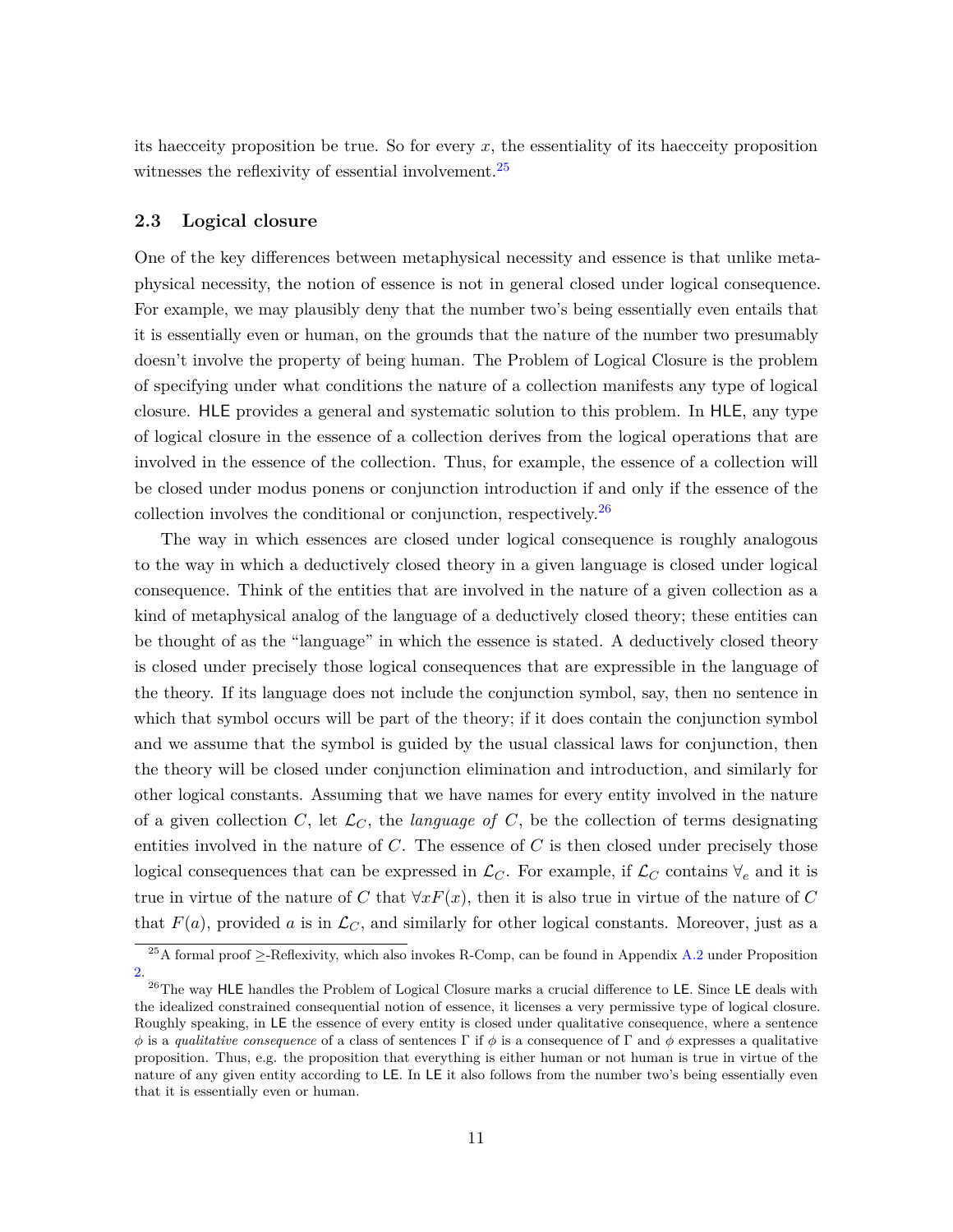deductively closed theory does not contain sentences involving vocabulary that is not part of the language of the theory, so too the essence of a collection does not contain "extraneous entities", i.e. entities that are not involved in the nature of the collection.

Formally, this account of the logical closure of essences is jointly captured by the following two principles ( $\vdash$  denotes theoremhood in  $HLE$ ):

 $(RC)$  If  $\vdash \phi_1 \wedge \ldots \wedge \phi_n \to \psi$ , then  $\vdash \Box_{F_1,\ldots,F_k} \phi_1 \wedge \ldots \wedge \Box_{F_1,\ldots,F_k} \phi_n \to \Box_{F_1,\ldots,F_k, [A_1],\ldots,[A_m]} \psi$ , where  $A_1, \ldots, A_m$  are all the constants and free variables occurring in  $\psi$  but not any of  $\phi_1, \ldots, \phi_n$ 

$$
(\mathrm{CH}) \ \Box_{G_1, \dots, G_n, c_{\sigma}(F_1, \dots, F_k)} \phi \to \Box_{G_1, \dots, G_n, F_1, \dots, F_k} \phi;
$$

Recall that  $c_{\sigma}(F_1,\ldots,F_k)$  picks out the collection of entities of type  $\sigma$  involved in the nature of the collection picked out by  $F_1, \ldots, F_n$ . CH says that anything that is true in virtue of the nature of the former collection is true in virtue of the nature of the latter.<sup>[27](#page-11-0)</sup> In other words, whatever is true in virtue of the collective nature of the entities involved in the nature of a given collection is true in virtue of the collection. The following consequence of CH is of special importance:

(Inheritance) 
$$
(F_1, \ldots, F_n) \succeq_{\sigma} x \wedge \Box_{G_1, \ldots, G_k, [x]} \phi \rightarrow \Box_{G_1, \ldots, G_k, F_1, \ldots, F_n} \phi.
$$

Inheritance says that if the nature of some collection involves an entity *x*, then whatever is true in virtue of the nature of *x* is also true in virtue of the nature of the collection; the collection "inherits" the nature of the entities that are involved in its nature.

RC and Inheritance jointly entail that the nature of a collection is closed under all and only those logical consequences that are statable in terms of vocabulary expressing entities that are involved in the nature of the collection. For example, the nature of a collection is closed under conjunction elimination/introduction just in case the nature of the collection involves conjunction. Closure under conjunction elimination follows from RC alone. Suppose it lies in the nature of Socrates to be human and wise  $(\Box_{\{s\}}H(s) \wedge W(s))$ . It then follows immediately by RC that Socrates is both essentially human  $(\Box_{[s]}H(s))$  and essentially wise  $(\Box_{[s]}W(s))$ . The rationale for this is that the fact that Socrates is essentially human and wise entails that his nature involves conjunction  $(s \geq \wedge)$ . To show closure under conjunction introduction, we need to invoke Inheritance. For suppose (a) that Socrates is essentially human and (b) that he is essentially wise. RC then only allows us to infer (c) that it is essential to Socrates *together with conjunction* that Socrates is essentially human and wise  $(\Box_{[s],[\wedge]}H(s) \wedge W(s)).$ If we additionally assume that Socrates's nature involves conjunction, Inheritance permits us to infer from (c) that he is essentially human and wise.

<span id="page-11-0"></span><sup>&</sup>lt;sup>27</sup>CH is a higher-order generalization of the "chaining axiom" from LE; see [Fine](#page-39-1) [\(1995\)](#page-39-1).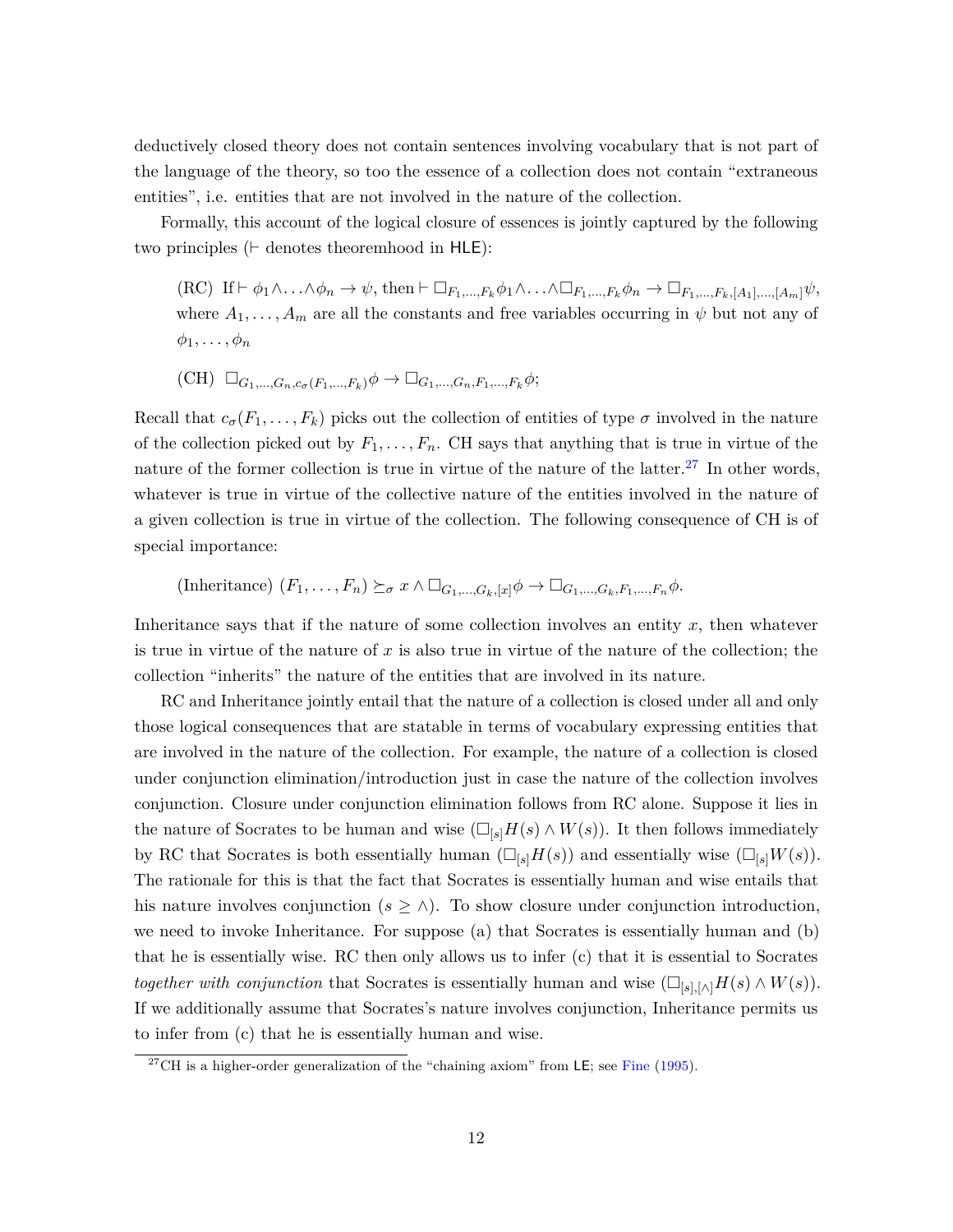In HLE, it is consistent to deny, for example, that the number two's being essentially even entails that the number two is essentially even or human  $(\Box_{2}(E(2) \lor H(2))$ . RC merely allows us to infer  $\Box_{[2],[\vee],[H]}(E(2) \vee H(2))$  from  $\Box_{[2]}E(2)$ ; so unless the nature of the number two involves both disjunction and the property of being human, the problematic entailment is blocked. However, even if its nature involves disjunction, which would entail  $\Box_{[2], [H]}(E(2) \vee H(2))$ , we can still consistently deny  $\Box_{[2]}(E(2) \vee H(2))$ , so long as the nature of the number two does not involve the property of being human, since no "extraneous entities" can be introduced via logical closure.

A special case of the Problem of Logical Closure concerns the logical truths. It would be natural to assume that those necessities that are expressed by logical truths, such as 'Everything is self-identical' or 'Everything is either red or not red', have their source at least in part in the essences of the relevant logical operations. The special case of RC where  $n = 0$ predicts just that:

 $(RC^0)$  If  $\vdash \psi$ , then  $\vdash \Box_{[A_1],...,[A_m]} \psi$ , where  $A_1, \ldots, A_m$  are all the constants and free variables occurring in *ψ*

It is a consequence of  $\mathrm{RC}^0$  that every logical truth whose only constants are logical constants is true in virtue of the nature of the logical operations expressed by these constants. So, for example, since  $\forall x(x \equiv x)$  is a logical truth whose only constants are  $\forall$  and  $\equiv$ , RC<sup>0</sup> entails  $\Box_{\forall |J|,|\equiv|} \forall x(x \equiv x)$ . RC<sup>0</sup> also entails  $\Box_{\forall |J|,|\neg J,|\vee|,|R|} \forall x(R(x) \vee \neg R(x))$ , since  $\forall x(R(x) \vee \neg R(x))$ ('Everything is either red or not red') is a logical truth whose only constants are  $\forall$ ,  $\neg$ ,  $\lor$ , and *R*. However, RC<sup>0</sup> does *not* entail that this logical truth is true *solely* in virtue of the nature of universality, negation, and disjunction; it only entails that it is true in virtue of the nature of these logical operations *together with* redness. In general, RC<sup>0</sup> does not entail that every logical truth is true *solely* in virtue of some logical operations, since this would implausibly entail that the collective nature of the logical operations involves absolutely every entity of any type.

Our discussion of the Problem of Logical Closure has illustrated what might be the most salient difference between the logic of metaphysical necessity and the logic of essence: metaphysical necessity is closed under logical entailment, whereas essence is, in general, not. Indeed, the account of logical closure presented here allows for there to be essences that are "logically inert", in the sense of not being closed under logical consequence at all. But we have also seen that, although the essentialist operators fail to obey certain modal principles, such as the closure under conjunction introduction, they do obey qualified versions of these principles. For example, while  $\Box_{[x]}\phi$  and  $\Box_{[x]}\psi$  together do not generally imply  $\Box_{[x]}\phi \wedge \psi$ , they do imply  $\Box_{[x],[\wedge]} \phi \land \psi$ . In general, exactly which logical principles a given subscripted essentialist operator  $\Box_{F_1,\dots,F_n}$  obeys crucially depends on which entities are picked out by  $F_1, \ldots, F_n$ . And nothing I've said rules out that there *are* subscripted essentialist operators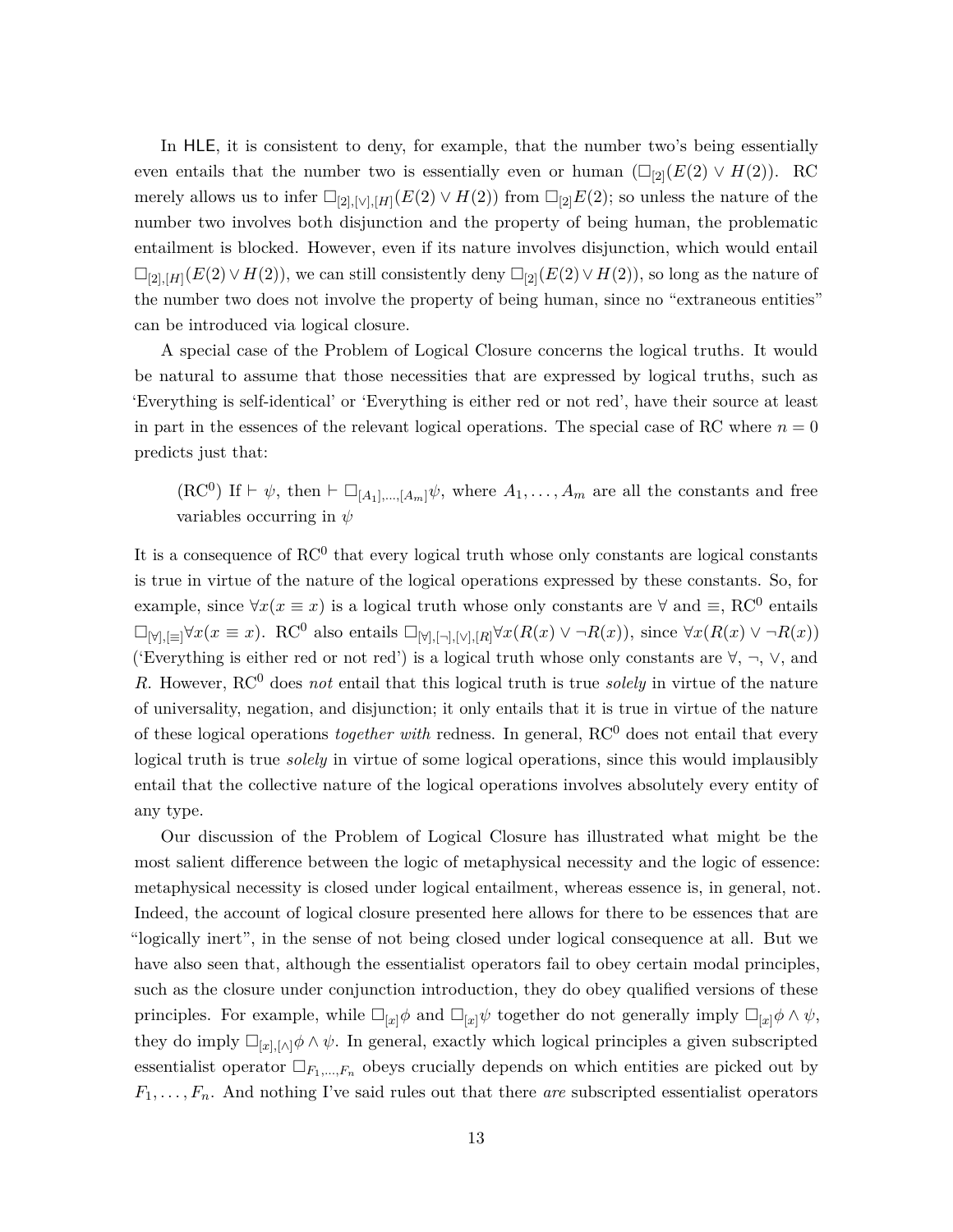that are closed under logical consequence in the same way as metaphysical necessity is. In fact, our solution to the Problem of Logical Closure has provided a necessary and sufficient condition for this: the nature of a collection of entities is closed under unrestricted consequence just in case it involves absolutely every entity of any type.<sup>[28](#page-13-0)</sup>

#### <span id="page-13-3"></span>**2.4 Iteration principles**

Given that essentiality is expressed by means of operators in HLE, it is natural to ask whether these operators can be iterated. For example, do we have an essentialist analog of the 4-schema for metaphysical necessity, according to which every necessary truth is necessarily necessary? That is, does it lie in the nature of x that it lies in the nature of x that  $\phi$  whenever it lies in the nature of x that  $\phi$ ? Formally: Do we have  $\Box_F \phi \to \Box_F \Box_F \phi$ , where F is the haecceity of *x*? One reason to doubt that this holds in general is that it would entail that essentiality (i.e. what is expressed by the essentialist operator  $\Box_{\sigma}$ ) is involved in the nature of any *x*, because  $\Box_F \Box_F \phi$  implies  $x \ge \Box_{\sigma}$ , provided *F* is the haecceity of  $x$ .<sup>[29](#page-13-1)</sup>

But even if the exact analog of the 4-schema for metaphysical necessity doesn't hold for essence, it is worth asking whether a qualified version of it holds. One natural qualification to consider is to add essentiality to the subject of the essentialist attribution in the consequent:  $\Box_F \phi \to \Box_{F, [\Box_{\sigma}]} \Box_F \phi$ <sup>[30](#page-13-2)</sup> Thus qualified, and assuming that *F* is the haecceity of *x*, the principle states that whenever it lies in the nature of *x* that  $\phi$ , then it lies in the nature of *x* together *with essentiality* that it lies in the nature of x that  $\phi$ . This qualified version of the principle avoids the consequence that essentiality is involved in the nature of *x*.

A promising argument for the qualified principle stems from the fact that it provides a natural essentialist explanation of the plausible assumption that it is not possible for anything to lose any of its essence: if  $\Box_F \phi$ , then necessarily,  $\Box_F \phi$ . For  $\Box_{F,\Box_{\sigma}} \Box_F \phi$  implies that it is necessary that  $\Box_F \phi$  by the principle that essence implies necessity: whatever is true in virtue of the nature of some entities is necessarily true. It is natural to suppose that the impossibility of an entity to lose any of its essence flows in part from the nature of essentiality itself. We will therefore adopt the following generalization of our qualified 4-schema, formulated in our formal language:

<span id="page-13-0"></span><sup>&</sup>lt;sup>28</sup>Sufficiency follows at once from RC, Inheritance and Monotonicity. For necessity, let *x* be some entity whose nature doesn't involve every entity of every type (the argument for non-single membered collections is exactly analogous). Let *y* be an entity such that  $\neg(x \geq y)$ . Then  $\neg\Box_{[x]}y \equiv y$ , since otherwise  $\Box_{[x]}(\lambda z \cdot z \equiv z)(y)$ by *β*-conversion, and thus  $\exists P\Box_{x}P(y)$ , which is just  $x \geq y$ , in contradiction to our hypothesis.

<span id="page-13-2"></span><span id="page-13-1"></span><sup>&</sup>lt;sup>29</sup>By the *β*-equivalence of  $\Box_F \phi$  and  $(\lambda O.O_F \phi)(\Box_{\sigma})$ .

<sup>&</sup>lt;sup>30</sup>One might, in addition, add the property of being *F*, so that the principle would read:  $\Box_F \phi \rightarrow$  $\Box_{F,\Box_{\sigma},F}\Box_{F}\phi$ . However, in the presence of the principle R-Equiv (see Appendix [A.1\)](#page-33-1), this weakening implies the seemingly stronger principle in the text. R-Equiv says that whatever lies in the nature of a rigid property lies in the collective nature of the entities in its extension, and vice versa; the nature of a rigid property is thus exhausted by the collective nature of the entities that it applies to.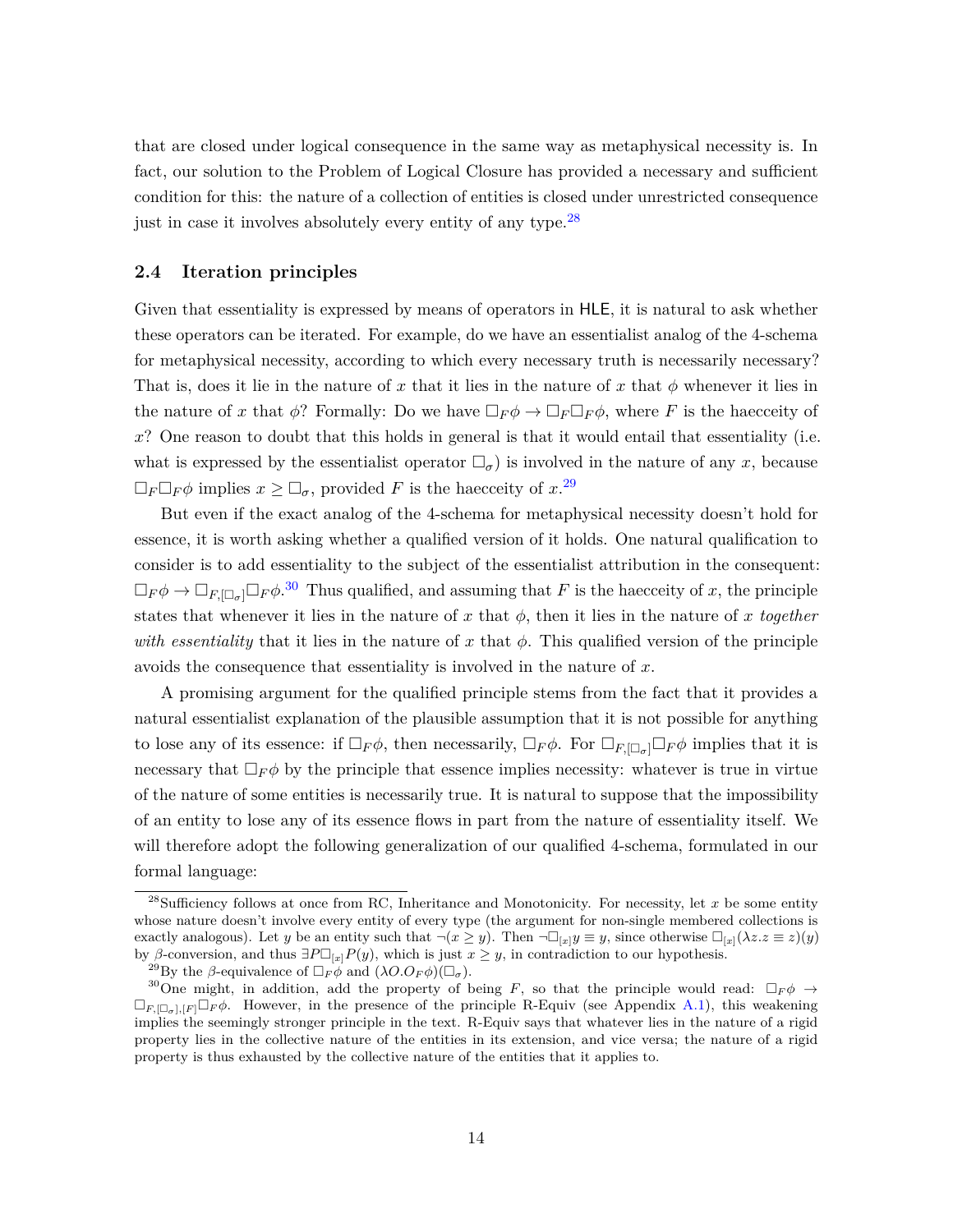(4) 
$$
\Box_{F_1,\dots,F_n}\phi \to \Box_{F_1,\dots,F_n,[\Box_{\sigma_1,\dots,\sigma_n}]} \Box_{F_1,\dots,F_n}\phi
$$
, whenever  $F_1^{\sigma_1},\dots,F_n^{\sigma_n}$  are rigid predi-  
cates<sup>31</sup>

We can similarly ask whether we have an essentialist analog of the 5-schema for metaphysical necessity, according to which what is not necessary is necessarily not necessary. As in the case of the 4-schema, an exact analog for essence is implausible. Such an exact analog would say that if it is not essential to *x* that  $\phi$ , then it is essential to *x* that it is not essential to *x* that *φ*. But this would implausibly entail not only that the nature of any *x* involves essentiality, but also that it involves negation, and most problematically, any proposition  $\phi$  not true in virtue of the nature of *x*. However, we can again consider a qualified version of this principle. The following principle, stated in our formal language, is a natural candidate:

(5) 
$$
\neg \Box_{F_1,\dots,F_n} \phi \to \Box_{F_1,\dots,F_n, [\neg], [\Box_{\sigma_1,\dots,\sigma_n}], [\phi]} \neg \Box_{F_1,\dots,F_n} \phi
$$
, whenever  $F_1^{\sigma_1}, \dots, F_n^{\sigma_n}$  are rigid predicates<sup>32</sup>

In (5) we have added essentiality as well as two additional elements to the subject of the outer essentialist operator in the consequent of  $(5)$ , namely negation and the proposition  $\phi$ . The latter two entities have to be added in order to avoid the problem, mentioned above, that the nature of the entities picked out by  $F_1, \ldots, F_n$  may not involve  $\phi$  or negation.<sup>[33](#page-14-2)</sup>

I take (5) to be less evident than (4). We can give an argument for (5) that is parallel to the argument for (4) above, although the first step of the argument is less straightforward in the case of (5) than it is in the case of (4). The reason is that it is less clear that if  $\phi$ is *not* essential to the entities picked out by  $F_1, \ldots, F_n$ , then this is necessarily so. While it is very plausible to hold that it is not possible that entities *lose* any of their essence, it seems less obvious that their essence couldn't have been richer. This line of thought is closely related to denials of the B-schema for metaphysical necessity—the principle that whatever is the case is necessarily possibly the case—and corresponding denials of the necessity of distinctness. Suppose *x* and *y* are actually distinct but could have been identical. Then whatever is essential to  $x$  would be essential to  $y$  and vice versa in a circumstance in which

<span id="page-14-0"></span> $31$ The restriction to rigid predicates is required here, since the inner essentialist operator in the consequent should have the same subject as the operator in the antecedent. The schema does not in general hold for non-rigid predicates. For example, suppose that Mary is in fact the only person wearing a hat and that it is essential to the persons wearing a hat that Mary is human. Then it needn't be true that it is essential to the persons wearing a hat, taken together with essentiality, that it is essential to the persons wearing a hat that Mary is human, since it may not be the case that it is essential to Mary to be wearing a hat, and so it may not be essential to whoever wears a hat that Mary is human. Such a case is averted if the predicates in (4) rigidly pick out Mary.

<span id="page-14-1"></span> $32$ Principle (5), like (4), is subject to the restriction that the predicates be rigid. The motivation for this is analogous to the motivation in the case of (4).

<span id="page-14-2"></span><sup>&</sup>lt;sup>33</sup>We didn't need to add  $\phi$  in the case of (4) because, by Inheritance, it would be redundant given that the nature of the entities picked out by  $F_1, \ldots, F_n$  already involves  $\phi$ , in view of the antecedent of (4).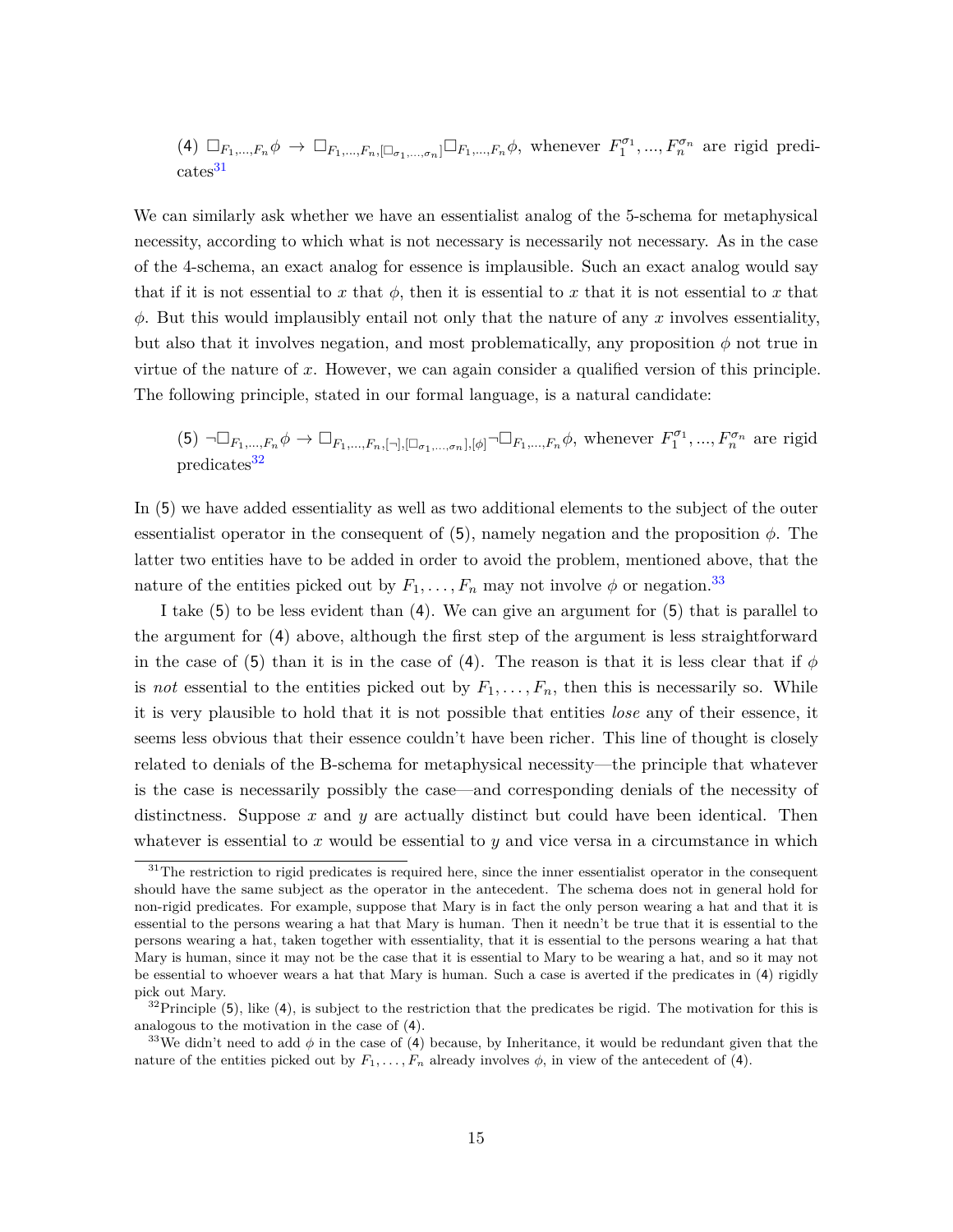they are identical. In particular, it would be essential to  $x$  to be identical to  $y$ .<sup>[34](#page-15-1)</sup> It is thus possibly essential to *x* to be identical to *y*, although *x* is, by hypothesis, not identical to *y*, and thus not essentially identical to *y*. This would be a counterexample to (5), since (5) implies that whenever  $\phi$  is not true in virtue of the nature of x, then  $\phi$  is necessarily not true in virtue of the nature of *x*, by the principle that essence implies necessity. The idea that it is possible for some entities to have more essential features than they actually have is intriguing, and it seems to me that it is not obviously false. Still, I will tentatively adopt (5) here, although it is worth emphasizing that it is not required for the reduction of necessity to essence I will defend in the next section. Whenever (5) is needed, I will explicitly say so.

This concludes the presentation of our theory. The next section examines the question of whether metaphysical necessity can be reduced to essence in the setting of HLE.

### <span id="page-15-0"></span>**3 Reducing metaphysical necessity to essence**

Now that we have our theory of essence in place, we can ask how to extend it to a joint theory of essence and metaphysical necessity. The theory HLE does not feature an operator for metaphysical necessity, but such an operator could of course be added, together with appropriate axioms and rules. Let  $\Box$  be an operator expressing metaphysical necessity. At the very least, we should add the K- and T-schemas for  $\Box$  and close the resulting theory under the rule of  $\Box$ -necessitation  $(RN^{\Box})$ :

 $(K^{\square}) \square (\phi \rightarrow \psi) \rightarrow (\square \phi \rightarrow \square \psi)$  $(T^{\square}) \square \phi \rightarrow \phi$  $(RN^{\square})$  If  $\vdash \phi$ , then  $\vdash \square \phi$ 

It is worth noting that the following controversial schemas become theorems upon adding the above principles:  $35$ 

 $(\text{CBF}^{\Box}) \Box \forall x^{\sigma} \phi \rightarrow \forall x^{\sigma} \Box \phi$  $(NNE<sup>\Box</sup>) \Box \forall x^{\sigma} \Box \exists y (x \equiv y)$ 

CBF<sup> $\Box$ </sup> is the converse [Barcan](#page-38-9) formula (see Barcan [\(1946\)](#page-38-9)). NNE<sup> $\Box$ </sup> expresses (first- and higher-order) *necessitism*, the view that necessarily everything (of any type) is necessarily

<span id="page-15-1"></span><sup>&</sup>lt;sup>34</sup>Or to *x* together with identity, if we want to avoid that *x*'s nature involves the property of identity  $(x \geq \equiv)$ . Note that  $\Box_{[x],[\equiv]}x \equiv x$ , but not  $\Box_{[x]}x \equiv x$ , is a theorem of HLE by RC<sup>0</sup>.

<span id="page-15-2"></span><sup>&</sup>lt;sup>35</sup>Note that the derivation of CBF<sup> $\Box$ </sup> only requires K<sup> $\Box$ </sup> and RN<sup> $\Box$ </sup>, and that of NNE<sup> $\Box$ </sup> only RN<sup> $\Box$ </sup>, given a classical quantificational logic.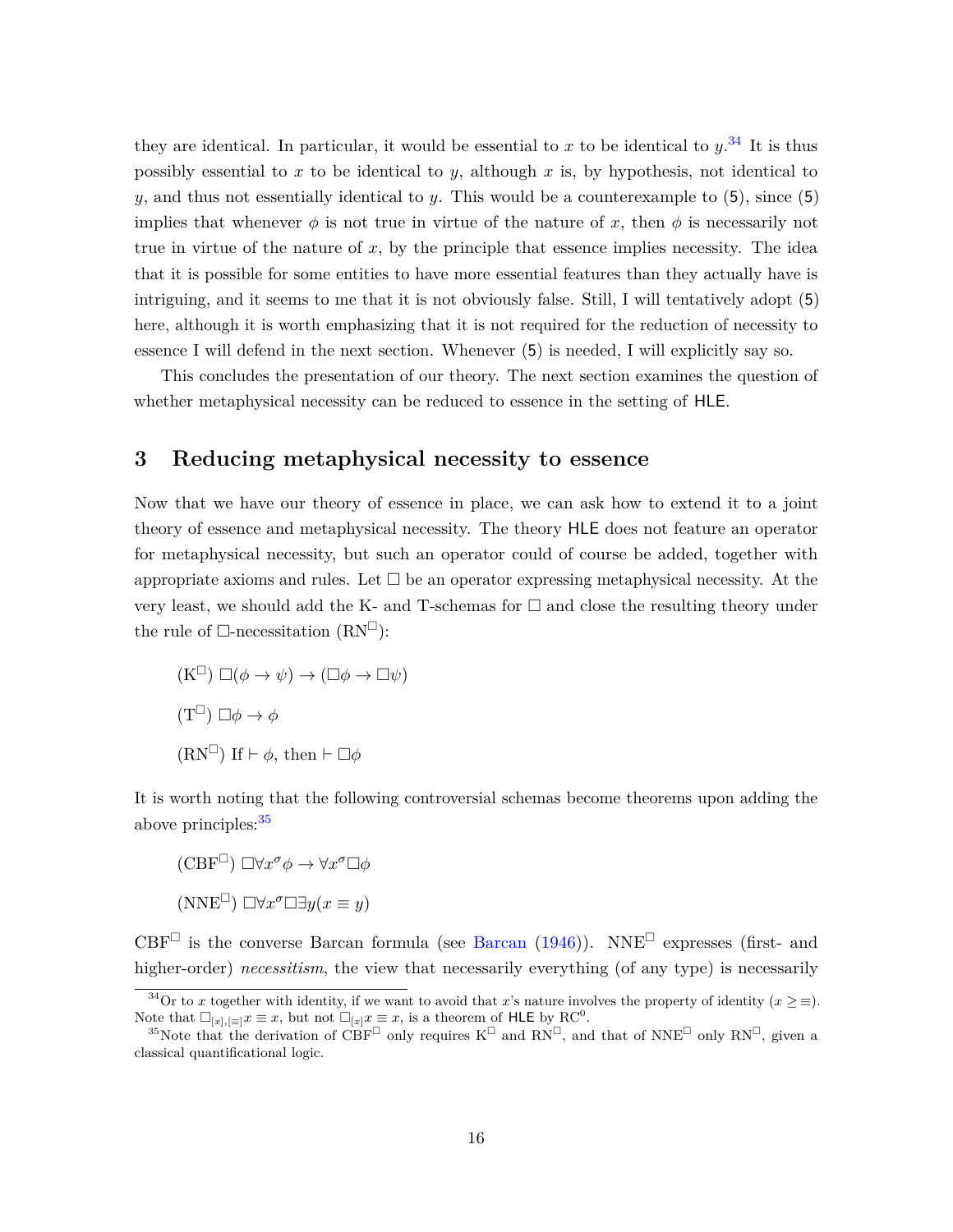something.<sup>[36](#page-16-0)</sup> Avoiding these consequences requires either adopting a free quantificational logic or giving up  $RN^{\square.37}$  $RN^{\square.37}$  $RN^{\square.37}$  I will pursue neither of those options here, though. As we will see below,  $RN^{\square}$  enjoys independent support in the present context. And since HLE is based on a classical quantificational logic, adopting a free logic would amount to giving up HLE, and thus the background theory of essence for our investigation.<sup>[38](#page-16-2)</sup>

Slightly more controversially, we should presumably also add the 4-schema for metaphysical necessity to obtain all the principles of  $S4$  for  $\Box$ <sup>[39](#page-16-3)</sup>

 $(4^{\Box}) \Box \phi \rightarrow \Box \Box \phi$ 

If we take the logic of metaphysical necessity to further include all the principles of S5, we need to supplement the system with another principle. One standard principle that will do is the B-schema for metaphysical necessity:

$$
(\mathbf{B}^{\square}) \neg \phi \to \square \neg \square \phi
$$

In the presence of the  $B^{\square}$ -schema, the Barcan formula becomes derivable:

 $(BF^{\Box}) \forall x^{\sigma} \Box \phi \rightarrow \Box \forall x^{\sigma} \phi$ 

 $BF^{\Box}$  entails that there could not have been more entities of any type. Note that  $BF^{\Box}$  is *not* a theorem of the above system without  $B^{\Box}$ . Consequently, giving up  $BF^{\Box}$  does not require giving up any principles of HLE. The status of  $BF^{\Box}$  and  $B^{\Box}$  will come under scrutiny later.

In addition to these purely modal principles, it would be natural to consider principles of interaction between  $\Box$  and the essentialist operators. One particularly plausible principle of this kind is the widely accepted principle that essence implies necessity, or, in other words, that every essential truth is necessary, which we can express by the following schema:

$$
(\mathbf{EN}^{\square}) \square_{F_1,\dots,F_n} \phi \to \square \phi
$$

Given  $EN^{\Box}$ ,  $RN^{\Box}$  becomes redundant, since it immediately follows from  $RC^0$  and  $EN^{\Box}$ . A defense of  $EN^{\square}$  will be provided in Section [3.4.](#page-25-0) For now, I will adopt the principle as a plausible working hypothesis.

Once we adopt  $EN^{\square}$ , it is very natural to wonder whether some kind of converse of it holds as well: Is it the case that whenever  $\phi$  is metaphysically necessary, it is true in virtue of

<span id="page-16-0"></span><sup>&</sup>lt;sup>36</sup>See [Williamson](#page-41-4) [\(2013\)](#page-41-4) for a book-length defense of first- and higher-order necessitism. See [Kripke](#page-40-7) [\(1963\)](#page-40-7) and [Stalnaker](#page-40-8) [\(2003b\)](#page-40-8) for first-order modal logics that invalidate first-order necessitism, and [Stalnaker](#page-41-5) [\(2011\)](#page-41-5) and [Fine](#page-39-8) [\(1977\)](#page-39-8) for defenses of higher-order *contingentism*, the negation of higher-order necessitism. See [Fritz](#page-39-11) [and Goodman](#page-39-11) [\(2016\)](#page-39-11) for a detailed discussion of higher-order contingentism.

<span id="page-16-2"></span><span id="page-16-1"></span> $37$  See [Williamson](#page-41-4) [\(2013,](#page-41-4) pp. 39 ff.).

<sup>38</sup>This is not to say that these options aren't worth exploring. Quite the contrary. I think the investigation of variants of HLE based on a free logic is of great interest. But such an investigation must be left for another occasion.

<span id="page-16-3"></span><sup>&</sup>lt;sup>39</sup>See [Salmon](#page-40-9) [\(1989\)](#page-40-9) for a prominent critique of the 4-schema and [Williamson](#page-41-6) [\(1990,](#page-41-6) ch. 8) for critical discussion.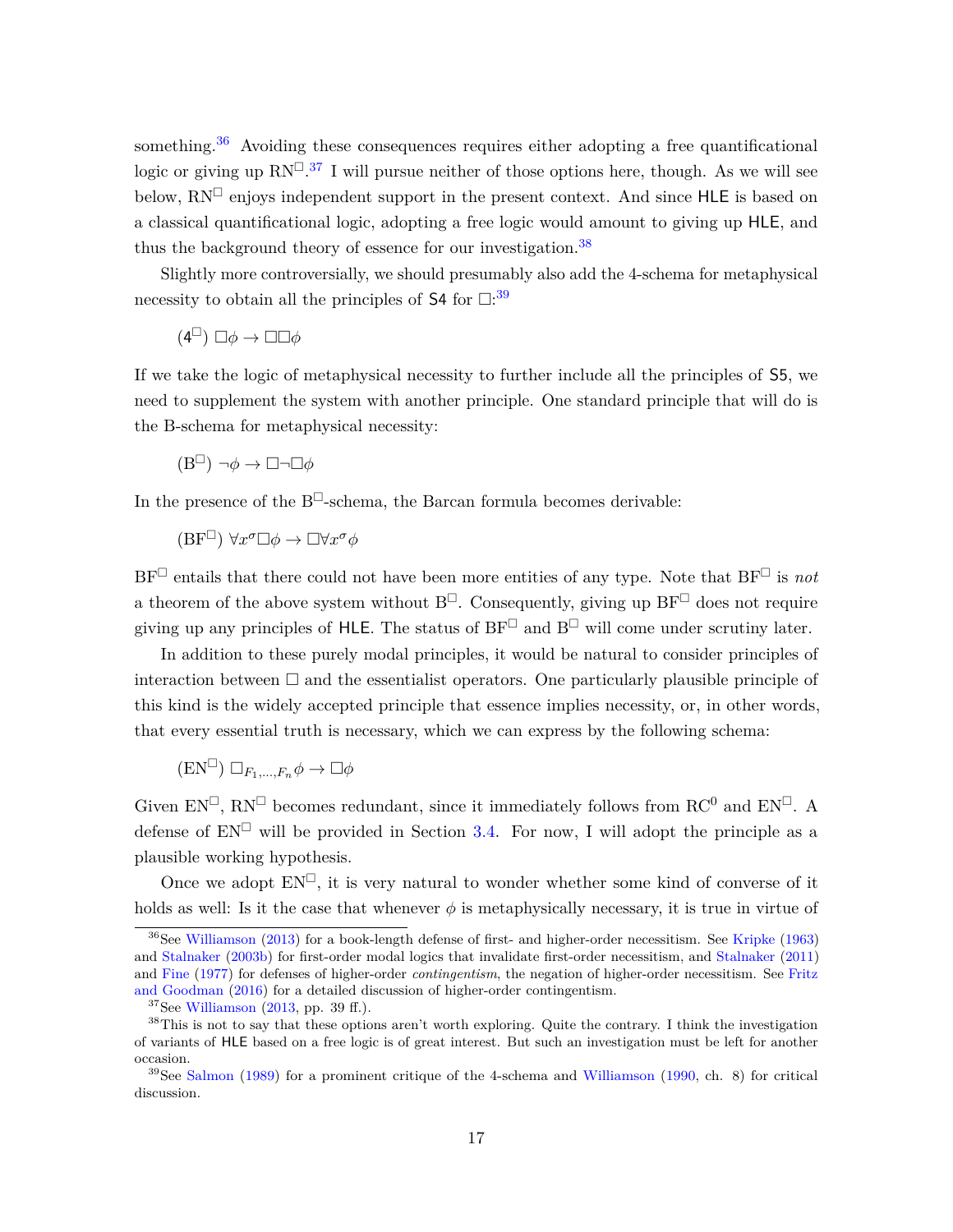the nature of some entities? Another question that arises in this connection is whether there is an operator expressible in the language of HLE without  $\Box$  that plays the logical role of  $\Box$ . In the following sections, I will explore three theses that give an affirmative answer to both of these questions. All of these theses say that metaphysical necessity is just a special case of essence. The question of whether we should prefer one of these reductive hypotheses over the above-mentioned extensions of HLE with a primitive metaphysical necessity operator will be discussed in Section [3.4.](#page-25-0)

In what follows, it will be useful to introduce a shorthand for referring to certain characteristic modal principles where  $\Box$  is uniformly replaced by another unary operator. When  $\Phi^{\Box}$ is one of the schemas above and *O* is some unary operator, we use  $\Phi^O$  to indicate the result of uniformly replacing  $\Box$  by *O* in the schema. So, for example,  $EN^{\Box_F}$  denotes the schema  $\Box_{F_1,\dots,F_n}\phi \to \Box_F\phi$ , and  $4^{\Box_F}$  the schema  $\Box_F\phi \to \Box_F\Box_F\phi$ .

#### <span id="page-17-0"></span>**3.1 Objectual Reduction**

The first thesis I want to explore is due to [Fine](#page-39-0) [\(1994,](#page-39-0) p. 9):

#### Objectual Reduction

For a proposition to be metaphysically necessary is for it to be true in virtue of the nature of all objects.

The Objectual Reduction offers a simple account of the connection between essence and metaphysical necessity: the connection is one of identity—metaphysical necessity just is truth in virtue of the nature of all objects, and thus a special case of essence. If the Objectual Reduction is true, we do not need to add a new operator to HLE, because one of the essentialist operators *is* metaphysical necessity. The essentialist operator that expresses truth in virtue of the nature of all objects (entities of type *e*) is  $\Box_{\lambda x^e.x\equiv x}$ , which I will abbreviate as  $\Box_{\Omega}$ . The Objectual Reduction can then be formally expressed as the claim that  $\Box_{\Omega}$  expresses metaphysical necessity.

The tenability of the Objectual Reduction crucially depends on whether  $\Box_{\Omega}$  obeys the same logical principles as metaphysical necessity as well as the principle that essence implies necessity. Given the Objectual Reduction, the latter principle says that every proposition that is true in virtue of the nature of any entities (of any type) is true in virtue of the nature of all *objects*. Unfortunately, HLE does not guarantee the truth of this principle. For example, it is consistent with HLE that it is not true in virtue of the nature of any *objects* that all red things are colored even if it lies in the nature of redness that all red things are colored. The reason for this is that nothing in HLE requires the nature of any object or collection of objects to involve such properties as being red or any of the logical operations. This entails further that it is consistent with HLE that necessities expressed by logical truths, such as 'Everything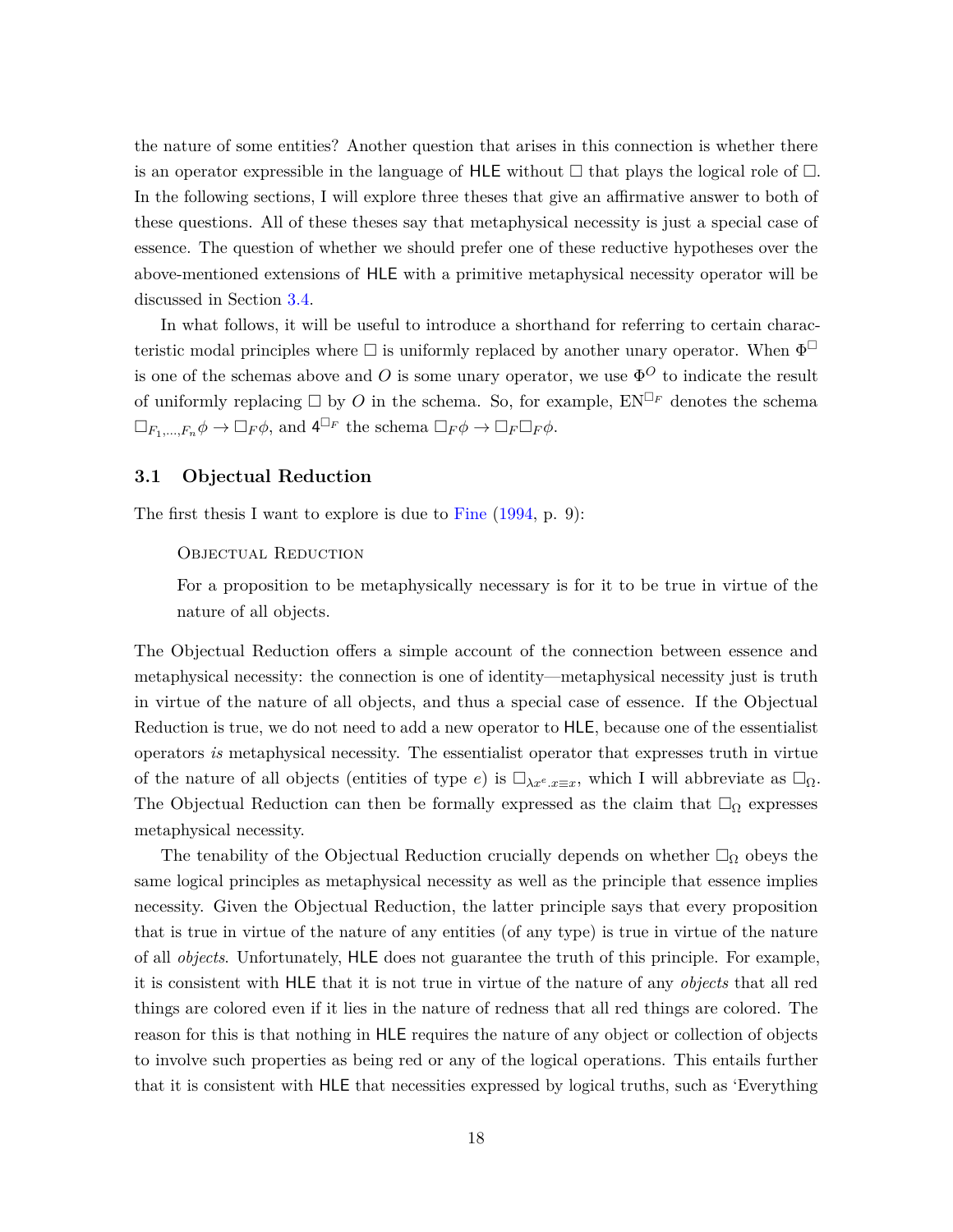is self-identical' or 'All red things are red', are not true in virtue of the nature of all objects, and similarly for many other logical truths that are uncontroversially necessary. Thus,  $\Box_{\Omega}$  is not subject to necessitation, i.e.  $\phi$  may be a theorem of HLE without  $\Box_{\Omega}\phi$  being a theorem, even if we restricted necessitation to uncontroversially necessary logical truths like the above. Moreover, while the T<sup> $\Box_{\Omega}$ </sup>- and K<sup> $\Box_{\Omega}$ </sup>-schemas both hold in HLE,<sup>[40](#page-18-0)</sup> the 4<sup> $\Box_{\Omega}$ </sup>- and B<sup> $\Box_{\Omega}$ </sup>-schemas are not derivable. Thus, if we want to maintain the Objectual Reduction, we need to add further principles concerning the nature of objects to HLE.

Here is one principle that addresses the problem head-on:

$$
(R) \ \forall x^{\tau} \exists F^{\langle e \rangle} \Box_F x \equiv_{\tau} x
$$

The axiom says that for any entity *x* of any type, there are some *objects* such that it is true in virtue of the nature of these objects that *x* is self-identical. This entails that every entity is involved in the nature of some collection of objects. The problem that there may be no objects whose nature involves a given property or logical operation is thereby resolved.

However, the adoption of (R) may seem like an *ad hoc* fix. Is there any reason for assuming (R) that is independent of the Objectual Reduction? One natural way to motivate (R) would be to endorse some form of Platonism, positing for every entity of type  $\neq e$  some objectual surrogate or *Form* of type *e* that stands in a specific relationship to the higher-order entity. For example, a Platonist might think that to be human is to exemplify the Form *humanity*. Where *H* stands for 'human', *ε* stands for 'exemplifies' and *h* stands for 'humanity', we can express this by the following identification:  $H^{\langle e \rangle} \equiv_{\langle e \rangle} \lambda x^e \cdot \varepsilon^{\langle e,e \rangle}(x,h)$ . In addition, the Platonist could plausibly maintain that this identification is true in virtue of the nature of the Form *humanity*:  $\Box_{[h]}(H \equiv \lambda x.\varepsilon(x,h))$ . But by the substitutivity of identicals, this immediately implies  $\Box_{[h]}H \equiv H$ , witnessing an instance of (R).<sup>[41](#page-18-1)</sup>

In order to justify (R), the Platonist would of course have to be able to give a more general argument. She would have to show that the argument above, or something analogous, generalizes to every entity of higher type. This could perhaps be done by endorsing some restricted version of the following comprehension schema:

 $(P\text{-Comp}) \ \forall X^{\langle \sigma_1, \ldots, \sigma_n \rangle} \exists y^e (X \equiv \lambda x_1^{\sigma_1} \ldots x_n^{\sigma_n} \in (x_1, \ldots, x_n, y)), \text{ where } n \geq 0$ 

<span id="page-18-0"></span><sup>&</sup>lt;sup>40</sup>The K<sup> $\Box$ </sup> -schema is an immediate consequence of RC, while the T<sup> $\Box$ </sup> -schema is just a special case of the T-schema of HLE.

<span id="page-18-1"></span><sup>&</sup>lt;sup>41</sup> According to an alternative, ground-theoretic, version of Platonism, the Form *humanity* is such that one's exemplifying it is *grounded* in one's being human; see e.g., [Dixon](#page-38-10) [\(2018\)](#page-38-10). Formally:  $\forall x(H(x) < \varepsilon(x, h))$ , where *<* stands for non-factive full ground. Such a Platonist might again plausibly maintain that this grounding claim is true in virtue of the nature of the Form *humanity*:  $\Box_{h} \forall x (H(x) < \varepsilon(x, h))$ , which implies  $h \geq H$ , witnessing an instance of a slight weakening of (R) to the effect that every entity is involved in the nature of some collection of objects. Such a weakening of (R) would also suffice for the purpose at hand, though of course this ground-theoretic version of Platonism—just like the version in the main text—would have to be generalized to every entity of higher type in order to justify (R) (or its weakening). The obvious generalization is, however, as paradox-prone as that of the Platonist theory in the main text. Thanks to an anonymous referee here.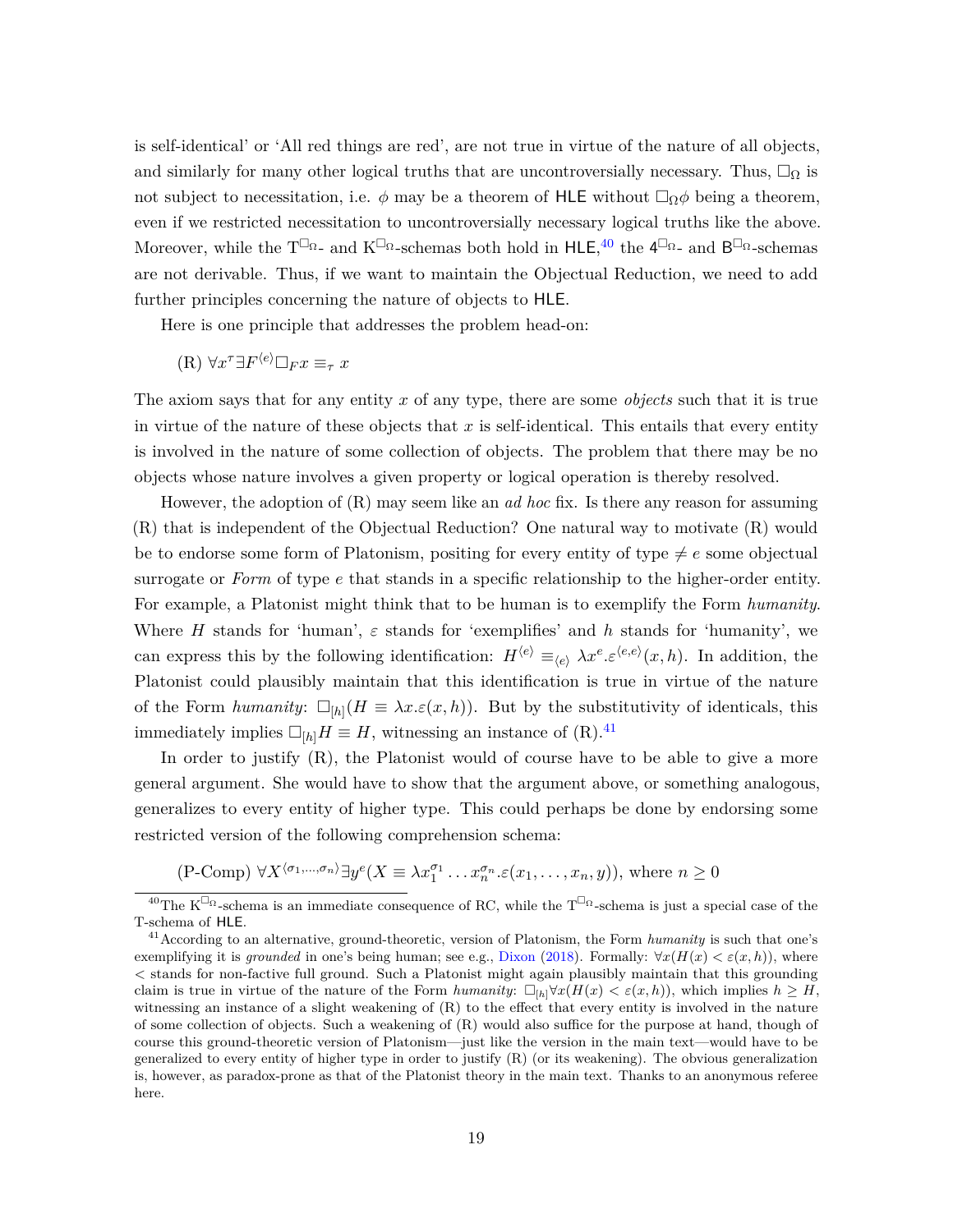Without any restriction, P-Comp leads to inconsistency, due to Russell's paradox.<sup>[42](#page-19-0)</sup> But if the Platonist could come up with a plausible restriction, the argument above, together with the restricted version of P-Comp, might be used to derive (R). I will, however, not further pursue this question here because there is a weaker, consistent Platonist theory that yields (R) as well. I will only sketch the view here. The basic idea is that instead of positing the existence of objectual surrogates for entities of every type, we only posit objectual surrogates for propositions. Call this theory *Propositional Platonism*. Propositional Platonism can be characterized by introducing a primitive predicate, *true*, of type  $\langle e \rangle$ , governed by the following axiom:

$$
(\text{P-Truth}) \ \forall p \land \exists x^e \Box_{[x]} (true(x) \equiv_{\langle \rangle} p)
$$

P-Truth immediately implies  $\forall p'$   $\exists X^{(e)} \Box_X p \equiv_{\langle \rangle} p$ , and thus all instances of (R) in which  $\tau = \langle \rangle$ . But it turns out that we can also infer all other instances of (R) from this alone.<sup>[43](#page-19-1)</sup> In contrast to the stronger Platonist theory above, Propositional Platonism is provably consistent.[44](#page-19-2)

There is thus at least one systematic and consistent way of motivating  $(R)$ . But since  $(R)$ is clearly weaker than any of the Platonist theories above and there may also be other ways of motivating  $(R)$ , I will remain neutral here on what justification a proponent of  $(R)$  should espouse and instead focus on the consequences of adopting  $(R)$ .<sup>[45](#page-19-3)</sup> Let me now turn to these consequences. Let  ${\sf HLE}_R$  be the result of adding (R) to  ${\sf HLE}.$  We first observe that  ${\rm EN}^{\square_\Omega}$  holds in  $HLE_R$ . Intuitively, the reason is that if  $p$  is true in virtue of the nature of some collection of entities  $x_1, x_2, \ldots$ , then these entities are involved in the nature of some objects, by (R). So these objects "inherit" the nature of  $x_1, x_2, \ldots$ , which entails that p is true in virtue of the nature of the objects. By Monotonicity, it follows that *p* is true in virtue of the nature of all objects.[46](#page-19-4)

We can further show that  $\square_{\Omega}$  is subject to necessitation in HLE<sub>R</sub>. Suppose  $\phi$  is a theorem of  $HLE_R$ . Then by  $RC^0$ ,  $\Box_{[A_1],...,[A_n]}$  is a theorem, where  $A_1, \ldots, A_n$  are all the constants and free variables occuring in  $\phi$ . Hence, by  $EN^{\Box_{\Omega}}$  and modus ponens,  $\Box_{\Omega}\phi$  is a theorem as well. As mentioned above, the  $K^{\Box_{\Omega}}$ - and  $T^{\Box_{\Omega}}$ -schemas, and hence also  $CBF^{\Box_{\Omega}}$  and  $NNE^{\Box_{\Omega}}$ . already hold in HLE. The case of the  $4^{\Box_{\Omega}}$ - and  $B^{\Box_{\Omega}}$ -schemas is less straightforward, but the

<span id="page-19-1"></span><span id="page-19-0"></span><sup>&</sup>lt;sup>42</sup>Instantiate the variable *X* with  $\lambda x.\neg \varepsilon(x, x)$ .

<sup>&</sup>lt;sup>43</sup>*Proof.* Let  $x^{\tau}$  be arbitrary. Then  $x \equiv_{\tau} x$  is of type  $\langle \rangle$ . Hence, by P-Truth,  $\exists y^e \Box_{[y]}(true(y) \equiv_{\langle \rangle} (x \equiv_{\tau} x))$ , and thus  $\exists y^e (y \geq x \land y \geq \equiv_{\tau})$  by *β*-conversion. But  $\Box_{[x], [\equiv_{\tau}]} x \equiv_{\tau} x$  is a theorem of HLE (by RC<sup>0</sup>), and so  $\exists y^e \Box_{[y]} x \equiv_\tau x$  follows by Inheritance and Monotonicity. So  $\exists F^{(e)} \Box_F x \equiv_\tau x$ . Since x was arbitrary, we get  $\forall x^{\tau} \exists F^{\langle e \rangle} \Box_F x \equiv_{\tau} x.$ 

<span id="page-19-3"></span><span id="page-19-2"></span><sup>44</sup>A semantic consistency proof is given in [Ditter](#page-38-6) [\(MS\)](#page-38-6).

 $45$ An alternative motivation for  $(R)$  might derive from certain plenitudinous views about material objects. Different versions of such views are described in, e.g. [Bennett](#page-38-11) [\(2004\)](#page-38-11), [Fine](#page-39-12) [\(1999\)](#page-39-12), [Leslie](#page-40-10) [\(2011\)](#page-40-10) and [Yablo](#page-41-7) [\(1987\)](#page-41-7), See [Fairchild](#page-39-13) [\(2020\)](#page-39-13) for an overview. As [Fairchild](#page-39-14) [\(2019\)](#page-39-14) shows, there are some delicate issues involved in the formulation of plenitudinous views about material objects.

<span id="page-19-4"></span> $46$ See Proposition [5](#page-36-0) in Appendix [A.2.](#page-35-0)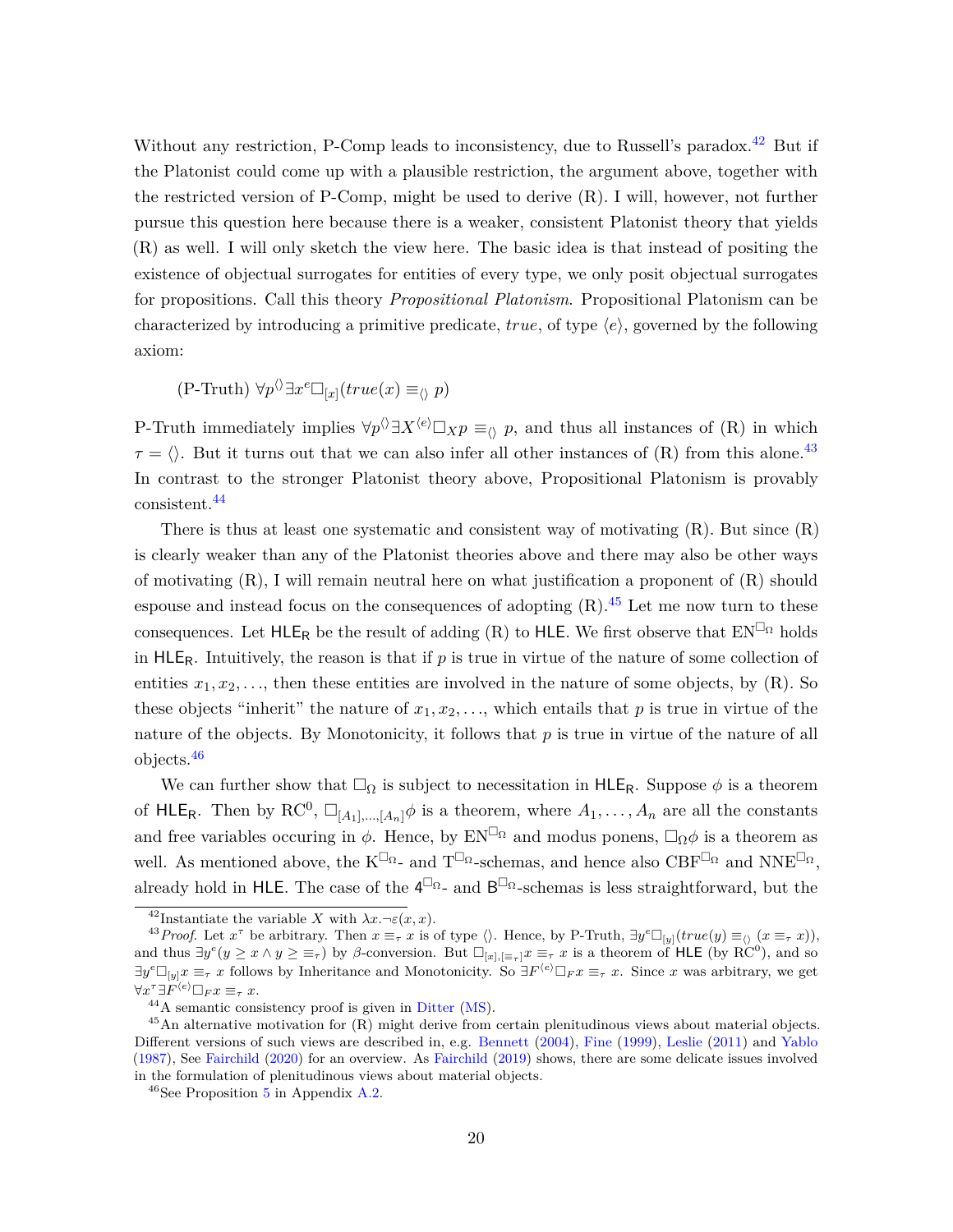$4^{\Box_{\Omega}}$ -schema is in fact derivable in  $HLE_R$ , though the  $B^{\Box_{\Omega}}$ -schema is not. Thus,  $\Box_{\Omega}$  obeys all the principles of  $S4$  in  $HLE_R$ .<sup>[47](#page-20-0)</sup> In order to obtain all the principles of  $S5$  we would need to add another axiom. The most promising candidate is Fine's 'domain axiom (ii)' from LE [\(Fine,](#page-39-1) [1995,](#page-39-1) p. 250):  $48$ 

 $(DOM) \forall x^e P^{[e]}(x) \rightarrow \Box_P \forall x P(x)$ 

DOM says that it is true in virtue of the nature of all objects that they are all the objects there are (note that the predicate *P* in DOM is rigid). In the presence of DOM,  $B^{\Box_{\Omega}}$ , and therefore also  $BF^{\Box_{\Omega}}$ , become derivable.<sup>[49](#page-20-2)</sup> A detailed discussion of DOM is postponed until Section [3.5,](#page-29-0) where I will show that even without assuming the Objectual Reduction, the question of whether DOM is true is intimately connected with the Barcan formula and the B-schema for metaphysical necessity. Until then, I will remain neutral on whether a proponent of HLE<sup>R</sup> should accept DOM.

The conjunction of  $HLE_R$  and the Objectual Reduction offers a simple and compelling joint theory of essence and metaphysical necessity. Yet, as it stands, it crucially relies on the controversial axiom  $(R)$ . Although we have seen that there is a way of motivating  $(R)$ by adopting some form of Platonism, it is worth inquiring whether there are other ways of reducing necessity to essence in the setting of HLE that are not committed to (R). A natural suggestion would be to take metaphysical necessity to be based in the nature of *propositions* (entities of type  $\langle \rangle$ ) instead of objects. There are different forms such a reduction could take. One proposal would be to take the metaphysical necessities to be the propositions that are true in virtue of the nature of *all* propositions, in parallel to the Objectual Reduction. Another natural proposal would be to identify the metaphysically necessary propositions with the propositions that are true in virtue of their own nature. The next two sections will discuss these two proposals in turn.

#### **3.2 Universal propositional reduction**

I begin with the propositional analog of the Objectual Reduction:

Universal Propositional Reduction

For a proposition to be metaphysically necessary is for it to be true in virtue of the nature of all propositions.

<span id="page-20-0"></span><sup>&</sup>lt;sup>47</sup>For a proof of  $4^{\square_{\Omega}}$ , see Proposition [6](#page-36-1) in Appendix [A.2.](#page-35-0) We can in fact show by semantic methods that  $\square_{\Omega}$ obeys exactly the propositional modal logic  $S4$  in  $HLE_R$ ; see [Ditter](#page-38-6) [\(MS\)](#page-38-6).

<span id="page-20-1"></span> $^{48}$ I have adopted the label 'DOM' from [Ditter](#page-38-5) [\(2020\)](#page-38-5), where the principle is discussed in the context of LE. One could of course also just add  $B^{\Box_{\Omega}}$  directly, but this would be rather *ad hoc*.

<span id="page-20-2"></span><sup>&</sup>lt;sup>49</sup>See Proposition [10](#page-37-0) in Appendix [A.2.](#page-35-0) Note that the proof of  $B^{\Box_{\Omega}}$  requires the essentialist (5)-schema from Section [2.4.](#page-13-3) It is again possible to show that  $\Box_{\Omega}$  obeys exactly the propositional modal logic S5 in HLE<sub>R+DOM</sub>.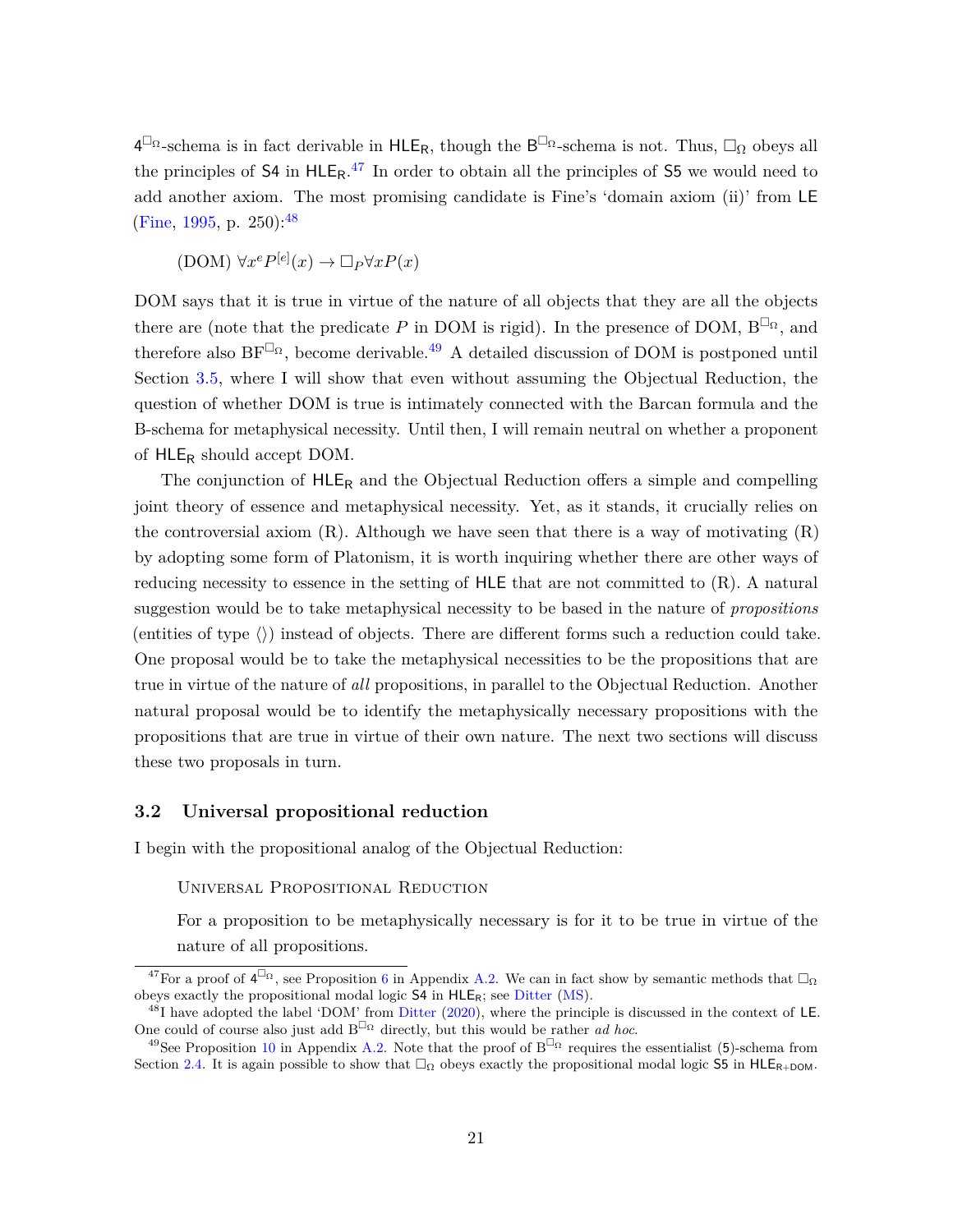The operator that expresses truth in virtue of the nature of all propositions is  $\square_{\lambda p} \otimes_{p\equiv p}$ , which I will abbreviate as  $\Box_{\Pi}$ . Interestingly,  $\Box_{\Pi}$  already obeys all the principles of the modal logic  $S4$  as well as  $EN^{\Box_{\Pi}}$  in HLE. In the case of the Objectual Reduction, we had to appeal to (R) in order to link the natures of entities of type  $\neq e$  to the natures of objects. The reason why we needn't do the analogous thing in the case of the Universal Propositional Reduction is that the nature of every entity of any type is already reflected in the nature of some proposition by virtue of the principles of HLE alone. More specifically, let *x* be an entity of any type. Then there is a proposition—the *haecceity proposition of x* introduced in Section [2.2—](#page-7-0)whose nature involves  $x$ ; hence, by Inheritance, everything that is true in virtue of the nature of  $x$  is true in virtue of the nature of its haecceity proposition.

To make this precise, we introduce the following abbreviation. Let  $F_1, \ldots, F_n$  be one-place predicates. Then

$$
\mathfrak{h}(F_1,\ldots,F_n) =_{df} \lambda p^{\langle\rangle}.(\exists x (F_1(x) \land \exists X^{[\sigma_1]}(\forall z (X(z) \leftrightarrow x \equiv_{\sigma_1} z) \land p \equiv X(x))) \lor \cdots \lor \exists x (F_n(x) \land \exists X^{[\sigma_n]}(\forall z (X(z) \leftrightarrow x \equiv_{\sigma_n} z) \land p \equiv X(x))))
$$

The predicate  $\mathfrak{h}(F_1,\ldots,F_n)$  applies to all and only the haecceity propositions of the entities picked out by  $F_1, \ldots, F_n$ <sup>[50](#page-21-0)</sup> In HLE, every essentialist claim is logically equivalent to one with a single subscript picking out the haecceity propositions of the entities that are the subject of the original essentialist claim.<sup>[51](#page-21-1)</sup>

$$
(\text{Haec}) \ \Box_{F_1,\dots,F_n} \phi \leftrightarrow \Box_{\mathfrak{h}(F_1,\dots,F_n)} \phi
$$

 $EN^{\Box_{\Pi}}$  is an immediate consequence of Haec and Monotonicity. The fact that  $\Box_{\Pi}$  is subject to necessitation is in turn an immediate consequence of  $\mathrm{RC}^0$  and  $\mathrm{EN}^{\square_{\Pi}}$ . The  $\mathrm{K}^{\square_{\Pi}}$ - and  $T^{\Box_{\Pi}}$ -schemas, and thus also  $CBF^{\Box_{\Pi}}$  and  $NNE^{\Box_{\Pi}}$ , are again immediate. Moreover, it turns out that the  $4^{\Box_{\Pi}}$ -schema is derivable in HLE, but the B<sup> $\Box_{\Pi}$ </sup>-schema is not. So  $\Box_{\Pi}$  obeys all the principles of S4, but not all the principles of S5 in HLE. To additionally obtain all the principles of 55 as well as  $BF^{\Box_{\Pi}}$ , it is necessary to strengthen the system. In analogy to the case of  $\Box_{\Omega}$ , it is sufficient to add an axiom to the effect that it is true in virtue of the nature of all propositions that they are all the propositions:  $52$ 

 $(DOM^{\langle\rangle}) \forall x^{\langle\rangle} P^{[\langle\rangle]}(x) \rightarrow \Box_P \forall x P(x)$ 

<span id="page-21-0"></span> $50$ It is worth noting that it is not generally the case that the haecceity proposition of an entity x is identical to the haecceity proposition of an entity  $y$  (of the same type) only if  $x$  is identical to  $y$ . Otherwise there would be a one-one correspondence between the domain of properties of propositions and the domain of propositions, which is ruled out by the 'Russell-Myhill Antinomy'. The result, which can be proved by a Cantorian diagonalization argument, goes back to [Russell](#page-40-11) [\(1903\)](#page-40-11) (Appendix B) and was independently rediscovered by [Myhill](#page-40-3) [\(1958\)](#page-40-3). See [Klement](#page-39-15) [\(2010a\)](#page-39-15) for a succinct presentation of this result and its relation to Cantor's theorem.

<span id="page-21-2"></span><span id="page-21-1"></span> $51$ See Proposition [3](#page-35-2) in Appendix [A.2.](#page-35-0)

<sup>&</sup>lt;sup>52</sup>Note that the proof of  $\widehat{B}^{\Box_{\Pi}}$  requires the essentialist (5)-principle from Section [2.4.](#page-13-3) One could again also just add  $B^{\Box_{\Pi}}$  directly, but this would again be rather *ad hoc*.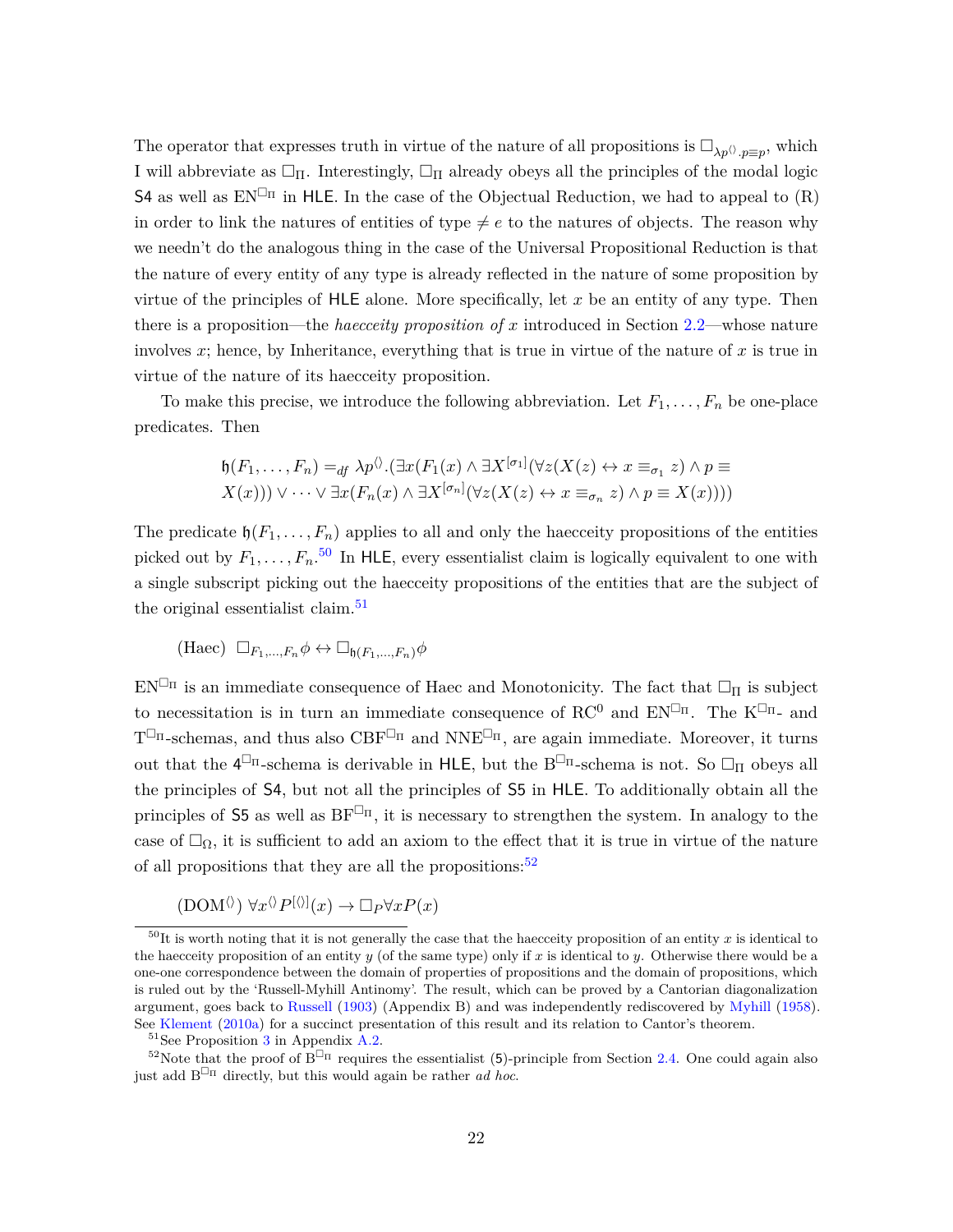I will discuss the status of DOM<sup> $\Diamond$ </sup> and its bearing on the question of whether  $\Box_{\Pi}$  obeys all the principles of S5 in Section [3.5.](#page-29-0)

The Universal Propositional Reduction compares favorably with the Objectual Reduction in HLE. For one thing, it doesn't require any commitment to the controversial principle (R); and for another, it is more parsimonious in its posits, suggesting itself quite naturally from the principles of HLE alone, as we have just seen. The fact that  $\Box_{\Pi}$ , unlike  $\Box_{\Omega}$ , already obeys the characteristic logical principles of metaphysical necessity in HLE (or HLE<sub>DOM()</sub> if we thought that metaphysical necessity obeys S5), makes it a prima facie natural candidate for being metaphysical necessity. It is worth noting, however, that in the presence of (R), it is an immediate consequence of  $EN^{\Box_{\Omega}}$  and  $EN^{\Box_{\Pi}}$  that anything that is true in virtue of the nature of all objects is true in virtue of the nature of all propositions, and vice versa. Thus, given (R), the difference between the Objectual Reduction and the Universal Propositional Reduction becomes immaterial for most theoretical purposes, since the respective candidates for expressing metaphysical necessity are logically coextensive.

#### <span id="page-22-0"></span>**3.3 Intrinsic propositional reduction**

Let me now turn to the other propositional reduction mentioned before.

#### Intrinsic Propositional Reduction

For a proposition to be metaphysically necessary is for it to be true in virtue of its own nature.

Prima facie, the idea that the necessity of a proposition is determined solely by the nature of the proposition itself has a lot of intuitive appeal. To put it in epistemic terms, in order to know whether a proposition is necessary it suffices to have a fully transparent grasp of the nature of that proposition; we don't need to look beyond its nature to determine whether it is necessary. On this proposal, the necessity of a proposition is "intrinsic" to the proposition; every necessary proposition is its own source of necessity.<sup>[53](#page-22-1)</sup>

This is in stark contrast to our previous two reduction theses for which it was not always possible to identify a *particular* object or proposition as the source of the necessity of a given proposition. For example, the Universal Propositional Reduction only entails that if *p* is necessary, then it is true in virtue of the nature of all propositions (equivalently, that it is true

<span id="page-22-1"></span><sup>53</sup>This is closely related to what [Van Cleve](#page-41-8) [\(2018\)](#page-41-8) calls 'intrinsically explained' or 'inherently intelligible' necessity—a kind of necessity that belongs 'only to those necessary truths that are true in virtue of the natures of their own constituents.' (p. 18). This idea is in turn related to the notion of *in se* necessity invoked by Leibniz, Wolff and Baumgarten; see [Stang](#page-41-9) [\(2016\)](#page-41-9). The appeal to "constituents" of propositions should be treated with caution, however, at least insofar as it presupposes a structured account of propositions, since such a theory is arguably inconsistent, due to the Russell-Myhill Antinomy (see note [50\)](#page-21-0). For recent discussions of the implications of the Russell-Myhill Antinomy for theories of structured propositions, see [Dorr](#page-38-7) [\(2016\)](#page-38-7), [Fritz](#page-39-9) [et al.](#page-39-9) [\(2021\)](#page-39-9), [Goodman](#page-39-10) [\(2017\)](#page-39-10), [Klement](#page-39-15) [\(2010a,](#page-39-15)[b\)](#page-40-12), and [Uzquiano](#page-41-10) [\(2015\)](#page-41-10).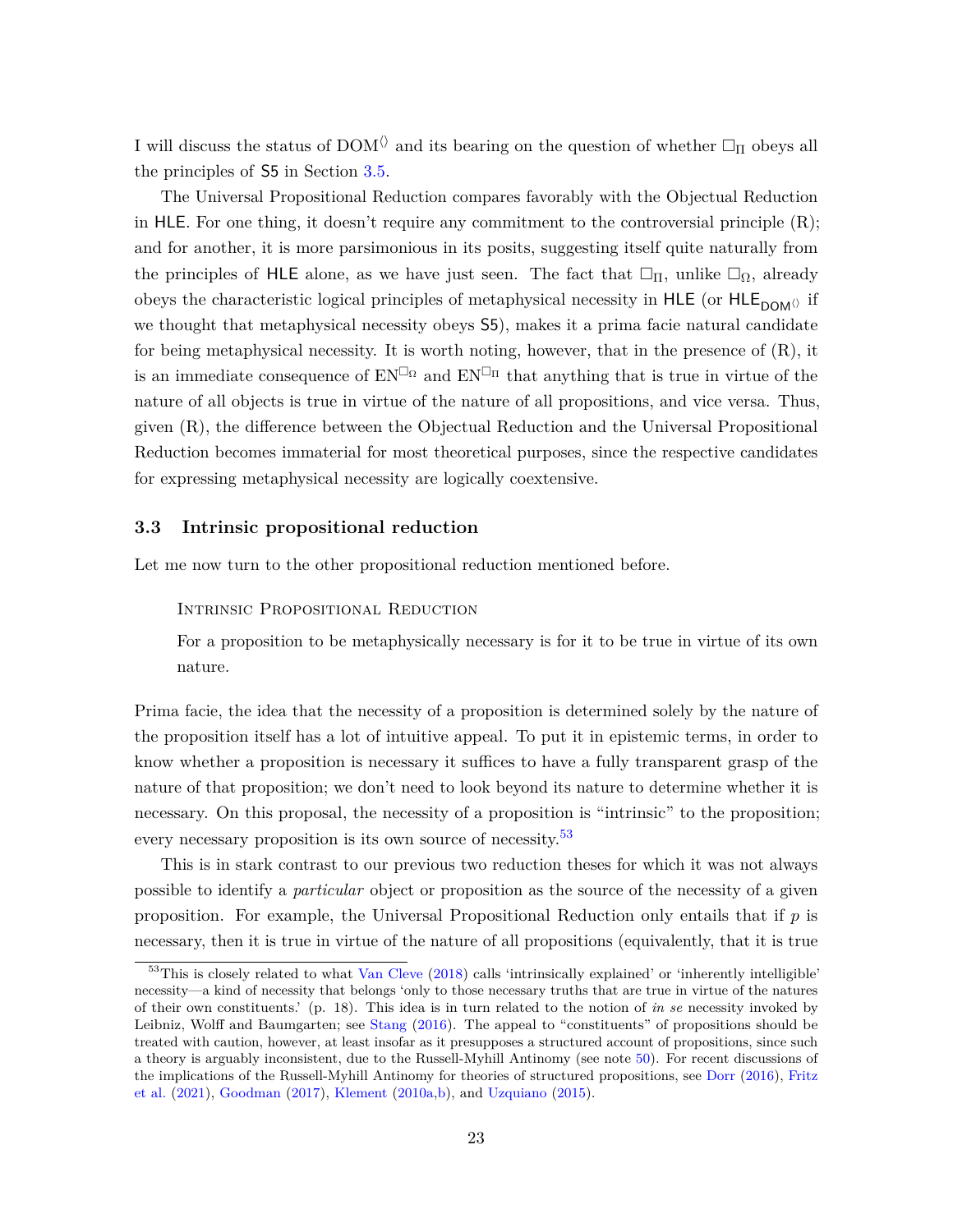in virtue of the nature of some propositions), but not that it is true in virtue of the nature of some *specific* proposition. The Intrinsic Propositional Reduction, by contrast, always provides us with a particular such instance, namely the proposition itself whose necessity is in question.

The operator that expresses that a proposition is true in virtue of its own nature is  $\lambda p \Box_{p} p$ , which I will abbreviate as  $\Box_I$ . Let us call a proposition that is true in virtue of its own nature *intrinsically necessary* for short. As in the case of the other reductions, we need to check whether  $\Box_I$  obeys the logical principles of metaphysical necessity and the principle that essence implies necessity ( $EN<sup>I</sup>I$ ). It turns out that  $I<sub>I</sub>$  satisfies neither  $EN<sup>I</sup>I$  nor all the principles of S4 in HLE. So, like the Objectual Reduction, the Intrinsic Propositional Reduction requires additional assumptions.

The most natural option would be to simply add  $EN^{\Box_I}$  to HLE. If, as suggested above, the idea that *all* necessities are intrinsically necessary enjoys intuitive support, then  $EN^{\square_I}$ does so as well. Once we add  $EN^{\square_I}$ , we also obtain all the principles of **S4** for  $\square_I$ , because by  $EN^{\Box_I}$ , we have  $\Box_{\Pi}\phi \to \Box_I \phi$ , and by Monotonicity we have the converse as well. Hence, in  $HLE_{EN^{\Box}I}$ ,  $\Box_I$  and  $\Box_{\Pi}$  are logically coextensive, so the fact that  $\Box_{\Pi}$  obeys all the principles of S4 immediately implies that  $\Box_I$  also obeys those principles.

Unfortunately, though, despite its initial appeal,  $EN^{\Box_I}$  seems to be subject to counterexamples. Consider the claim that it lies in the collective nature of two entities, say Socrates and his singleton set, that they are distinct. Given  $EN^{\square_I}$ , it follows that it lies in the nature of the proposition that there are at least two objects *that* there are at least two objects. Formally: Given  $EN^{\Box_I}$ ,  $\Box_{[a],[b]} \neg (a \equiv b)$  implies  $\Box_{[\exists x \exists y \neg (x \equiv y)]} \exists x \exists y \neg (x \equiv y)$ .<sup>[54](#page-23-0)</sup>

But this is prima facie implausible, at least if we take the usual principles of quantificational logic as our guide to the nature of a proposition that is expressed by a sentence whose only constants are logical. For the negation of the *sentence* 'There are at least two objects' is consistent in classical quantificational logic; the usual logical principles governing the existential quantifier, identity, and negation do not entail that there are at least two objects. So the fact that it is not a logical truth that there are at least two objects would seem to be good evidence for thinking that it is not in the collective nature of the existential quantifier, identity, and negation that there are at least two objects, and hence that it is not intrinsically necessary that there are at least two objects.<sup>[55](#page-23-1)</sup> Many philosophers share the view that logic is not supposed to tell us how many objects there are,  $56$  and the claim that it does not lie in the nature of any logical operations alone that there are at least two objects is a natural

<span id="page-23-0"></span> $\overline{54}$ *Proof*: Suppose  $\Box_{[a],[b]} \neg (a \equiv b)$ . By RC and existential generalization:  $\Box_{[a],[b],[\exists],\Box} \exists x \exists y \neg (x \equiv y)$ . By  $EN^{\square_I}$ , this implies  $\square_{\square \exists x \exists y \neg (x \equiv y)} \exists x \exists y \neg (x \equiv y)$ .

<span id="page-23-1"></span><sup>&</sup>lt;sup>55</sup>In HLE,  $\Box_{[\exists x\exists y\neg(x\equiv y)]}$  $\exists x\exists y\neg(x\equiv y)$  and  $\Box_{[\exists], [\equiv], [\neg]}$   $\exists x\exists y\neg(x\equiv y)$  are in fact logically equivalent by the axioms of Decomposition (see the appendix) and Inheritance, though I'm not relying on this logical equivalence here; even if they were not in general logically equivalent, it is plausible enough to suppose that the former is true only if the latter is.

<span id="page-23-2"></span><sup>&</sup>lt;sup>56</sup>See [Etchemendy](#page-39-16) [\(1990\)](#page-39-16) and [Hanson](#page-39-17) [\(1997\)](#page-39-17) for discussion.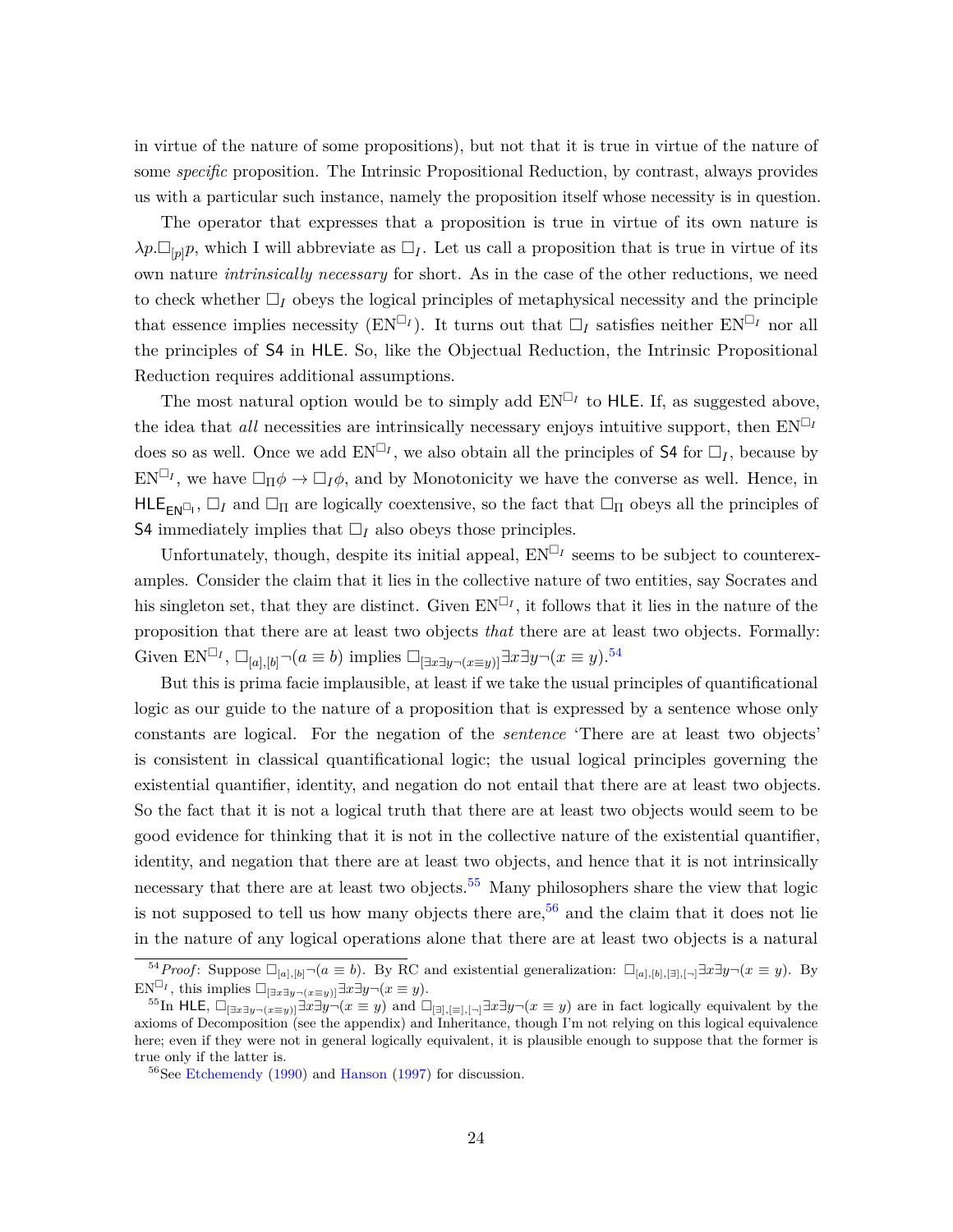essentialist counterpart of this claim.[57](#page-24-0) Even if it is *metaphysically* necessary that there are at least two objects, and indeed that there are infinitely many objects, one may want to deny that this is due solely to the nature of some logical operations (rather than, in addition, the nature of (say) all the natural numbers).

This judgment can be resisted, however, if one took the account of logical truth proposed by [Tarski](#page-41-11) [\(1936\)](#page-41-11) as a guide to the nature of the logical operations. One consequence of this conception of logical truth is that every sentence that contains only logical vocabulary is either logically true or logically false.<sup>[58](#page-24-1)</sup> On such a view, a sentence like  $\exists x \exists y \neg (x \equiv y)$  is logically true if true at all, and the claim that it is intrinsically necessary that there are at least two objects might be taken as a natural essentialist reflection of this view. The force of the above counterexample may therefore depend to some extent on what conception of logical truth one takes as a guide to the nature of the logical operations.

But there are other cases that, it seems, cannot be dealt with in this way. Consider the claim that it lies in the nature of Socrates to be human. Given  $EN^{\Box_I}$ , it follows from this that it lies in the nature of something being human that something is human; in other words, it is intrinsically necessary that there are humans.<sup>[59](#page-24-2)</sup> Formally: Given  $EN^{\Box_I}$ ,  $\Box_{[s]}H(s)$  implies  $\Box_{\exists xH(x)}\exists xH(x).$ <sup>[60](#page-24-3)</sup> More generally,  $EN^{\Box_I}$  entails that whenever some entity has a property *P* essentially, then it is intrinsically necessary that *P* is instantiated. Similarly, suppose (plausibly) that it lies in the nature of all propositions that something is not a natural number (because it lies in the nature of all propositions that I am not a natural number, for example). It then follows from  $EN^{\Box_I}$  that it is intrinsically necessary that something is not a natural number.

These consequences seem quite implausible. Intuitively, it would seem to be perfectly compatible with the collective nature of *being human* and existence that there be no humans; the fact that there are humans can't plausibly be "read off" the collective nature of being human and existence. $61$  Likewise, it is natural to think that it is perfectly compatible with the collective nature of *being a natural number* and all the logical operations that everything is a natural number; the nature of this collection doesn't demand there to be anything that's

<span id="page-24-0"></span> $57$ [Fine](#page-39-1) [\(1995,](#page-39-1) p. 251) suggests a principle in the context of LE according to which, for any finite number of objects, it is 'logically possible' that there be exactly this number of objects. It is natural to interpret the appeal to 'logical possibility' there to be tantamount to something like 'compatibility with the nature of the logical operations'.

<span id="page-24-2"></span><span id="page-24-1"></span> $58$ See [Williamson](#page-41-12) [\(2000\)](#page-41-12) for a defense of this account of logical truth.

 $59$ Or perhaps more plausibly: suppose that Socrates is essentially human if concrete; it follows that it is intrinsically necessary that something is human if concrete.

<span id="page-24-4"></span><span id="page-24-3"></span> $60$ The proof is similar to the proof of the entailment in the previous example.

<sup>&</sup>lt;sup>61</sup>The same considerations apply, *mutatis mutandis*, to the modified case suggested in a previous footnote where we suppose that Socrates is essentially human if concrete. Note that in HLE,  $\Box_{\exists xH(x)}\exists xH(x)$  and  $\Box_{\Box\Box H} \Box xH(x)$  are in fact logically equivalent by the axioms of Decomposition (see the appendix) and Inheritance, though I'm not relying on their equivalence here, but merely on the plausible idea that if the latter is false, the former is false as well.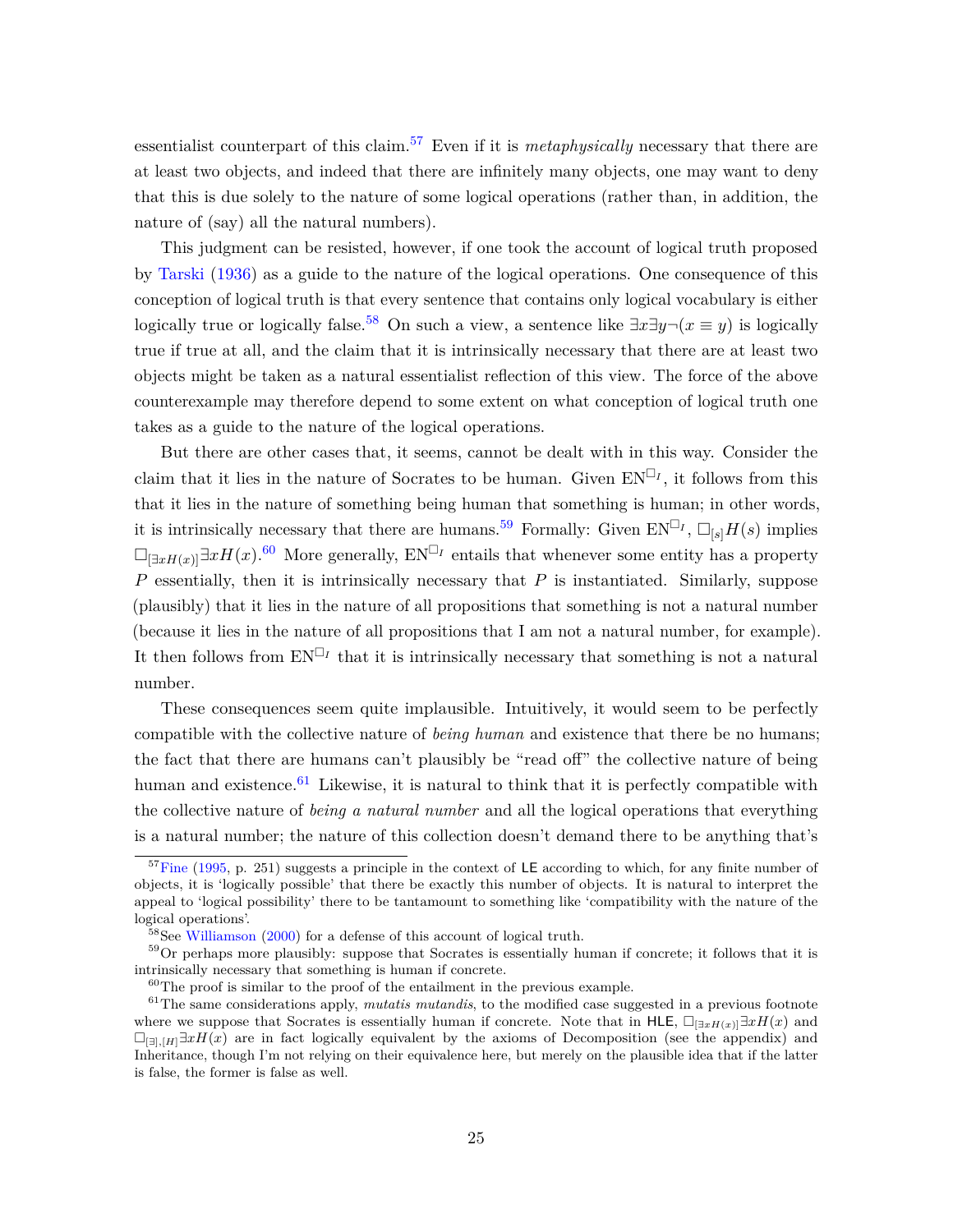not a natural number. In explaining why it is metaphysically necessary that something is not a natural number, for instance, one would naturally point to some object whose nature precludes it from being a natural number, rather than to the natures of *being a natural number* and perhaps some logical operations.

Taken together, it seems to me that these consequences count considerably against  $EN^{\Box_I}$ , and thus against the Intrinsic Propositional Reduction. I conclude that, in the absence of a compelling argument for accepting these consequences, the Intrinsic Propositional Reduction should be rejected. That being said, the intrinsically necessary truths still constitute a very interesting subclass of the metaphysically necessary truths that seems well worth investigating.

#### <span id="page-25-0"></span>**3.4 A general argument for an essentialist reduction of necessity**

So far the case for the reduction theses above has consisted in showing that  $\Box_{\Pi}$  and  $\Box_{\Omega}$  are natural candidates for playing the role of metaphysical necessity on the grounds that they satisfy the same logical principles as metaphysical necessity. However, all by itself, this is consistent with  $\Box_{\Pi}$  and  $\Box_{\Omega}$  being not even coextensive with metaphysical necessity. This section provides an argument for their necessary coextensiveness, thereby providing further evidence for their identification. (For definiteness, I will focus on the Universal Propositional Reduction here, but the arguments below also apply to the Objectual Reduction.)

Metaphysical necessity is often characterized as the *broadest* necessity, or as necessity *in the highest degree*. [62](#page-25-1) According to a standard way of spelling this out, the idea is that a proposition is metaphysically necessary if and only if it is necessary in every 'objective' [\(Williamson](#page-41-13) [\(2016\)](#page-41-13)) or 'real' [\(Rosen](#page-40-13) [\(2006\)](#page-40-13)) sense of necessity. Besides metaphysical necessity, paradigmatic examples of objective (or, equivalently, real) necessities include nomic necessity, biological necessity, and practical necessity. The objective modalities are taken to exclude the doxastic and epistemic modalities as well as the deontic and teleological modalities. According to Williamson, 'Objective modalities are non-epistemic, non-psychological, non-intentional. Thus they are not sensitive to the guises under which the objects, properties, relations and states of affairs at issue are presented' (ibid. p.  $454$ ).<sup>[63](#page-25-2)</sup> Moreover, they are plausibly required to satisfy at least some minimal logical requirements, such as that (i) a conjunction is necessary just in case all of its conjuncts are necessary, and that (ii) every tautology is necessary.<sup>[64](#page-25-3)</sup>

A key question in the characterization of objective necessity is whether the category of objective necessity respects essence, in the sense that, whenever something is an essential truth, it is necessary in every objective sense of necessity. If it does, then the role of the broadest

<span id="page-25-1"></span> $62$ See [Kripke](#page-40-14) [\(1980\)](#page-40-14) for a canonical reference. See also [Fritz](#page-39-18) [\(2017\)](#page-39-18), [Hale](#page-39-3) [\(1996,](#page-39-3) [2013\)](#page-39-5), [Rosen](#page-40-13) [\(2006\)](#page-40-13), [Stalnaker](#page-40-15) [\(2003a\)](#page-40-15), [Williamson](#page-41-13) [\(2016\)](#page-41-13) and [Van Inwagen](#page-41-14) [\(1998\)](#page-41-14). See [Bacon](#page-38-12) [\(2018\)](#page-38-12) and [Clarke-Doane](#page-38-13) [\(2019a,](#page-38-13)[b\)](#page-38-14) for dissenting views.

<span id="page-25-2"></span><sup>63</sup>See also [Rosen](#page-40-13) [\(2006,](#page-40-13) pp. 14 ff.), [Nolan](#page-40-16) [\(2011,](#page-40-16) pp. 315 f.), and [Rayo](#page-40-17) [\(2013,](#page-40-17) p. 49).

<span id="page-25-3"></span> $64$ See [Williamson](#page-41-13) [\(2016,](#page-41-13) p. 456).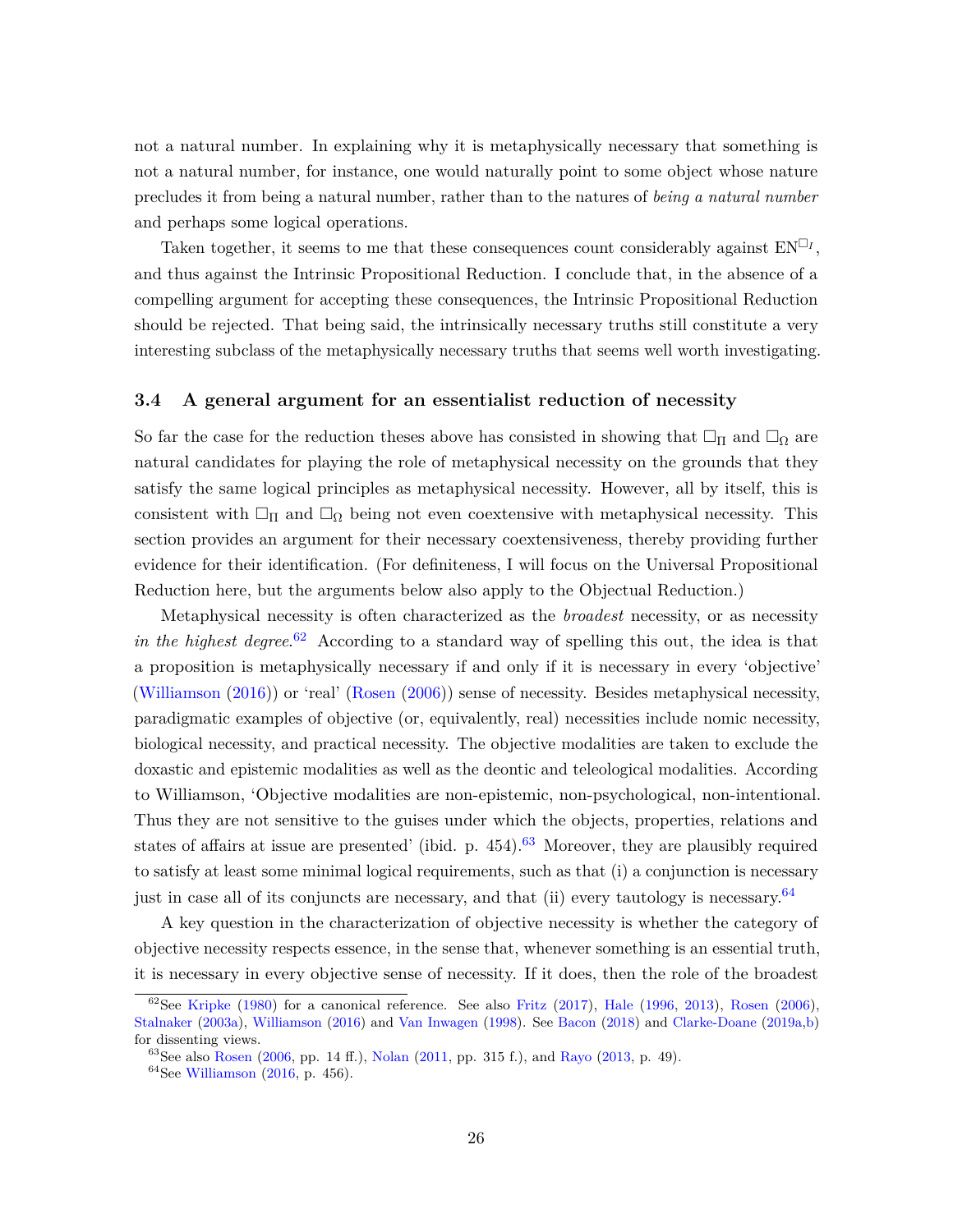objective necessity is tightly constrained, since the assumption that objective necessity respects essence entails: $65$ 

$$
(EON) \Box_{\Pi} \phi \to L\phi
$$

for any objective necessity operator *L*. Say that an objective necessity operator *L*<sup>1</sup> is *at least* as broad as another objective necessity operator  $L_2$  if and only if  $L_3(L_1p \to L_2p)$ , for every objective necessity operator  $L_3$  and proposition  $p^{66}$  $p^{66}$  $p^{66}$  If true, (EON) is plausibly necessary in every objective sense of necessity. But  $\Box_{\Pi}$  is clearly itself an objective necessity, so it is at least as broad as any other objective necessity.<sup>[67](#page-26-2)</sup> Now if metaphysical necessity is the broadest objective necessity, then metaphysical necessity is at least necessarily coextensive with  $\Box_{\Pi}$ . So  $\Box_{\Pi}$  is a very natural candidate for expressing metaphysical necessity. But even if we lift the assumption that metaphysical necessity is the broadest objective necessity, the argument would still establish that  $\Box_{\Pi}$  is the broadest objective necessity up to necessary coextensiveness.

The principle (EON) strikes me as extremely compelling. Suppose that Socrates is essentially human. Could there be an objective sense of possibility according to which it is possible for Socrates not to be human? It would seem that any such possibility would not be a possibility *for* Socrates—it would not be an objective way for Socrates to be. One might be tempted to think that there is some kind of "logical possibility" according to which Socrates could fail to be human, a possibility that somehow corresponds to the sentential predicate of logical consistency. The paradigm cases of "logically necessary" truths would presumably be truths like  $\forall p(p \lor \neg p)$  and  $H(s) \to \neg \neg H(s)$  and a characteristic feature of this kind of possibility would be that contradictions are not possible. However, even if there is an operator that works like this and does not obey (EON)—which is not obvious—such a sense of possibility and necessity would seem to arbitrarily privilege the nature of the logical operations while ignoring the nature of other kinds of entities. This would prompt the question of whether there are other kinds of necessity that respect only Socrates' nature, for instance, or only the natures of concrete objects, and so on. As a limiting case, there would presumably also be a kind of necessity that respects absolutely *no* essences, which would lead to the conclusion that there is an objective sense of necessity according to which nothing whatever is necessary and everything is possible, contradicting the requirement that all tautologies be objectively necessary.

<span id="page-26-0"></span> $65A$  similar principle is endorsed by [Rayo](#page-40-17) [\(2013,](#page-40-17) ch. 5), although Rayo presupposes a notion of essence that is not more fine-grained than metaphysical necessity.

<span id="page-26-1"></span><sup>66</sup>[Bacon](#page-38-12) [\(2018\)](#page-38-12) gives the same definition of *being at least as broad as* for necessity operators in general, i.e. without restricting it to objective necessity operators.

<span id="page-26-2"></span><sup>67</sup>Note that this is not to say that *every* essentialist operator is an objective necessity operator. For instance, if the nature of conjunction does not involve Socrates, then it is not true in virtue of the nature of conjunction that Socrates is human or not human.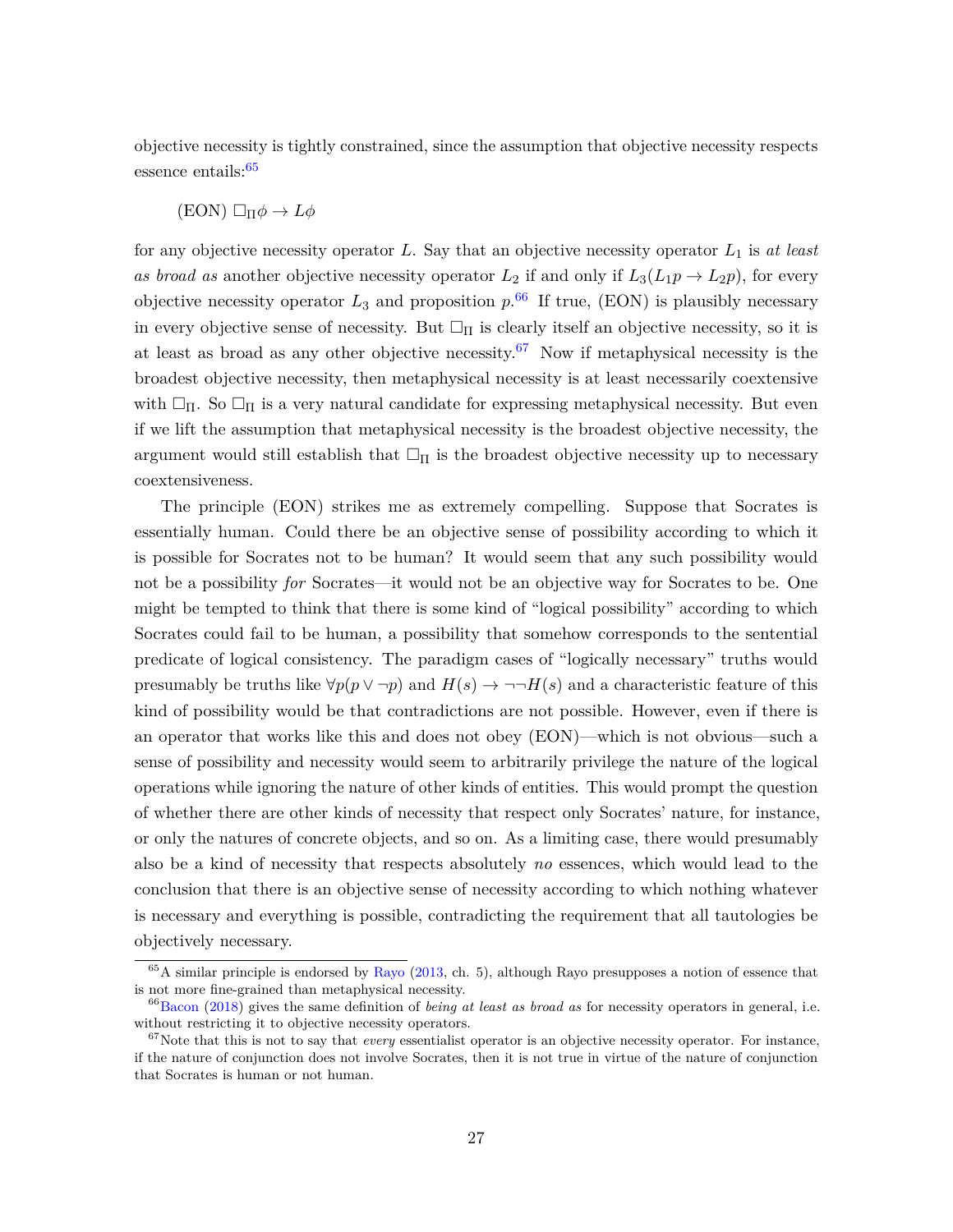One might object that it is not in fact arbitrary to privilege the (collective) nature of the logical operations in this way: respecting only the nature of the logical operations marks a natural, non-arbitrary stopping point for delineating the objective necessities, whereas respecting absolutely no essences does not. And it would seem as though there are many stricter necessities that respect the nature of the logical operations and some other entities. For example, the *mathematical necessities* might be taken to be the necessities that respect the (collective) nature of all mathematical entities. Indeed, [Fine](#page-39-0) [\(1994\)](#page-39-0) seems to suggest a view along these lines right after proposing his view that the metaphysically necessary truths are the propositions which are true in virtue of the nature of all objects:

Other familiar concepts of necessity (though not all of them) can be understood in a similar manner. The conceptual necessities can be taken to be the propositions which are true in virtue of the nature of all concepts; the logical necessities can be taken to be the propositions which are true in virtue of the nature of all logical concepts; and, more generally, the necessities of a given discipline, such as mathematics or physics, can be taken to be those propositions which are true in virtue of the characteristic concepts and objects of the discipline. [\(Fine,](#page-39-0) [1994,](#page-39-0) pp. 9-10)

However, the concepts of 'conceptual'-, 'logical'-, and 'mathematical' necessity so defined are not concepts of necessity in the usual sense even according to Fine's own theory of essence. Take the propositions true in virtue of the logical operations (or concepts, if you will). If we assume that the nature of the logical operations does not involve Socrates, then it won't even be true in virtue of the nature of the logical operations that Socrates is identical to himself, or that he is either human or not human.<sup>[68](#page-27-0)</sup> But this is clearly against the spirit of the intended notion of 'logical necessity', and it disqualifies the notion from being an objective necessity in the usual sense because it doesn't even apply to all tautologies. Exactly analogous considerations apply to 'conceptual'- and 'mathematical' necessity characterized in this way. Fine's remarks above are therefore more plausibly interpreted as characterizations of interesting *subclasses* of metaphysical necessities rather than different *notions* of *necessity* that are broader than metaphysical necessity.

That being said, my aim here is not to deny that there may be something that could be called a "modality" which is stricter than metaphysical necessity and which respects the essences of the logical operations while failing to respect all essences. The point is that, from an essentialist standpoint, there is good reason not to qualify any such "modality" as objective, i.e. as pertaining to how things could *genuinely* have been. Singling out the logical operations

<span id="page-27-0"></span><sup>&</sup>lt;sup>68</sup>Note that this is not peculiar to HLE, but also predicted by [Fine](#page-39-1)'s LE. In fact, Fine [\(1995\)](#page-39-1) suggests that the operator  $\Box_{\lambda x. \neg (x=x)}$  in LE can be taken to express truth in virtue of the nature of the logical concepts, and it is a theorem of LE that  $\neg \Box_{\lambda x \cdot \neg (x=x)}(H(s) \vee \neg H(s)).$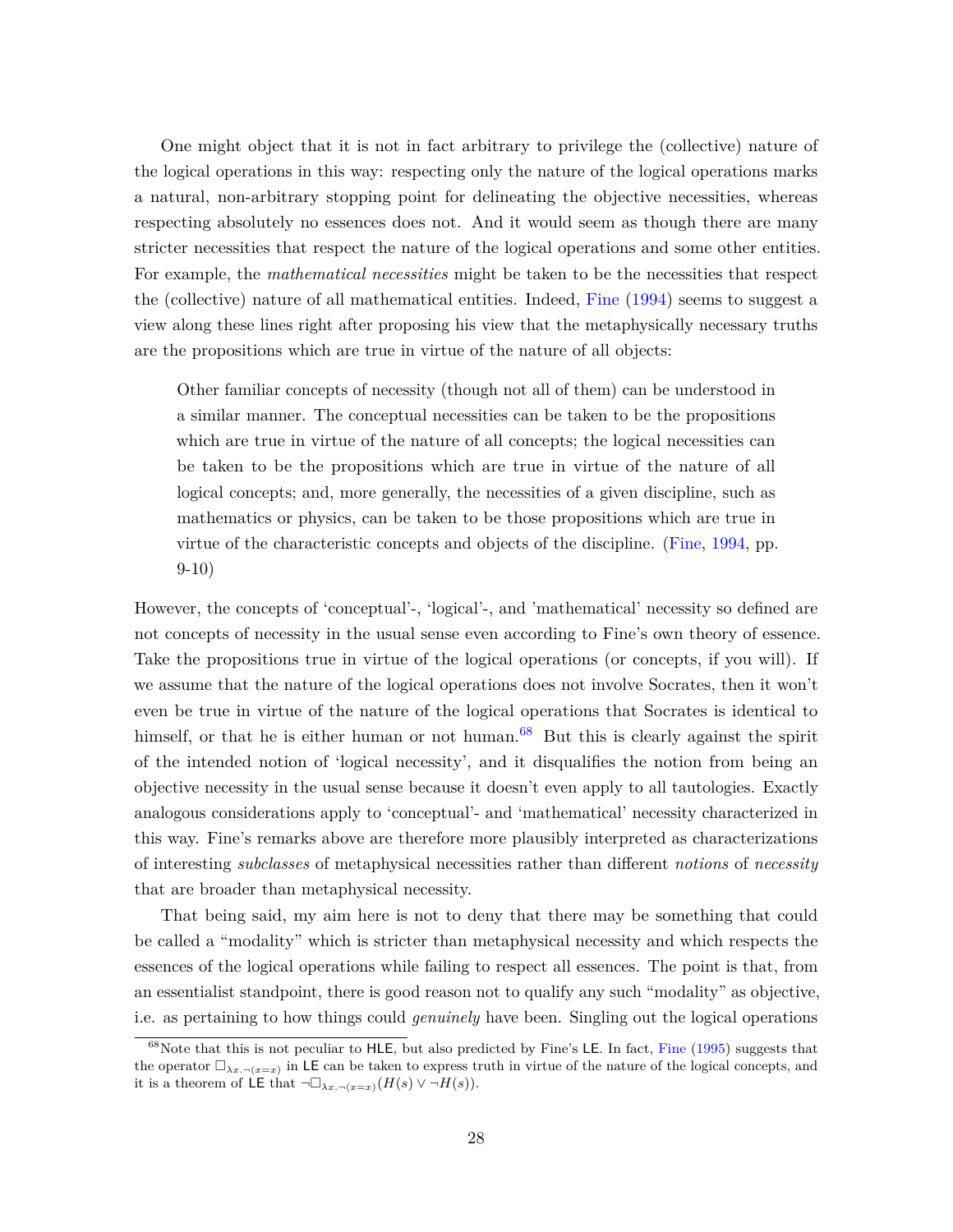as special is objectionably arbitrary because the essences of the logical operations do not have any special status compared to the essences of any other entities; the necessities that flow wholly or partly from their nature are not more "strictly" necessary than necessities flowing from the nature of non-logical entities such as redness. It is not more plausible to maintain, e.g., that it is objectively possible for there to be red things that are not colored than to think that it is objectively possible that not everything is self-identical. A view that privileges the essences of the logical operations in this way would seem rather unprincipled. It is far more natural and less arbitrary to require the category of objective necessity to respect all essences rather than just those of the logical operations.

The case for (EON) thus appears to be very strong. At the very least, it seems to me that the class of objective necessity operators that satisfy (EON) are of special interest, and the broadest such operator would appear to be an extremely natural candidate for deserving the name "metaphysical necessity", which is a term of art, after all. One could still question our argument for the necessary coextensiveness of  $\Box_{\Pi}$  and metaphysical necessity by questioning whether metaphysical necessity is in fact the broadest objective necessity. If metaphysical necessity is not the broadest objective necessity, then the entailment from a proposition being metaphysically necessary to it being true in virtue of the nature of all propositions is blocked. But this option seems unpromising. If metaphysical necessity is not the broadest objective necessity, it is difficult to see what else it could be.<sup>[69](#page-28-0)</sup> Metaphysical necessity would then seem to be akin to a kind of restricted quantification that is supposed to be of major importance for philosophical theorizing but for which the nature of the restriction remains obscure—unlike the qualification for other kinds of restricted necessity such as nomic necessity, the qualification "metaphysical" is not of much help here.<sup>[70](#page-28-1)</sup>

The Universal Propositional Reduction offers a compelling explanation of the necessary coextensiveness between truth in virtue of the nature of all propositions and metaphysical necessity: they are necessarily coextensive because they are identical. Conversely, their necessary coextensiveness provides strong support for the reduction. For most theoretical purposes, the difference between the thesis that metaphysical necessity *just is* truth in virtue of the nature of all propositions and the thesis that they are merely necessarily coextensive doesn't matter. However, their identification *does* considerably simplify the joint theory of metaphysical necessity and essence. Instead of adopting one of the extensions of HLE containing the additional operator  $\Box$  mentioned at the beginning of Section [3,](#page-15-0) we can simply

<span id="page-28-0"></span><sup>69</sup>Note that the truth of (EON) in every objective sense of necessity already rules out there being *no* broadest objective necessity (at least up to necessary coextensiveness). So it is no option to argue against identifying metaphysical necessity with the broadest objectve necessity by holding that there is no broadest such necessity.

<span id="page-28-1"></span> $70$ One might alternatively try to tie metaphysical necessity to some alleged paradigm cases proposed by [Kripke](#page-40-14) [\(1980\)](#page-40-14), such as the claim that Nixon is not an inanimate object, the necessity of origins, or certain supervenience theses. But this leaves the notion far too unconstrained and it furthermore problematically suggests that these alleged paradigm cases are in some sense uncontroversial. See [Dorr](#page-38-7) [\(2016,](#page-38-7) p. 69) for relevant discussion.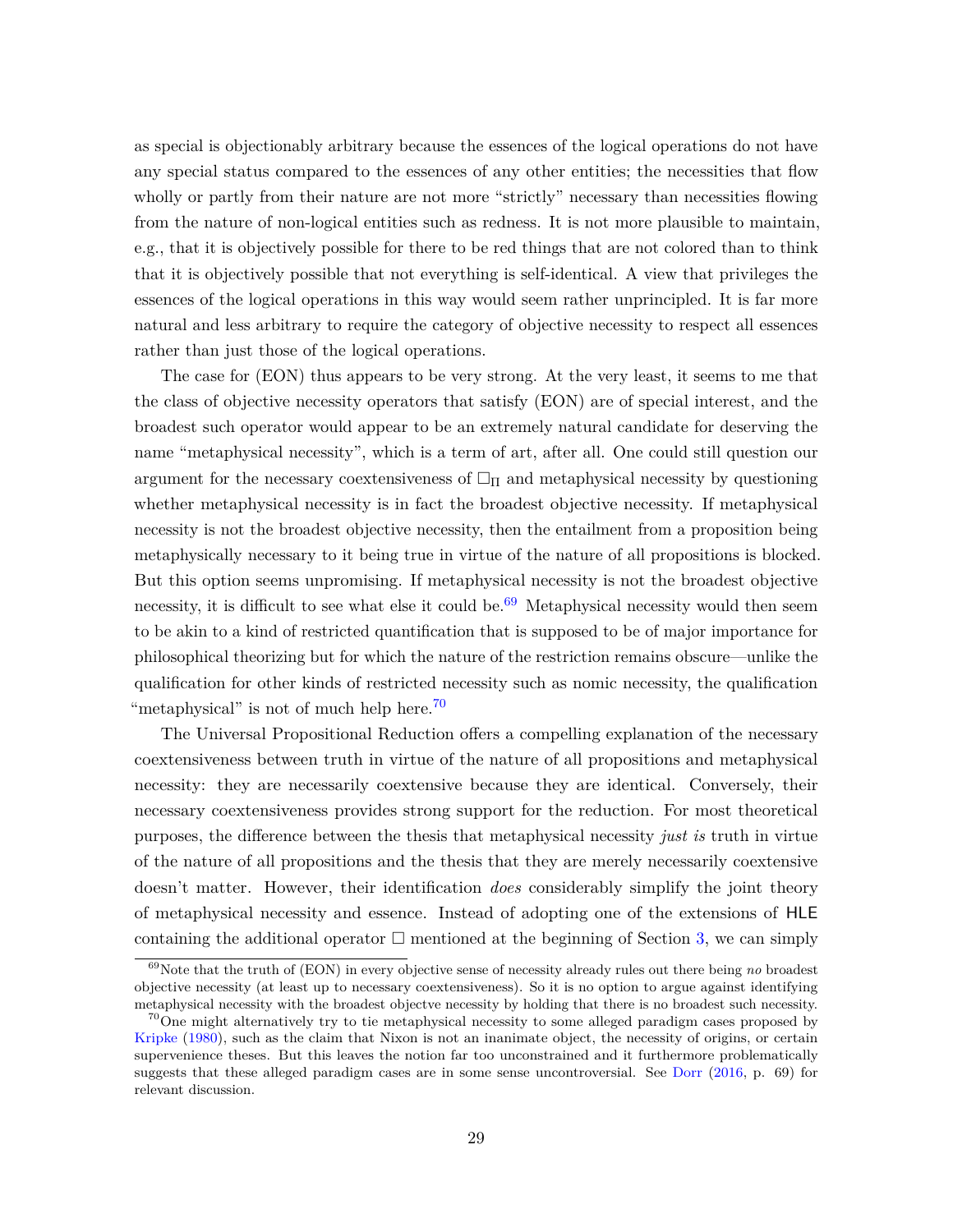work in HLE. Thus considerations of simplicity and elegance mark another point in favor of the Universal Propositional Reduction over the thesis of mere necessary coextensiveness.

### <span id="page-29-0"></span>**3.5 Does metaphysical necessity obey S5?**

What is the correct logic of metaphysical necessity, given either of our two remaining candidate reductions? We have seen that the propositional logic of both  $\Box_{\Omega}$  and  $\Box_{\Pi}$  contains at least all theorems of S4, but I have left open in my discussion of the Objectual and Propositional reductions whether they also obey all of the principles of S5. I now turn to this matter.

Recall that in order to obtain all the principles of S5 for  $\Box_{\Omega}$  or  $\Box_{\Pi}$  we need to supplement the respective theories with the axioms DOM or  $\text{DOM} \langle \rangle,$  respectively. Note that if we added  $B^{\Box_{\Omega}}$  directly to  $HLE_R$ , then DOM would become derivable, and likewise for  $B^{\Box_{\Pi}}$  and  $DOM^{\Diamond}$ in HLE. The logics  $HLE_{R+DOM}$  and  $HLE_{R+B^{\Box_{\Omega}}}$  thus have the same theorems, and likewise for  $HLE_{DOM}$  and  $HLE_{B^{\Box} \Pi}$ . Furthermore, in  $HLE_{R+DOM}$ ,  $DOM^{\langle\rangle}$  becomes derivable, so the theory  $HLE_{R+DOM}$  properly includes the theory  $HLE_{DOM}\circ$ , but not vice versa. Given the necessary coextensiveness of metaphysical necessity and  $\Box_{\Pi}$ , rejecting DOM $\Diamond$  is thus tantamount to rejecting the B-schema for metaphysical necessity in this setting.

In the framework of Fine's LE, the addition of DOM to the base theory E5 is incompatible with certain true instances of the 'independence principle', which says that it is compatible with the nature of any object  $x$  that there be nothing except the entities involved in the nature of x (see [Ditter](#page-38-5) [\(2020,](#page-38-5) p. 366 ff.)).<sup>[71](#page-29-1)</sup> For example, let Simple be some object whose nature does not involve any other objects (Simple might be a mereological simple, for instance), and suppose that Simple is not the only object there is. In Fine's system  $E_{5DOM}$ , it follows from this that it is essential to Simple that Simple is not the only object there is, and thus that there are objects that are not involved in Simple's nature, contradicting the independence principle. I have argued that the incompatibility of  $E_{DOM}$  with even a single such instance of the independence principle constitutes a weighty reason for rejecting  $E_{5DOM}$ . This raises the question of whether a similar problem arises for  $HLE_{DOM}$  or  $HLE_{R+DOM}$ . Since the logic HLE differs importantly from Fine's LE—apart from the first-order vs. higher-order difference, they are concerned with different notions of essence—it is not immediately obvious whether  $HLE_{DOM}$  and  $HLE_{R+DOM}$  are subject to the same problem. I will now argue, however, that a very similar issue arises for them.

The reason why the above-mentioned instance of the independence principle is incompatible with  $E_{5DOM}$  is that it is a theorem of  $E_{5DOM}$  that whenever some objects are not all the objects there are, then it lies in their nature not to be all the objects there are. So, for example, it lies in the nature of Simple that Simple is not the only object there is. Although this same principle does not hold in either  $HLE_{DOM}$  or  $HLE_{R+DOM}$ , a very close variant of

<span id="page-29-1"></span><sup>&</sup>lt;sup>71</sup>In the language of HLE, we can express this as follows:  $\forall x (\forall y (F^{[e]}(y) \leftrightarrow c_e([x])) \rightarrow \neg \Box_{[x]} \neg \forall y F(y)).$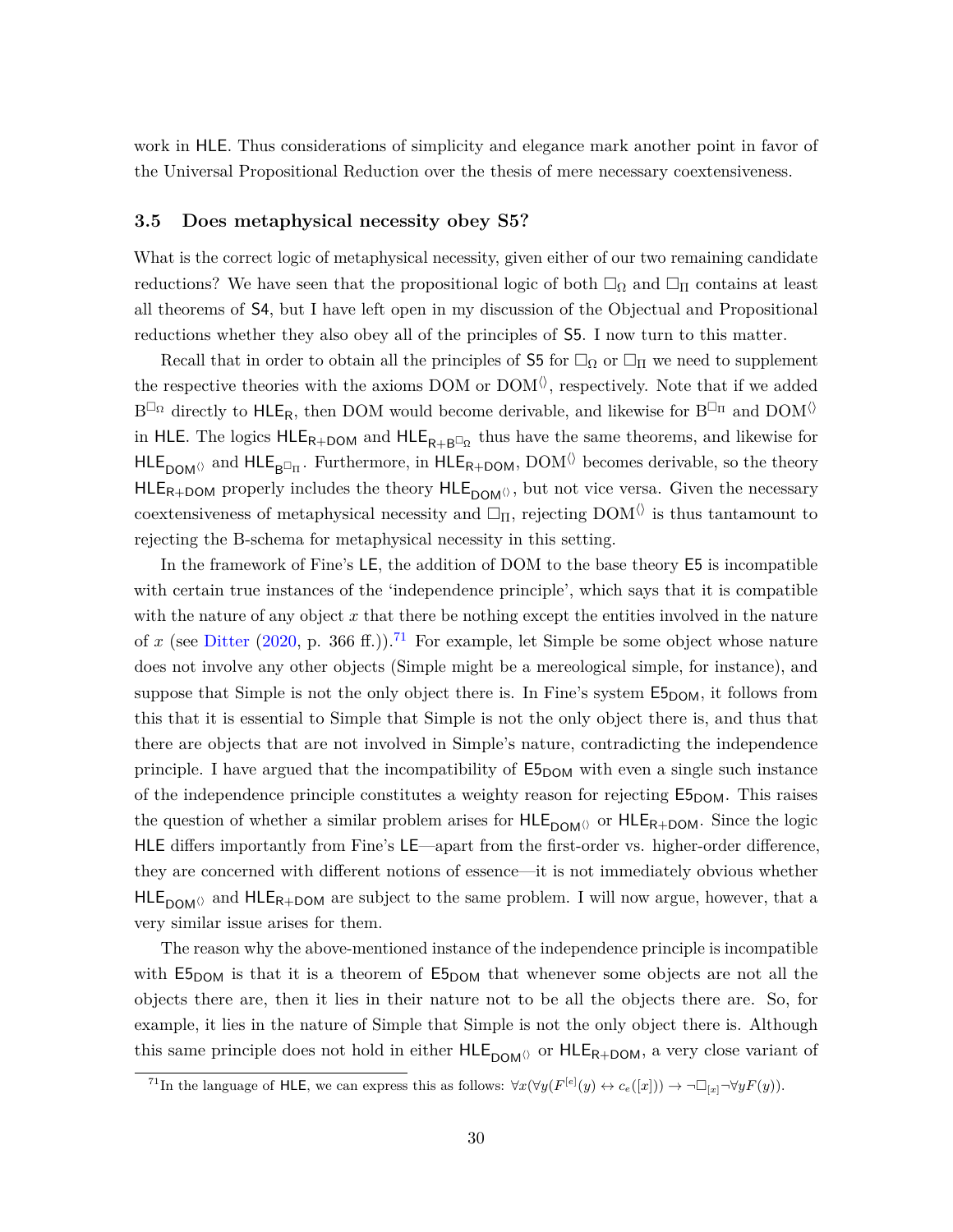it does hold in  $HLE_{R+DOM}$ . This variant says (roughly), that if some objects are not all the objects there are, then it lies in their nature *together with the nature of some logical operations* that they are not all the objects there are. Formally: $72$ 

$$
(\text{N-DOM}^e) \ \neg \forall x R^{[e]}(x) \to \Box_{R, [\forall_e], [\neg], [\rightarrow], [\Box_{[e]}]} \neg \forall x R(x)
$$

Given N-DOM<sup>e</sup>, we can infer that it lies in the nature of Simple, together with some logical operations, that Simple is not the only object there is. This is prima facie implausible. Why should the collective nature of Simple and some logical operations demand that there be *objects* (entities of type *e*) that are distinct from Simple? The only plausible reason why this should be so seems to be that the natures of the relevant logical operations involve some objects distinct from Simple. However, despite the initial implausibility, the Platonist justification of (R) discussed in Section [3.1](#page-17-0) should in fact lead us to expect just that. Intuitively, the reason is that the natures of negation, universality, etc. require there to be Forms corresponding to these higher-order entities, and these Forms are plausibly distinct from Simple. Hence, it lies in the nature of Simple together with these logical operations that Simple is not the only object there is. So at least on the Platonist underpinnings of  $HLE_{R+DOM}$ , the above consequence of N-DOM*<sup>e</sup>* has a principled explanation that defuses its initial implausibility.

Nevertheless, both  $HLE_{R+DOM}$  and  $HLE_{DOM}$  entail the following *propositional* version of N-DOM*<sup>e</sup>* , according to which, if some *propositions* are not all the propositions there are, then it lies in their nature together with the nature of some logical operations that they are not all the propositions there are:

$$
(N\text{-}\mathrm{DOM}^{\langle\rangle})\ \neg\forall pR^{[\langle\rangle]}(p)\to \Box_{R,[\forall_{\langle\rangle}], [\neg], [\rightarrow], [\Box_{[\langle\rangle]}]}\neg\forall pR(p)
$$

We can construct a counterexample to N-DOM<sup> $\langle \rangle$ </sup> as follows. Let *C* be the collection of all propositions that are involved in the collective nature of the natural numbers and all the logical operations. *C* thus contains all the haecceity propositions of the natural numbers and the logical operations as well as all the propositions true in virtue of the nature of these entities; but it plausibly doesn't contain absolutely all propositions: for example, it arguably doesn't contain any propositions that concern particular humans. N-DOM $\Diamond$  entails that it lies in the nature of the propositions in *C* that they are not all the propositions there are. But this prompts the question of why the nature of the propositions in *C* should demand that there be propositions not among them. Unlike in the case of Simple above, there is no obvious way of making this consequence more palatable;  $(R)$  is of no help here, and the propositions involved in the nature of the logical operations are, by hypothesis, already contained in *C*. So an explanation analogous to the Platonist explanation of the above consequence of N-DOM*<sup>e</sup>* is not available here. Although this counterexample to  $N-DOM^{\langle\rangle}$  is perhaps not altogether

<span id="page-30-0"></span><sup>&</sup>lt;sup>72</sup>See Proposition [11](#page-37-1) in Appendix [A.2](#page-35-0) for a proof. Note that N-DOM<sup>*e*</sup> is not derivable in  $HLE_{DOM}$ .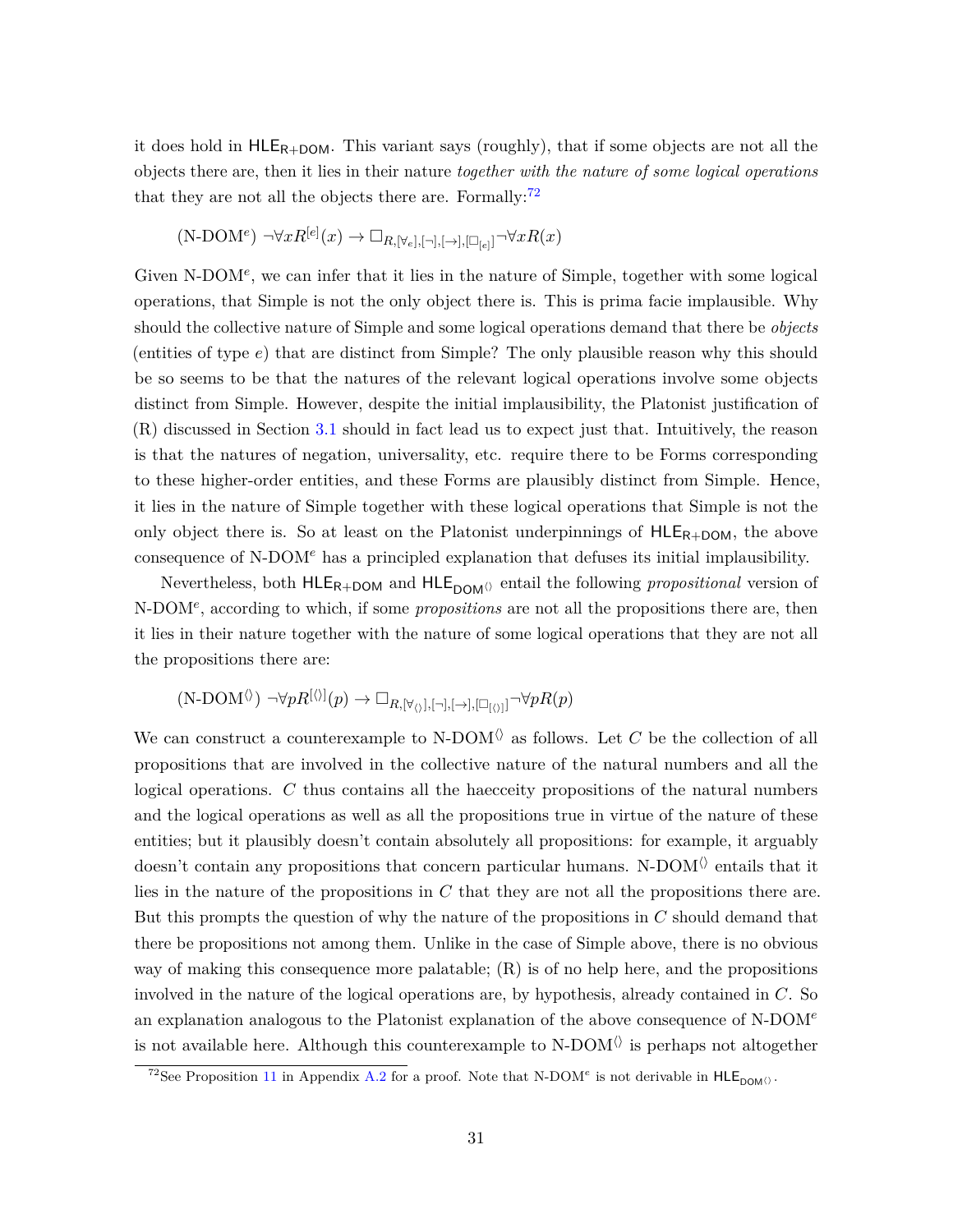decisive, it seems to me to carry enough weight to warrant considerable doubt about N-DOM<sup> $\langle \rangle$ </sup>, and consequently about  $HLE_{DOM}$  (and  $HLE_{R+DOM}$ ).

Does rejecting  $HLE_{DOM}$  motivate the rejection of S5 for metaphysical necessity? Not necessarily. The derivation of N-DOM $\langle \rangle$  in HLE<sub>DOM $\langle \rangle$ </sub> crucially depends on an application of  $\mathrm{RC}^0$  to  $\mathrm{DOM} \langle \cdot, ^{73} \text{ N-DOM} \rangle$  $\mathrm{DOM} \langle \cdot, ^{73} \text{ N-DOM} \rangle$  $\mathrm{DOM} \langle \cdot, ^{73} \text{ N-DOM} \rangle$  is not derivable without applying  $\mathrm{RC}^0$  to  $\mathrm{DOM} \langle \cdot, ^{74}$  $\mathrm{DOM} \langle \cdot, ^{74}$  $\mathrm{DOM} \langle \cdot, ^{74}$  So instead of giving up  $DOM^{\langle\rangle}$  and thus 55, one might restrict the application of RC to the theorems of HLE, thereby barring its application to  $DOM^{\langle\rangle}$  and, more generally, to those theorems of  $HLE<sub>DOM</sub>$ <sup>0</sup> that are not already theorems of HLE.<sup>[75](#page-31-2)</sup>

Let HLE<sub>DOM</sub> $\lozenge$  be the logic that results from HLE<sub>DOM</sub> $\lozenge$  by replacing RC with the restricted version of RC. In  $HLE_{DOM\Diamond^-}$ ,  $\Box_{\Pi}$  still satisfies all the principles of  $55.^{76}$  $55.^{76}$  $55.^{76}$  The main difference to the situation in  $HLE_{DOM}$  is that the theorems of S5 that are not also theorems of S4 have a different logical status from the theorems of S4. Consider, for example, a universal generalization of an instance of the  $B^{\Box_{\Pi}}$ -schema:

 $(*) \forall p(\neg p \rightarrow \Box_{\Pi} \neg \Box_{\Pi} p)$ 

The only constants that occur in (\*) are logical constants (recall that  $\Pi$  is short for  $\lambda p.p \equiv_{\Diamond} p$ ). Hence, by  $\mathrm{RC}^0$  we can infer in  $\mathsf{HLE}_{\mathsf{DOM}\langle}$ :

 $(**)$   $\Box_{\lbrack \forall 1,\lbrack \neg \rbrack, \lbrack \Box_{(1)}\rbrack, \lbrack \equiv 1,\lbrack \rightarrow \rbrack}$  $\forall p(\neg p \rightarrow \Box_{\Pi} \neg \Box_{\Pi} p)$ 

In words,  $(**)$  says that  $(*)$  is true in virtue of the nature of the logical operations denoted by the logical constants occurring in  $(*)$ . Recall that this is a status enjoyed by every theorem of HLE (and HLE<sub>DOM</sub> $\Diamond$ ) whose only constants are logical. In HLE<sub>DOM</sub> $\Diamond$ –, by contrast, (\*\*) is not a theorem; indeed, it is subject to counterexample if the counterexample to N-DOM $\Diamond$  above is correct. In HLE<sub>DOM</sub> $\Diamond$ -, we merely have the  $\Box_{\Pi}$ -necessitation of (\*):

 $(***)\Box_{\Pi}\forall p(\neg p \rightarrow \Box_{\Pi}\neg \Box_{\Pi}p)$ 

<span id="page-31-2"></span> $^{75}\rm{Formally, }$  this would amount to replacing the rule RC with:

 $(RC^-)$  If  $\vdash$ <sub>HLE</sub>  $\phi_1 \wedge ... \wedge \phi_n \to \psi$ , then  $\vdash \Box_{F_1,...,F_k} \phi_1 \wedge ... \wedge \Box_{F_1,...,F_k} \phi_n \to \Box_{F_1,...,F_k, [A_1],...,[A_m]} \psi$ , where  $A_1, \ldots, A_m$  are all the constants and free variables occurring in  $\psi$  but not any of  $\phi_1, \ldots, \phi_n$ .

<span id="page-31-0"></span><sup>&</sup>lt;sup>73</sup>The situation is thus analogous to the case of  $E5+DOM$  discussed in [Ditter](#page-38-5) [\(2020,](#page-38-5) p. 369). There, too, the incompatibility with the independence principle crucially depends on applying a necessitation-like rule to DOM.

<span id="page-31-1"></span><sup>&</sup>lt;sup>74</sup>Note that the derivation of N-DOM<sup> $\Diamond$ </sup> also depends on the essentialist 5-schema from Section [2.4;](#page-13-3) see Proposition [12](#page-38-15) in Appendix [A.2.](#page-35-0) However, giving up the essentialist 5-schema in order to preserve S5 for  $\Box_{\Omega}$  and  $\Box_{\Pi}$  is not an option, since the proofs of the  $5^{\Box_{\Pi}}$ - and  $5^{\Box_{\Omega}}$ -schemas also depend on the essentialist 5-schema.

In [Ditter](#page-38-5) [\(2020\)](#page-38-5), I have suggested (without endorsing) an analogous move to save S5 for metaphysical necessity in the context of LE.

<span id="page-31-3"></span><sup>&</sup>lt;sup>76</sup>One might think that one would also have to add the  $\Box_{\Pi}$ -necessitation of DOM<sup> $\Diamond$ </sup> in order to derive all theorems of 55 for  $\Box_{\Pi}$ . This is not necessary, however, because DOM<sup> $\Diamond$ </sup> implies its own  $\Box_{\Pi}$ -necessitation already in HLE, from which the  $\Box_{\Pi}$ -necessitation of B<sup> $\Box_{\Pi}$ </sup> can be derived in HLE<sub>DOM()</sub>-.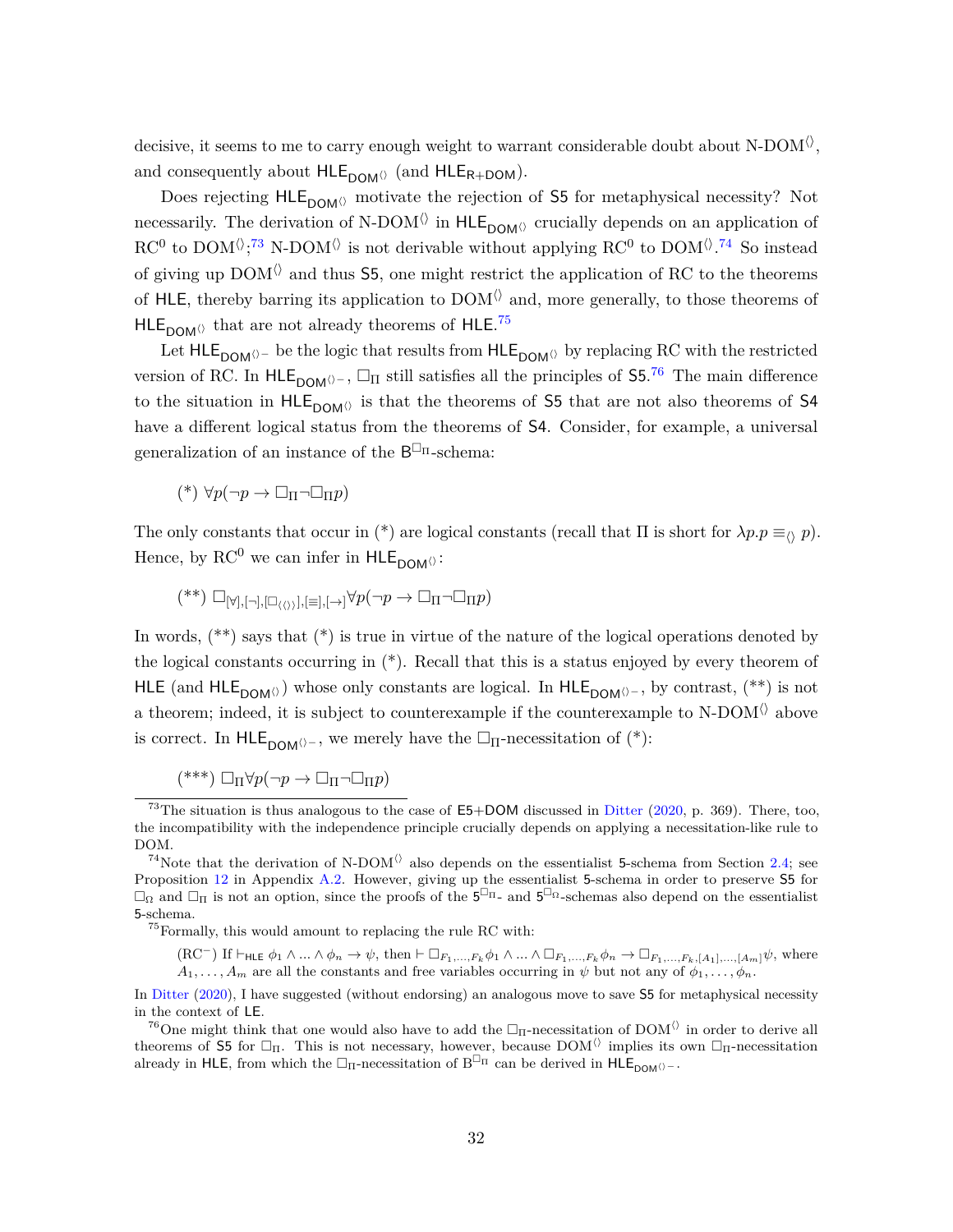This feature of HLE<sub>DOM</sub> $\Diamond$ - may not constitute a decisive reason for rejecting HLE<sub>DOM</sub> $\Diamond$ -, but it clearly makes the theory less unified and elegant compared to HLE. Taken together with the failure of  $HLE_{DOM}\langle\rangle$ , this underlines the costs of maintaining S5 for metaphysical necessity in the setting of HLE. Our main motivation for introducing  $DOM\Diamond$  in the first place was to explore the possibility of maintaining S5 for metaphysical necessity. In view of the problems and complications involved in maintaining S5, it is worth questioning the motivations for S5.

Perhaps the strongest reason for thinking that S5 is the correct logic of metaphysical necessity is the simplicity and elegance of S5 in comparison with other candidate modal systems, such as S4. However, these simplicity considerations usually stem from viewing the propositional logic of metaphysical necessity in isolation or in the context of a pure quantificational logic without any further logical operators that might affect the logic of necessity. But the question of whether S5 is simpler and more elegant than some other logic of metaphysical necessity depends not only on considerations of simplicity and elegance in such relatively isolated contexts; we ultimately need to consider the overall simplicity and systematicity of theories that attempt to cover a wider class of phenomena—possibly using further logical and non-logical vocabulary. A joint theory of essence and metaphysical necessity is one such case. And if, as I've argued above,  $\Box_{\Pi}$  expresses metaphysical necessity (or is at least necessarily coextensive with metaphysical necessity) then considerations of simplicity, systematicity and elegance favor a logic of metaphysical necessity that is weaker than S5, but not weaker than S4, because they favor the overall theory HLE over HLE+DOM<sup> $\Diamond$ -.<sup>[77](#page-32-0)</sup></sup>

Of course, considerations of simplicity and elegance are not the only aspects that we should take into account in our theory choice. If there were strong independent reasons for accepting  $DOM^{\langle\rangle}$  for example, they might override such considerations. But it's not clear that there are such reasons. The argument for DOM in [Fine](#page-39-1) [\(1995,](#page-39-1) p. 250) essentially takes for granted the Barcan formula for metaphysical necessity, an assumption that is itself highly contentious.<sup>[78](#page-32-1)</sup> In fact, the most comprehensive defense of the Barcan formula in the literature in turn relies at least in part on considerations of the simplicity and elegance of (higher-order) quantified S5, in which the Barcan formula is derivable [\(Williamson](#page-41-4) [\(2013\)](#page-41-4)). But these considerations are based on the more isolated context of (higher-order) quantified modal logic and, as we have seen, they do not carry over to the present, broader context of a joint theory of essence and metaphysical necessity.

I conclude, therefore, that our examination of what a joint theory of essence and metaphysical necessity might look like reveals that there are good reasons to think that the propositional logic of metaphysical necessity is weaker than S5, though not weaker than S4.

<span id="page-32-0"></span> $^{77}$ It is worth noting that due to the essentialist 5-schema, we still have the necessity of distinctness in HLE, since  $\neg(x \equiv y) \rightarrow \Box_{\Pi} \neg(x \equiv y)$  is derivable in HLE from the essentialist 5-schema.

<span id="page-32-1"></span><sup>&</sup>lt;sup>78</sup>See [Ditter](#page-38-5) [\(2020,](#page-38-5) pp. 359 ff.) for a discussion of Fine's argument.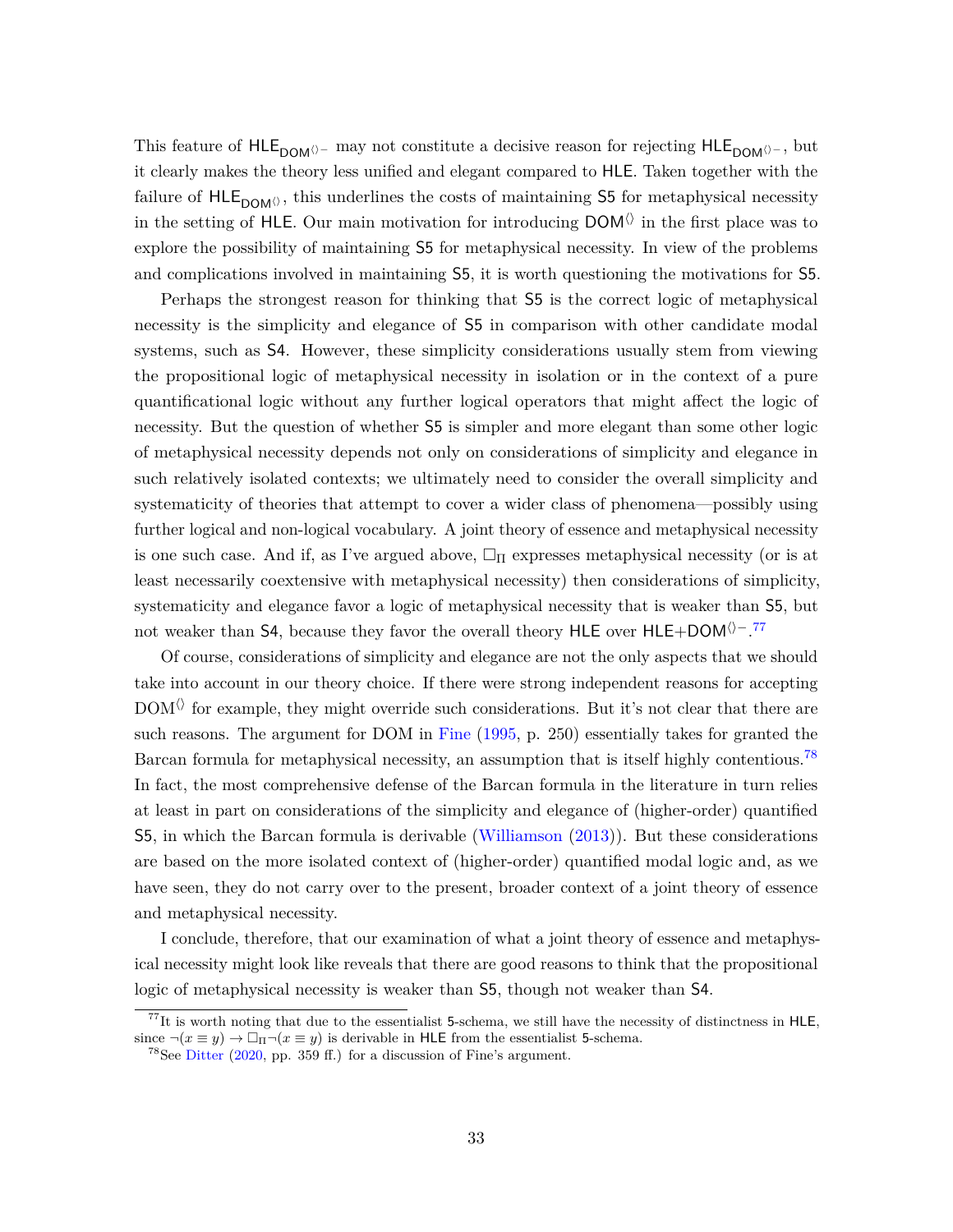## <span id="page-33-0"></span>**4 Conclusion**

In this paper I have proposed a joint theory of essence and metaphysical necessity according to which metaphysical necessity is just a special case of essence: metaphysical necessity just is truth in virtue of the nature of all propositions. I have argued that this reduction thesis presents itself as the simplest and most natural hypothesis about the relation between metaphysical necessity and essence once we spell out a general and systematic joint theory of these notions. The argument I have presented for the reduction thesis rests on abductive considerations and on the characterization of metaphysical necessity as the broadest objective necessity. Taken together, these considerations have also been shown to motivate the view that the logic of metaphysical necessity is weaker than S5.

This revisionary conclusion about the logic of metaphysical necessity serves to illustrate that the project of reducing metaphysical necessity to essence is by no means bound to preserve all of our prior views about metaphysical necessity—the account may well lead to revisionary consequences. Indeed, one of the most promising philosophical upshots of investigating reductive accounts of metaphysical necessity (and other notions) is their potential to lead us to rethink our prior views about the reduced notion. Of course, the essentialist reductions of metaphysical necessity considered in this paper leave open many questions about which propositions are metaphysically necessary given these reductions. While many paradigm cases of metaphysically necessary truths, such as uncontroversially necessary logical truths like 'Everything is self-identical' or truths like 'All red things are colored', plausibly come out as metaphysically necessary given the essentialist reduction, it is an open question whether other putatively metaphysically necessary truths like, e.g., the necessity of origins or various supervenience theses do so as well. But if truth in virtue of the nature of all propositions really is the broadest objective necessity, then the failure to provide a plausible essentialist source for some putative necessity need not count as evidence against the essentialist account; rather, it might well give us reason to doubt the metaphysical necessity of the proposition in question. In my view, the fact that such questions arise is a virtue of the account, since it invites us to investigate the status of such propositions through a novel conceptual lens. Equipped with a systematic theory of essence, such an investigation strikes me as an important research program that affords us a new perspective on a number of issues concerning metaphysical modality.

## **A Appendix**

#### <span id="page-33-1"></span>**A.1 The theory HLE**

The theory HLE is constituted by the following axioms and rules.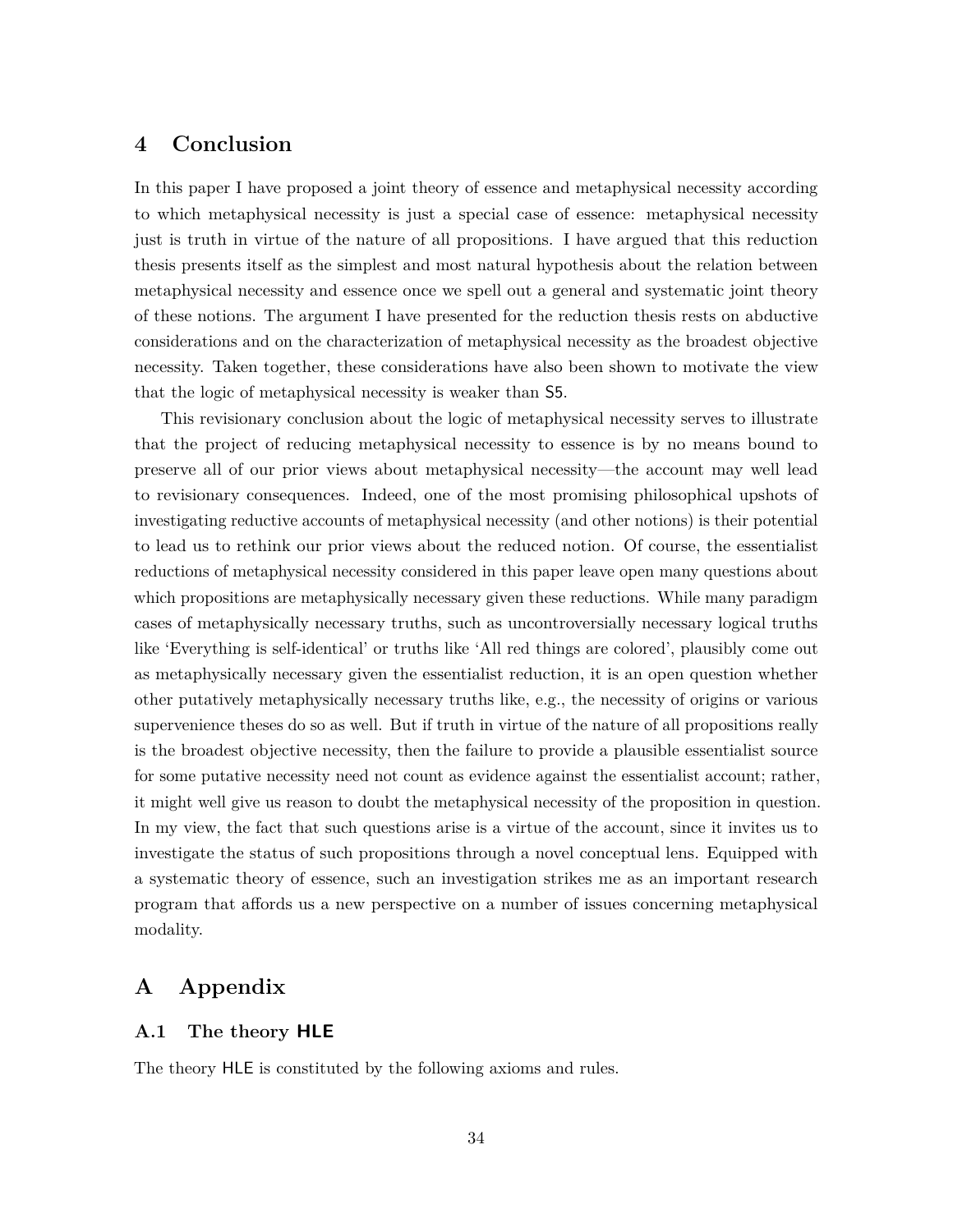(i) *Background logic*:

- (PC)  $\phi$ , whenever  $\phi$  is a tautology
- $(\text{UI})$   $\forall$ <sup>*τ*</sup> $(F)$   $\rightarrow$   $F(a)$  $(FG)$   $F(a) \rightarrow \exists_{\tau}(F)$ (MP) If  $\vdash \phi$  and  $\vdash \phi \rightarrow \psi$ , then  $\vdash \psi$ (GEN) If  $\vdash \phi \rightarrow \psi$  and *v* is free in  $\psi$  but not  $\phi$ , then  $\vdash \phi \rightarrow \forall_{\tau} v(\psi)$ (INST) If  $\vdash \phi \rightarrow \psi$  and *v* is free in  $\phi$  but not  $\psi$ , then  $\vdash \exists_{\tau} v(\phi) \rightarrow \psi$  $(F \equiv \sigma F)$  $(LL)$   $F \equiv_{\sigma} G \rightarrow (\phi[G/v] \rightarrow \phi[F/v])$ (*β*-conversion)  $\phi \leftrightarrow \phi^*$ , where  $\phi^*$  is derived from  $\phi$  by replacing some constituent of the form  $(\lambda v_1 \ldots v_n \cdot \psi)(t_1, \ldots, t_n)$  with  $\psi[t_i/v_i]$  $(\eta$ -conversion)  $\phi \leftrightarrow \phi^*$ , where  $\phi^*$  is derived from  $\phi$  by replacing some constituent of the form  $(\lambda v_1 \ldots v_k.F(v_1, \ldots, v_k))$ , where none of  $v_1, \ldots, v_k$  is free in *F*, with *F*
- (ii) *Background essentialist axioms*
	- (Permutation)  $\Box_{F_1,\dots,F_n}\phi \rightarrow \Box_{F_{\pi(1)},\dots,F_{\pi(n)}}\phi$ , where  $\pi$  is a permutation function on {1*, ..., n*}
	- (Idempotence)  $\Box_{F_1,\dots,F_n}\phi \to \Box_{F_1,\dots,F_{n-1}}\phi$ , if  $F_n = F_i$ , for some  $i = 1, \dots, n-1$
	- $(\text{Separation}) \Box_{F_1,\ldots,F_n,\lambda x. (G(x)\vee H(x))} \phi \rightarrow \Box_{F_1,\ldots,F_n,G,H} \phi$
	- $(\text{Subtraction}) \ \forall x^{\sigma} \neg F_{n+1}(x) \rightarrow (\Box_{F_1, \dots, F_{n+1}} \phi \leftrightarrow \Box_{F_1, \dots, F_n} \phi)$
	- (Decomposition)  $\Box_{F_1,\dots,F_k,[B]}\phi \to \Box_{F_1,\dots,F_k,[A_1],\dots,[A_n]}\phi$ , where  $A_1,\dots,A_n$  are all the constants and free variables of *B*

(MON1) 
$$
\forall x^{\sigma}(F_1(x) \to G(x)) \to (\Box_{F_1,...F_k} \phi \to \Box_{G,F_2,...,F_k} \phi), 1 \leq k
$$
  
(MON2)  $\Box_{F_1,...F_k} \phi \to \Box_{F_1,...,F_n} \phi, k \leq n$ 

- (iii) *Axioms for rigidity*
	- $(R\text{-Comp}) \forall X^{\langle \sigma \rangle} \exists Y^{[\sigma]} \forall x^{\sigma} (X(x) \leftrightarrow Y(x))$  $(K-FXt) \forall X^{\left[\sigma\right]}\forall Y^{\left[\sigma\right]}\left(\forall x^{\sigma}(X(x) \leftrightarrow Y(x))\rightarrow X \equiv_{\left[\sigma\right]} Y\right)$ (Rigidity)  $R^{[\sigma]}(x) \to \Box_R R(x)$  $(R\text{-}Equiv) \square_{R,F_1,\dots,F_n} \phi \leftrightarrow \square_{[R],F_1,\dots,F_n} \phi$ , where *R* is a rigid predicate
- (iv) *Core essentialist axioms and rules*

 $(\text{CH}) \Box_{G_1,...,G_n,c_{\sigma}(F_1,...,F_k)} \phi \rightarrow \Box_{G_1,...,G_n,F_1,...,F_k} \phi$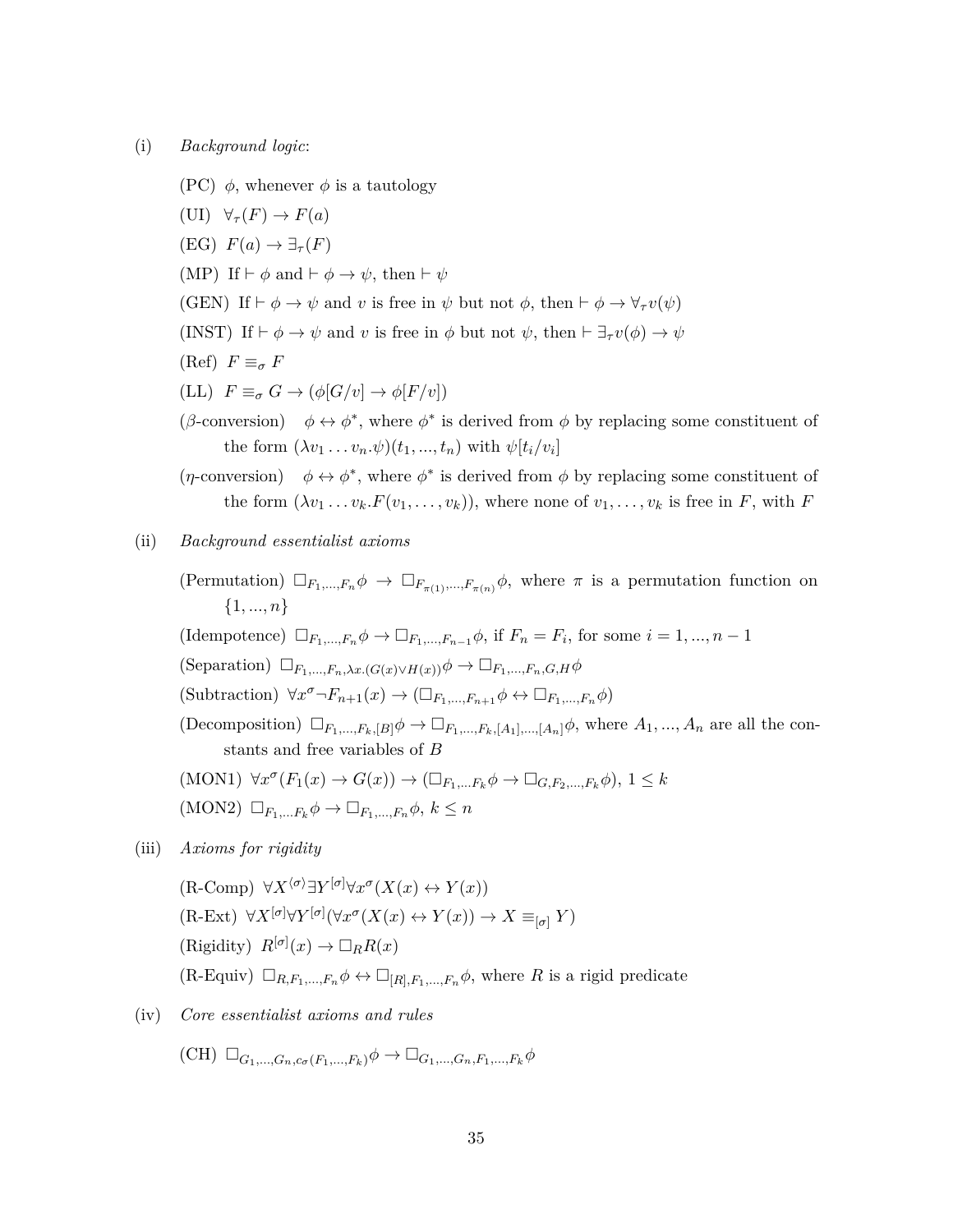- $(RC)$  If  $\vdash \phi_1 \wedge \ldots \wedge \phi_n \to \psi$ , then  $\vdash \Box_{F_1,\ldots,F_k} \phi_1 \wedge \ldots \wedge \Box_{F_1,\ldots,F_k} \phi_n \to \Box_{F_1,\ldots,F_k, [A_1],\ldots,[A_m]} \psi$ , where  $A_1, \ldots, A_m$  are all the constants and free variables occurring in  $\psi$  but not any of  $\phi_1, \ldots, \phi_n$
- $(T)$   $\Box_{F_1,...,F_n}\phi\to\phi$
- (4)  $\Box_{F_1,\dots,F_n}\phi \to \Box_{F_1,\dots,F_n,[\Box_{\sigma_1,\dots,\sigma_n}]} \Box_{F_1,\dots,F_n}\phi$ , whenever  $F_1^{\sigma_1},\dots,F_n^{\sigma_n}$  are rigid predicates
- (5)  $\neg\Box_{F_1,...,F_n}\phi \rightarrow \Box_{F_1,...,F_n,[\neg],[\Box_{\sigma_1,...,\sigma_n}],[\phi]} \neg \Box_{F_1,...,F_n}\phi$ , whenever  $F_1^{\sigma_1},...,F_n^{\sigma_n}$  are rigid predicates

#### <span id="page-35-0"></span>**A.2 Some theorems**

In this section, we prove some of the theorems appealed to in the main text.

<span id="page-35-3"></span>**Proposition 1** (Inheritance).  $\vdash (F_1, \ldots, F_n) \succeq_{\sigma} s \land \Box_{G_1, \ldots, G_k, [s]} \phi \rightarrow \Box_{G_1, \ldots, G_k, F_1, \ldots, F_n} \phi$ 

*Proof.* By *β*-conversion, we have  $\vdash$   $(F_1, \ldots, F_n) \succeq_{\sigma} s \rightarrow c_{\sigma}(F_1, \ldots, F_n)(s)$ . By MON1,  $\vdash \forall z^{\sigma}(\lambda x.(x \equiv s)(z) \rightarrow c_{\sigma}(F_1, \ldots, F_n)(z)) \rightarrow (\Box_{G_1, \ldots, G_k, [s]}\phi \rightarrow \Box_{G_1, \ldots, G_k, c_{\sigma}(F_1, \ldots, F_n)}\phi).$  By CH and classical logic we obtain  $\vdash (F_1, \ldots, F_n) \succeq_{\sigma} s \land \Box_{G_1, \ldots, G_k, [s]} \phi \rightarrow \Box_{G_1, \ldots, G_k, F_1, \ldots, F_n} \phi$ .  $\Box$ 

<span id="page-35-1"></span>**Proposition 2.**  $(i) \vdash s \geq_{\sigma,\sigma} s$ *.*  $(ii) \vdash t \geq_{\tau,\sigma} s \land s \geq_{\sigma,\rho} r \to t \geq_{\tau,\rho} r$ *.* 

*Proof.* (i) By MON1,  $(1) \vdash \forall y (X^{[\sigma]}(y) \leftrightarrow (\lambda z. z \equiv_{\sigma} s)(y)) \rightarrow ((\Box_X \phi \leftrightarrow \Box_{[s]}\phi)$ . By classical reasoning,  $(2) \vdash \forall y (X^{[\sigma]}(y) \leftrightarrow (\lambda z. z \equiv_{\sigma} s)(y)) \rightarrow X(s)$ . From this we obtain (3)  $\forall y(X^{[\sigma]}(y) \leftrightarrow (\lambda z. z \equiv_{\sigma} s)(y)) \rightarrow \Box_X X(s)$  by the instance  $X^{[\sigma]}(s) \rightarrow \Box_X X(s)$  of Rigidity. Combining (1) and (3) we obtain  $(4) \vdash \forall y (X^{[\sigma]}(y) \leftrightarrow (\lambda z. z \equiv_{\sigma} s)(y)) \rightarrow \exists X^{[\sigma]} \square_{[s]} X(s)$ . Hence, by classical reasoning,  $(5) \vdash \exists X^{[\sigma]}\forall y(X^{[\sigma]}(y) \leftrightarrow (\lambda z. z \equiv_{\sigma} s)(y)) \rightarrow \exists X^{[\sigma]}\Box_{[s]}X(s)$ . But the antecedent of (5) is an instance of R-Comp, so  $(6) \vdash \exists X^{[\sigma]} \square_{[s]} X(s)$ . But (7)  $\vdash \Box_{[s]} X(s) \leftrightarrow \Box_{[s]} (\lambda x. X(x))(s)$  by *β*-conversion. From this,  $s \geq_{\sigma,\sigma} s$  follows by (6) and classical reasoning.

(ii) By Proposition [1](#page-35-3) and classical reasoning,  $\vdash \Box_{[s]} z(r) \land t \geq_{\tau,\sigma} s \to \exists z \Box_{[t]} z(r)$ . From this, the claim follows by classical reasoning and the definition of  $\geq$ .  $\Box$ 

<span id="page-35-2"></span>**Proposition 3** (Haec).  $\vdash \Box_{F_1,\ldots,F_n} \phi \leftrightarrow \Box_{\mathfrak{h}(F_1,\ldots,F_n)} \phi$ .

*Proof.* Left-to-right direction: it follows at once from Proposition [2\(](#page-35-1)i), the definition of  $\mathfrak{h}(F_1,\ldots,F_n)$  and MON1 that for every  $F_i$ ,  $\vdash \forall x (F_i(x) \to (\mathfrak{h}(F_1,\ldots,F_n)) \succeq_{\sigma_i} x)$ . Thus by MON1 and Permutation we obtain  $\vdash \Box_{F_1,\ldots,F_n} \phi \rightarrow \Box_{c_{\sigma_i}(\mathfrak{h}(F_1,\ldots,F_n)),\ldots,c_{\sigma_n}(\mathfrak{h}(F_1,\ldots,F_n))}\phi$ . From this,  $\vdash \Box_{F_1,\ldots,F_n} \phi \rightarrow \Box_{\mathfrak{h}(F_1,\ldots,F_n)} \phi$  follows by CH and Idempotence. For the right-to-left direction, we have  $(1) \vdash \forall y (X^{[\sigma]}(y) \leftrightarrow (\lambda z. z \equiv_{\sigma} x)(y)) \wedge (X(x) \equiv_{\langle \rangle} p) \rightarrow \Box_{[x]} p$  by Rigidity, MON1, and LL. From (1), we get  $(2) \vdash \forall p(\mathfrak{h}(F_1, \ldots, F_n)(p) \rightarrow c_{\langle \rangle}(F_1, \ldots, F_n)(p)).$  Hence, from (2), MON1 and CH we obtain  $\vdash \Box_{\mathfrak{h}(F_1,\ldots,F_n)} \to \Box_{F_1,\ldots,F_n}\phi$ .  $\Box$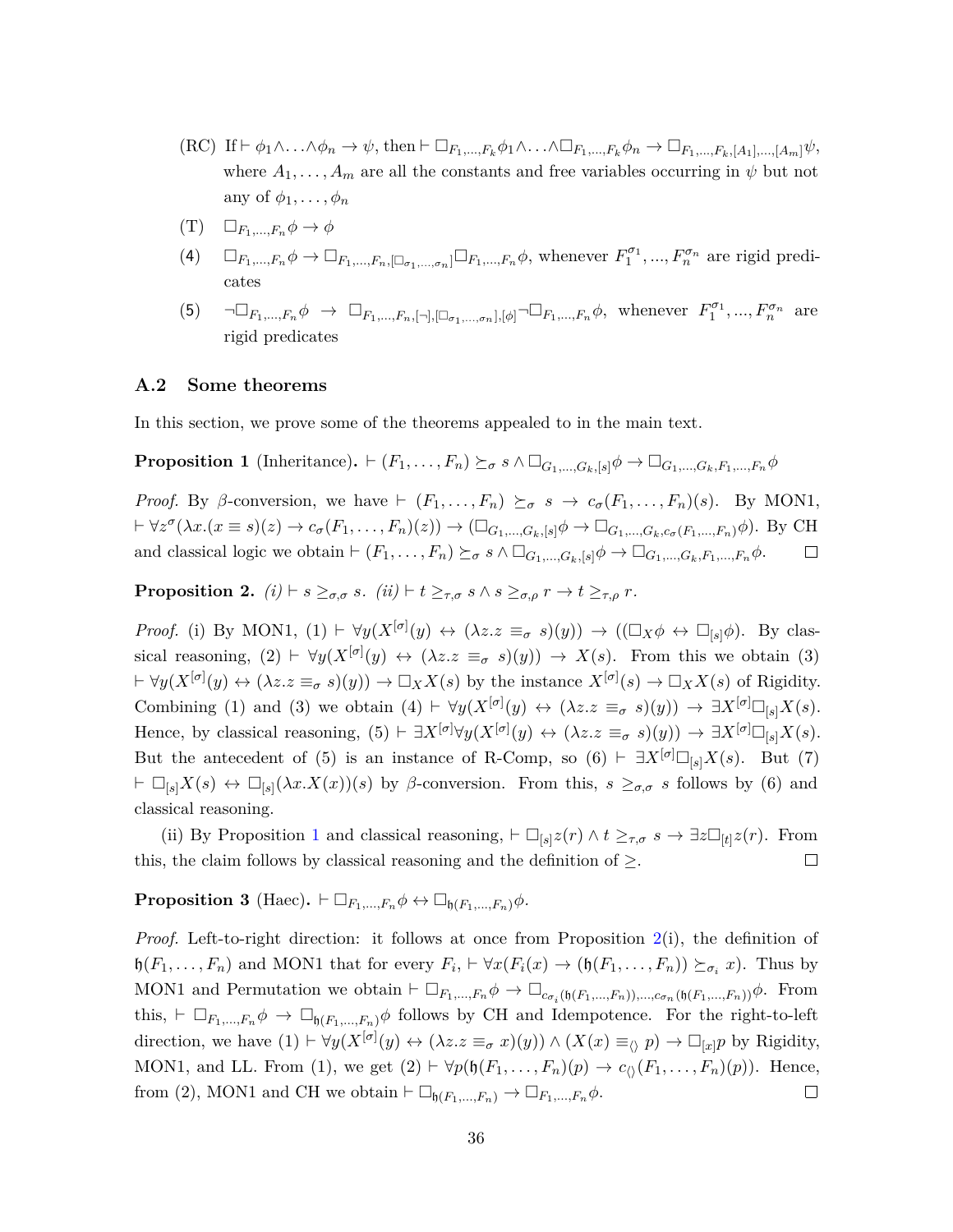**Proposition 4** (K),  $\vdash \Box_{F_1,\ldots,F_n}(\phi \to \psi) \to (\Box_{F_1,\ldots,F_n}\phi \to \Box_{F_1,\ldots,F_n}\psi)$ .

*Proof.* Immediate from RC.

In what follows, we will use the following abbreviations:  $F \approx G := \forall x (F(x) \leftrightarrow G(x));$  $F \subseteq G := \forall x (F(x) \to G(x)); \Omega := \lambda x^e \cdot x \equiv x; \Pi := \lambda p^{\langle \rangle} \cdot p \equiv p.$  We now show that the logic of  $\square_{\Omega}$  is at least **S4** in HLE<sub>R</sub>.

 $\Box$ 

<span id="page-36-0"></span>**Proposition 5** ( $EN^{\Box_{\Omega}}$ ).  $\vdash_{HLE_B} \Box_{F_1,\ldots,F_n} \phi \to \Box_{\Omega} \phi$ .

*Proof.* By (R) and classical reasoning, we have  $\vdash_{\mathsf{HLE}_\mathsf{R}} \forall x^{\sigma_i}(F_i(x) \to \exists X^{\langle e \rangle} \Box_X x \equiv x)$ . From this we get  $\vdash_{HLE_R} \forall x^{\sigma_i}(F_i(x) \to \Box_{\Omega} x \equiv x)$  by MON1 and classical reasoning. Hence,  $\vdash_{HLE_R}$  $\forall x^{\sigma_i}(F_i(x) \to c_{\sigma_i}(\Omega)(x)).$  Therefore,  $\vdash_{\mathsf{HLE}_R} \Box_{F_1,\ldots,F_n} \phi \to \Box_{c_{\sigma_1}(\Omega),\ldots,c_{\sigma_n}(\Omega)} \phi$  by Permutation and *n* applications of MON1, whence by CH and Idempotence,  $\vdash_{\mathsf{HLE}_R} \Box_{F_1,\ldots,F_n} \phi \to \Box_{\Omega} \phi$ .  $\Box$ 

**Corollary 1** ( $RN^{\square_{\Omega}}$ ). If  $\vdash_{HLE_R} \phi$  then  $\vdash_{HLE_R} \square_{\Omega} \phi$ 

<span id="page-36-1"></span> $\textbf{Proposition 6} \ \text{($4}^{\square_{\Omega}}). \vdash_{\textbf{HLE}_R} \square_{\Omega} \phi \rightarrow \square_{\Omega} \square_{\Omega} \phi.$ 

*Proof.* Let  $X^{[e]}$  be a variable of rigid type that does not occur in  $\phi$ . By MON1, the essentialist (4)-schema and classical reasoning, we have  $(1) \vdash_{\mathsf{HLE}_R} X \approx \Omega \to (\Box_{\Omega} \phi \to \Box_{X, [\Box_{[e]}]} \Box_X \phi)$ . From this we get (2)  $\vdash$ HLE<sub>R</sub>  $\Box_{\Omega} \phi \land X \approx \Omega \to \Box_{X, [\Box_{[e], \langle \rangle}]} \Box_X \phi$ . By EN<sup> $\Box_{\Omega}$ </sup>, (3)  $\vdash$ HLE<sub>R</sub>  $\Box_{\Omega} \phi \land X \approx$  $\Omega \to \Box_{\Omega} \Box_X \phi$ . By classical reasoning and RN<sup> $\Box_{\Omega}$ </sup> we have (4)  $\vdash_{\mathsf{HLE}_R} \Box_{\Omega} X \subseteq \Omega$  and by MON1 and RN<sup> $\Box_{\Omega}$ </sup>, (5)  $\vdash$ <sub>HLER</sub>  $\Box_{\Omega}(X \subseteq \Omega \to (\Box_X \phi \to \Box_{\Omega} \phi))$ . From (4), (5) and (K) we get (6)  $\vdash$ HLE<sub>R</sub>  $\Box_{\Omega}\Box_X\phi \rightarrow \Box_{\Omega}\Box_{\Omega}\phi$ . So by (3), (6) and classical reasoning, (7)  $\vdash$ HLE<sub>R</sub>  $X \approx \Omega \rightarrow$  $(\Box_{\Omega} \phi \to \Box_{\Omega} \Box_{\Omega} \phi)$ . But *X* is not free in  $\phi$ , so (8)  $\vdash_{\mathsf{HLE}_R} \exists X(X \approx \Omega) \to (\Box_{\Omega} \phi \to \Box_{\Omega} \Box_{\Omega} \phi)$ . But  $\exists X(X \approx \Omega)$  is an instance of R-Comp, so (9)  $\vdash_{\mathsf{HLE}_R} \Box_{\Omega} \phi \to \Box_{\Omega} \Box_{\Omega} \phi$ .  $\Box$ 

**Corollary 2.** *In* HLE<sub>R</sub>, the logic of  $\Box_{\Omega}$  is at least S4.

In  $HLE_{R+DOM}$ , we can further prove:

**Proposition 7** ( $B^{\Box_{\Omega}}$ ).  $\vdash_{HLE_{R+DOM}} \neg \phi \rightarrow \Box_{\Omega} \neg \Box_{\Omega} \phi$ .

*Proof.* Let  $X^{[e]}$  be a variable of rigid type that does not occur in  $\phi$ . By DOM we have (1)  $\vdash$ HLE<sub>R+DOM</sub>  $\forall x X(x) \rightarrow \Box_X \forall x X(x)$ . By the essentialist (5)-schema, (2)  $\vdash$ HLE<sub>R+DOM</sub>  $\neg \Box_X \phi \rightarrow$  $\Box_{X,[\neg],[\Box_{[e]}],[\phi]}$   $\neg \Box_X \phi$ . From (2), we obtain by MON1 and  $EN^{\Box_{\Omega}}$ , (3)  $\vdash_{HLE_{R+DOM}} \neg \Box_{\Omega} \phi \wedge$  $\forall x X(x) \rightarrow \Box_{\Omega} \neg \Box_X \phi$ . By MON1 and RN<sup> $\Box_{\Omega}$ </sup>, we obtain (4)  $\vdash_{\mathsf{HLE}_{\mathsf{R+DOM}}} \Box_{\Omega}(\forall x X(x) \rightarrow \bot)$  $(\neg \Box_{\Omega} \phi \leftrightarrow \neg \Box_X \phi)$ . From (4), (1) and (K), we can infer (5)  $\vdash_{\mathsf{HLE}_{\mathsf{R+DOM}}} \forall x X(x) \to (\Box_{\Omega} \neg \Box_{\Omega} \phi \leftrightarrow \Diamond X)(x)$  $\Box_{\Omega} \neg \Box_X \phi$ . From (3) and (5), we obtain (6)  $\vdash_{\mathsf{HLE}_{\mathsf{R+DOM}}} \neg \Box_{\Omega} \phi \land \forall x X(x) \to \Box_{\Omega} \neg \Box_{\Omega} \phi$ . So by classical reasoning,  $(7)$   $\vdash_{\mathsf{HLE}_{\mathsf{R+DOM}}} \exists X \forall x X(x) \rightarrow (\neg \Box_{\Omega} \phi \rightarrow \Box_{\Omega} \neg \Box_{\Omega} \phi)$ , because *X* is not free in  $\phi$ . But the antecedent of (7) is equivalent to an instance of R-Comp, which gives us (8)  $\vdash_{\mathsf{HLE}_{\mathsf{R}+\mathsf{DOM}}} \neg \Box_{\Omega} \phi \rightarrow \Box_{\Omega} \neg \Box_{\Omega} \phi$ . By the contrapositive of  $\mathsf{T}^{\Box_{\Omega}}$ , (8) implies  $\vdash$ HLE<sub>R+DOM</sub>  $\neg \phi \rightarrow \Box_{\Omega} \neg \Box_{\Omega} \phi$ .  $\Box$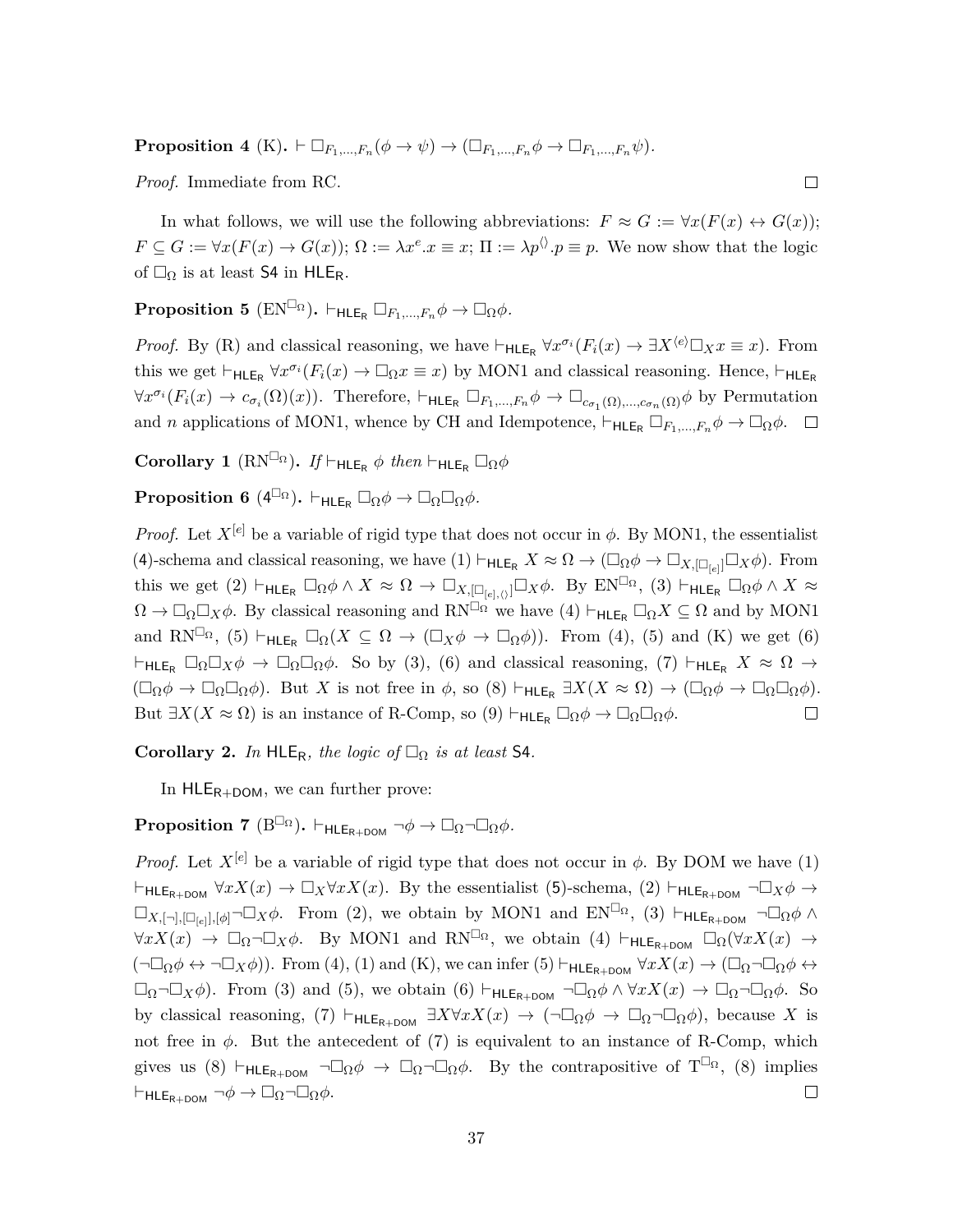**Corollary 3.** *In* HLE<sub>R+DOM</sub>, *the logic of*  $\Box_{\Omega}$  *is at least* S5.

By using semantic techniques, it is possible to show that the logic of  $\Box_{\Omega}$  is *exactly* S4 (S5) in HLE<sub>R</sub> (HLE<sub>R+DOM</sub>); see [Ditter](#page-38-6) [\(MS\)](#page-38-6). The analogs for  $\Box_{\Pi}$  of the preceeding results are proved exactly like those for  $\Box_{\Omega}$ , except that we use  $EN^{\Box_{\Pi}}$  and  $RN^{\Box_{\Pi}}$  instead of  $EN^{\Box_{\Omega}}$  and  $RN^{\Box_{\Omega}}$  in the relevant places. By avoiding appeal to  $EN^{\Box_{\Omega}}$  and  $RN^{\Box_{\Omega}}$ , both of which depend on (R), the proofs for  $\Box_{\Pi}$  avoid making use of (R) and therefore go through in HLE.

**Proposition 8** ( $EN^{\Box_{\Pi}}$ ).  $\vdash \Box_{F_1,\ldots,F_n} \phi \to \Box_{\Pi} \phi$ 

**Corollary 4** ( $RN^{\square_{\Pi}}$ ). *If*  $\vdash \phi$  *then*  $\vdash \square_{\Pi} \phi$ *.* 

 $\textbf{Proposition 9} \ (4^{\Box_{\Pi}}). \ \vdash \Box_{\Pi} \phi \rightarrow \Box_{\Pi} \Box_{\Pi} \phi.$ 

**Corollary 5.** *In* HLE, the logic of  $\Box$  **I** is at least S4.

The  $B^{\Box_{\Pi}}\textrm{-principle becomes provable once we add  $\textrm{DOM} \langle\rangle$  to  $\textrm{HLE}.$$ 

<span id="page-37-0"></span>**Proposition 10** ( $B^{\Box_{\Pi}}$ ).  $\vdash_{HLE_{\text{DOM}\Diamond}} \neg \phi \rightarrow \Box_{\Pi} \neg \Box_{\Pi} \phi$ .

**Corollary 6.** *In*  $HLE_{DOM}\n$ ; *the logic of*  $\Box_{\Pi}$  *is at least* **S5***.* 

As in the case of  $\Box_{\Omega}$ , we can show by using semantic techniques that the logic of  $\Box_{\Omega}$  is *exactly* S4 (S5) in HLE (HLE<sub>DOM( $\rangle$ ); see [Ditter](#page-38-6) [\(MS\)](#page-38-6).</sub>

<span id="page-37-1"></span>**Proposition 11** (N-DOM<sup>e</sup>).  $\vdash$ HLE<sub>R+DOM</sub>  $\neg \forall x R(x) \rightarrow \Box_{R,[\forall_e],[\neg],[\rightarrow],[\Box_{[e]}]} \neg \forall x R(x)$ *, where R is of type* [*e*]

*Proof.* Let *R* be a rigid predicate of type [*e*].

| 1. $\forall x R(x) \rightarrow \Box_R \forall x R(x)$                                                                                                                   | <b>DOM</b>              |
|-------------------------------------------------------------------------------------------------------------------------------------------------------------------------|-------------------------|
| 2. $\Box_{R,[\forall],[\rightarrow],[\Box_{[e]}]}(\forall xR(x) \rightarrow \Box_R \forall xR(x))$                                                                      | $1, RC^0, R$ -Equiv     |
| 3. $\Box_{R,[\forall],[\rightarrow],[\Box_{[e]}],[\neg]}(\neg \Box_R \forall x R(x) \rightarrow \neg \forall x R(x))$                                                   | 2, RC                   |
| 4. $\Box_{R,[\forall],[\rightarrow],[\Box_{[e]}],[\neg]}\neg \Box_R \forall x R(x) \rightarrow \Box_{R,[\forall],[\rightarrow],[\Box_{[e]}],[\neg]}\neg \forall x R(x)$ | 3, K                    |
| 5. $\neg \forall x R(x) \rightarrow \neg \Box_R \forall x R(x)$                                                                                                         | T                       |
| 6. $\neg\Box_R \forall x R(x) \rightarrow \Box_{R, [\Box_{[e]}], [\neg], [\forall], [R]} \neg \Box_R \forall x R(x)$                                                    | $(5)$ , Decomposition   |
| 7. $\neg\Box_R \forall x R(x) \rightarrow \Box_{R, [\Box_{[e]}], [\neg], [\forall]} \neg \Box_R \forall x R(x)$                                                         | 6, R-Equiv, Idempotence |

8.  $\neg\Box_R \forall x R(x) \rightarrow \Box_{R, [\forall], [\rightarrow], [\Box_{[e]}], [\neg]} \neg\Box_R \forall x R(x)$ ]*,*[¬]¬*R*∀*xR*(*x*) 7, MON2, Permutation

 $9. \ \ \neg \forall x R(x) \rightarrow \Box_{R,[\forall],[\rightarrow],[\Box_{[e]}],[\neg]} \neg \forall x R(x)$  4, 5, 8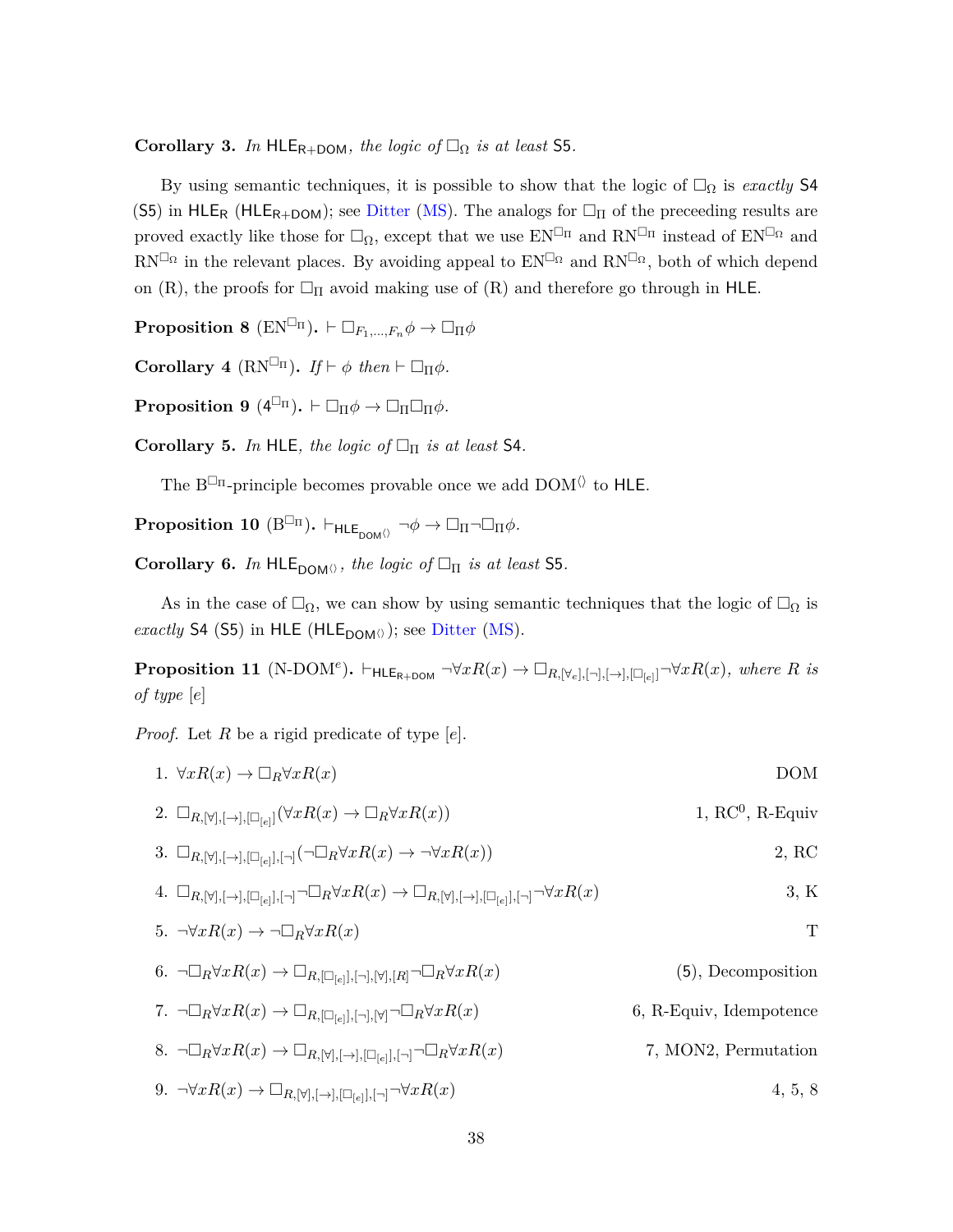<span id="page-38-15"></span> ${\bf Proposition 12 (N-DOM^{\langle\rangle})}.$   $\vdash_{\sf{HLE}_{\sf DOM^{\langle\rangle}}}\neg\forall pR(p)\rightarrow \Box_{R,[\forall_{\langle\rangle}],[\neg],[\rightarrow],[\Box_{[\langle\rangle]}]}\neg\forall pR(p),$  where  $R$  is *of type*  $\langle \rangle$ 

*Proof.* Exactly analogous to the proof of Proposition [11.](#page-37-1)

## **References**

<span id="page-38-12"></span>Bacon, A. (2018). The broadest necessity. *Journal of Philosophical Logic*, 47(5):733–783.

<span id="page-38-9"></span>Barcan, R. C. (1946). A functional calculus of first order based on strict implication. *Journal of Symbolic Logic*, 11(1):1–16.

<span id="page-38-0"></span>Barnes, J. (1994). *Aristotle: Posterior Analytics*. Oxford: Clarendon Press, 2nd edition.

<span id="page-38-11"></span>Bennett, K. (2004). Spatio-temporal coincidence and the grounding problem. *Philosophical Studies*, 118(3):339–371.

<span id="page-38-1"></span>Bronstein, D. (2016). *Aristotle on Knowledge and Learning: The Posterior Analytics*. Oxford University Press UK.

<span id="page-38-8"></span>Burgess, J. P. (2004). E pluribus unum: Plural logic and set theory. *Philosophia Mathematica*, 12(3):193–221.

<span id="page-38-4"></span>Cameron, R. P. (2010). The grounds of necessity. *Philosophy Compass*, 5(4):348–358.

<span id="page-38-13"></span>Clarke-Doane, J. (2019a). Metaphysical and absolute possibility. *Synthese*, (special issue):1– 12.

<span id="page-38-14"></span>Clarke-Doane, J. (2019b). Modal objectivity. *Noˆus*, 53(2):266–295.

<span id="page-38-2"></span>Correia, F. (2006). Generic essence, objectual essence, and modality. *Noûs*, 40(4):753–767.

<span id="page-38-3"></span>Correia, F. (2012). On the reduction of necessity to essence. *Philosophy and Phenomenological Research*, 84(3):639–653.

<span id="page-38-5"></span>Ditter, A. (2020). The reduction of necessity to essence. *Mind*, 129(514):351–380.

<span id="page-38-6"></span>Ditter, A. (MS). Higher-Order Essences: Logic and Semantics. unpublished.

<span id="page-38-10"></span>Dixon, T. S. (2018). Upward grounding. *Philosophy and Phenomenological Research*, 97(1):48–78.

<span id="page-38-7"></span>Dorr, C. (2016). To be F is to be G. *Philosophical Perspectives*, 30(1):39–134.

 $\Box$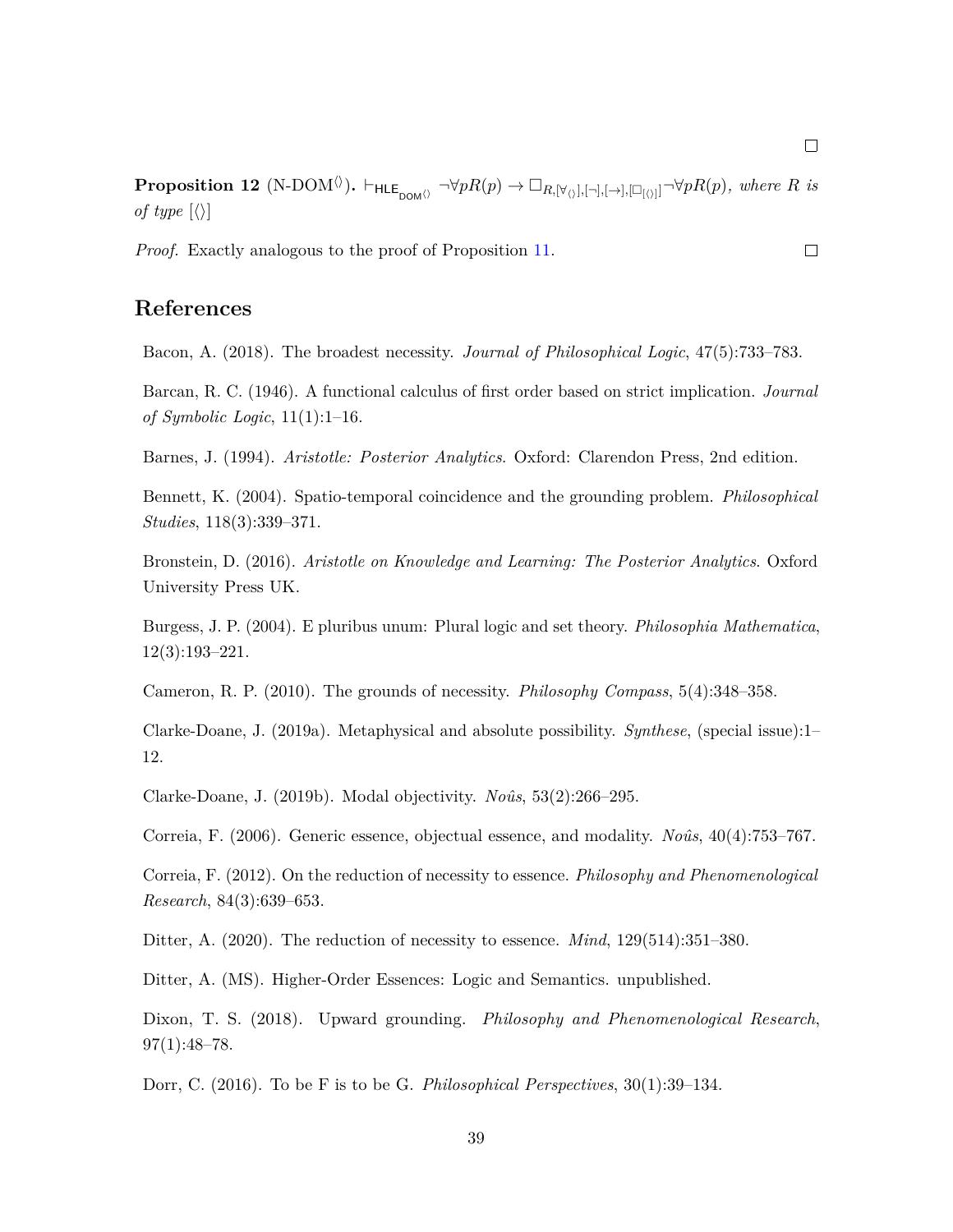<span id="page-39-16"></span>Etchemendy, J. (1990). *The Concept of Logical Consequence*. Harvard University Press.

<span id="page-39-14"></span>Fairchild, M. (2019). The barest flutter of the smallest leaf: Understanding material plenitude. *Philosophical Review*, 128(2):143–178.

<span id="page-39-13"></span>Fairchild, M. (2020). Varieties of plenitude. *Philosophy Compass*, 15(3).

<span id="page-39-8"></span>Fine, K. (1977). Properties, propositions and sets. *Journal of Philosophical Logic*, 6(1):135– 191.

<span id="page-39-6"></span>Fine, K. (1980). First-order modal theories. ii: Propositions. *Studia Logica*, 39(n/a):159.

<span id="page-39-0"></span>Fine, K. (1994). Essence and modality. *Philosophical Perspectives*, 8:1–16.

<span id="page-39-1"></span>Fine, K. (1995). The logic of essence. *Journal of Philosophical Logic*, 24(3):241–273.

<span id="page-39-12"></span>Fine, K. (1999). Things and their parts. *Midwest Studies in Philosophy*, 23(1):61–74.

<span id="page-39-2"></span>Fine, K. (2000). Semantics for the logic of essence. *Journal of Philosophical Logic*, 29(6):543– 584.

<span id="page-39-18"></span>Fritz, P. (2017). A purely recombinatorial puzzle. *Noûs*, 51(3):547–564.

<span id="page-39-11"></span>Fritz, P. and Goodman, J. (2016). Higher-order contingentism, part 1: Closure and generation. *Journal of Philosophical Logic*, 45(6):645–695.

<span id="page-39-9"></span>Fritz, P., Lederman, H., and Uzquiano, G. (2021). Closed Structure. *Journal of Philosophical Logic*, pages 1–43.

<span id="page-39-7"></span>Gallin, D. (1975). *Intensional and Higher-Order Modal Logic: With Applications to Montague Semantics*. American Elsevier Pub. Co.

<span id="page-39-10"></span>Goodman, J. (2017). Reality is not structured. *Analysis*, 77(1):43–53.

<span id="page-39-3"></span>Hale, B. (1996). Absolute necessities. *Philosophical Perspectives*, 10:93–117.

<span id="page-39-4"></span>Hale, B. (2002). The source of necessity. *Noûs*, 36(s16):299–319.

<span id="page-39-5"></span>Hale, B. (2013). *Necessary Beings: An Essay on Ontology, Modality, and the Relations Between Them*. Oxford University Press.

<span id="page-39-17"></span>Hanson, W. H. (1997). The concept of logical consequence. *Philosophical Review*, 106(3):365– 409.

<span id="page-39-15"></span>Klement, K. C. (2010a). Russell, his paradoxes, and Cantor's theorem: Part i. *Philosophy Compass*, 5(1):16–28.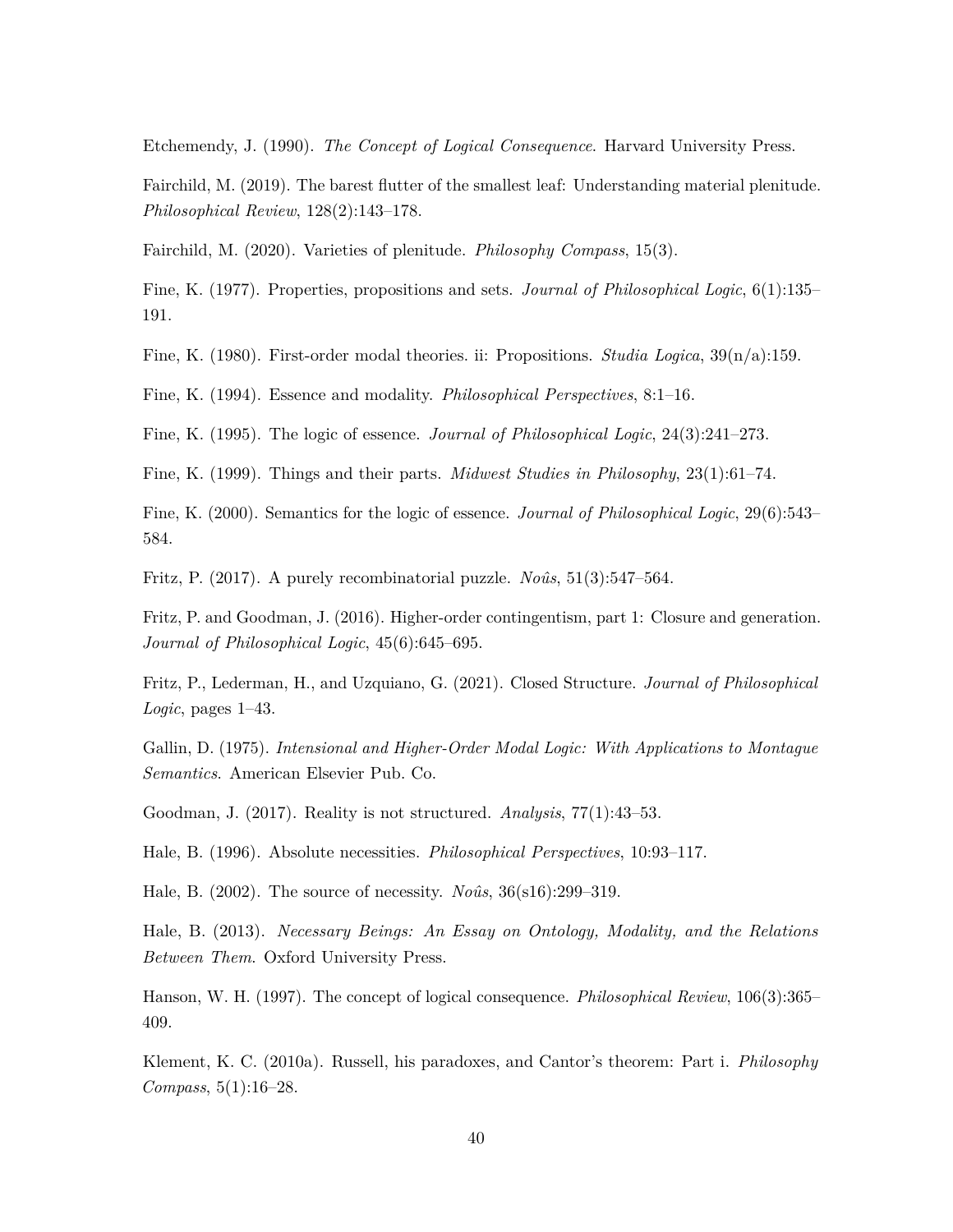<span id="page-40-12"></span>Klement, K. C. (2010b). Russell, his paradoxes, and Cantor's theorem: Part ii. *Philosophy Compass*, 5(1):29–41.

<span id="page-40-7"></span>Kripke, S. A. (1963). Semantical considerations on modal logic. *Acta Philosophica Fennica*, 16(1963):83–94.

<span id="page-40-14"></span>Kripke, S. A. (1980). *Naming and Necessity*. Harvard University Press.

<span id="page-40-10"></span>Leslie, S. (2011). Essence, plenitude, and paradox. *Philosophical Perspectives*, 25(1):277–296.

<span id="page-40-6"></span>Linnebo, O. (2017). Plural Quantification. In Zalta, E. N., editor, *The Stanford Encyclopedia of Philosophy*. Metaphysics Research Lab, Stanford University, summer 2017 edition.

<span id="page-40-0"></span>Malink, M. (2013). *Aristotle's Modal Syllogistic*. Harvard University Press.

<span id="page-40-3"></span>Myhill, J. (1958). Problems arising in the formalization of intensional logic. *Logique Et Analyse*, 1(1):78–83.

<span id="page-40-1"></span>Newlands, S. (2013). Leibniz and the ground of possibility. *Philosophical Review*, 122(2):155– 187.

<span id="page-40-16"></span>Nolan, D. (2011). The extent of metaphysical necessity. *Philosophical Perspectives*, 25(1):313– 339.

<span id="page-40-2"></span>Orey, S. (1959). Model theory for the higher order predicate calculus. *Transactions of the American Mathematical Society*, 92(1):72–84.

<span id="page-40-4"></span>Prior, A. N. (1971). *Objects of Thought*. Clarendon Press.

<span id="page-40-17"></span>Rayo, A. (2013). *The Construction of Logical Space*. Oxford University Press.

<span id="page-40-5"></span>Rayo, A. and Yablo, S. (2001). Nominalism through de-nominalization. *Noûs*, 35(1):74–92.

<span id="page-40-13"></span>Rosen, G. (2006). The limits of contingency. In MacBride, F., editor, *Identity and Modality*, pages 13–39. Oxford University Press.

<span id="page-40-11"></span>Russell, B. (1903). *The Principles of Mathematics*. London: Routledge.

<span id="page-40-9"></span>Salmon, N. (1989). The logic of what might have been. *Philosophical Review*, 98(1):3–34.

<span id="page-40-15"></span>Stalnaker, R. C. (2003a). Conceptual truth and metaphysical necessity. In [Stalnaker](#page-41-15) [\(2003c\)](#page-41-15), pages 201–215.

<span id="page-40-8"></span>Stalnaker, R. C. (2003b). The interaction of modality with quantification and identity. In [Stalnaker](#page-41-15) [\(2003c\)](#page-41-15), pages 144–61.